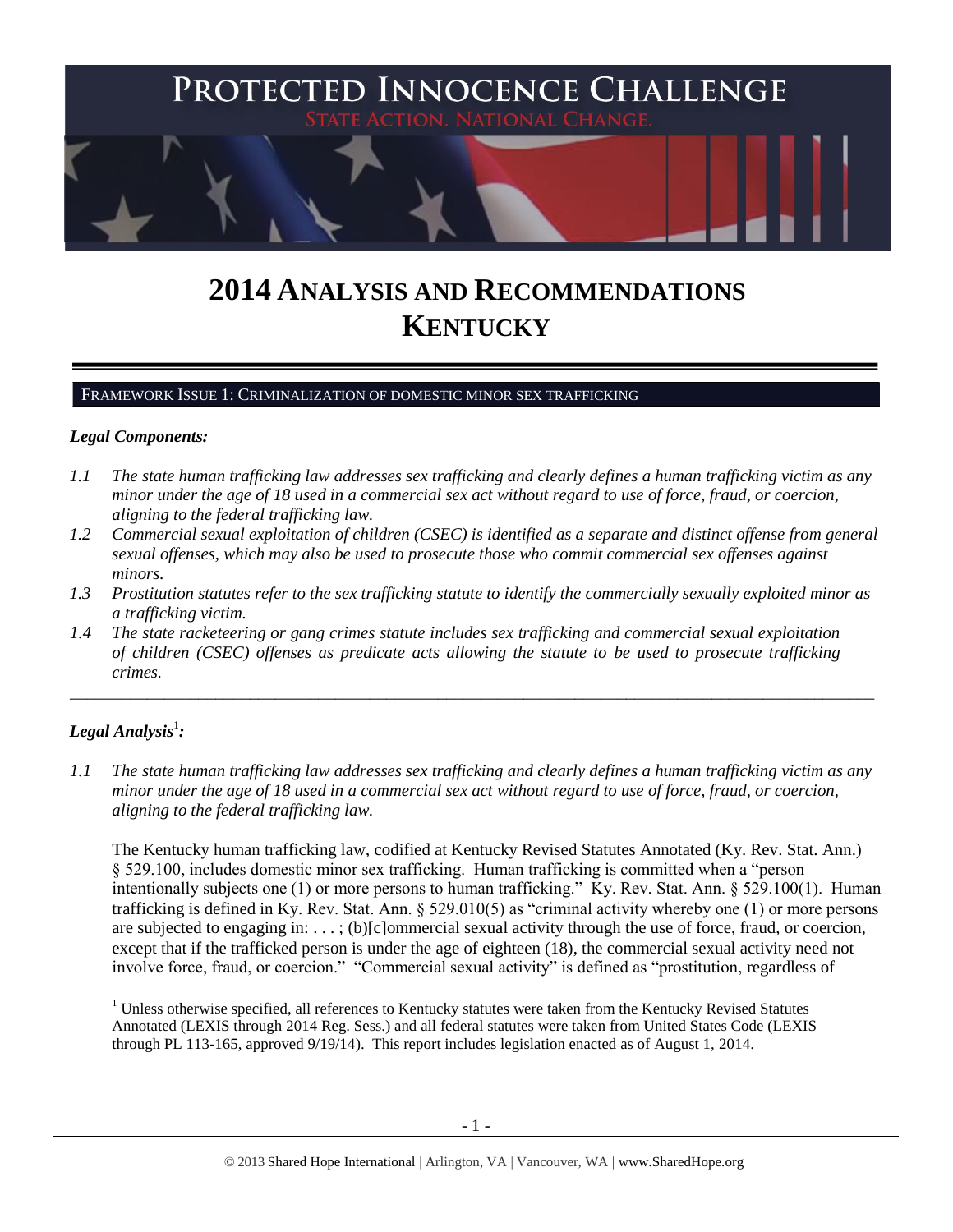whether the trafficked person can be charged with prostitution, participation in the production of obscene material as set out in KRS Chapter 531, or engaging in a sexually explicit performance." Ky. Rev. Stat. Ann. § 529.010(2). Separately codified at Ky. Rev. Stat. Ann. § 529.110 is the crime of promoting human trafficking, which states in part,

(1) A person is guilty of promoting human trafficking when the person intentionally: (a) Benefits financially or receives anything of value from knowing participation in human trafficking; or (b) Recruits, entices, harbors, transports, provides, or obtains by any means, or attempts to recruit,

entice, harbor, transport, provide, or obtain by any means, another person, knowing that the person will be subject to human trafficking.

Penalties for human trafficking are enhanced to a Class B felony if a child is involved, or a Class A felony if the child was seriously physically injured. Ky. Rev. Stat. Ann. § 529.100(2)(a)–(b). Class B felonies, unless the law provides otherwise, are punishable by an imprisonment term of 10-20 years and a fine of \$1,000-\$10,000 "or double [the] gain from commission of the offense, whichever is the greater." Ky. Rev. Stat. Ann. §§ 532.060(2)(b), 534.030(1). Class A felonies, unless the law provides otherwise, are punishable by an imprisonment term of 20-50 years or life imprisonment and a fine of \$1,000-\$10,000 "or double [the] gain from commission of the offense, whichever is the greater." Ky. Rev. Stat. Ann. §§ 532.060(2)(a), 534.030(1). The penalty for promoting sex trafficking under Ky. Rev. Stat. Ann. § 529.110 (Promoting human trafficking) is enhanced if the victim is a minor under 18 to a Class C felony with an imprisonment term of 5-10 years and a fine of \$1,000-\$10,000 "or double [the] gain from commission of the offense, whichever is the greater." Ky. Rev. Stat. Ann. §§ 534.030(1), 529.110(2), 532.060(2)(c).

*1.2 Commercial sexual exploitation of children (CSEC) is identified as a separate and distinct offense from general sexual offenses, which may also be used to prosecute those who commit commercial sex offenses against minors.*

In addition to the state human trafficking law pursuant to Ky. Rev. Stat. Ann. § 529.100 and related definitions in Ky. Rev. Stat. Ann. § 529.010, the following laws criminalize CSEC in Kentucky:

- 1. Under Ky. Rev. Stat. Ann. § 531.310(1) (Use of a minor in a sexual performance), "A person is guilty of the use of a minor in a sexual performance if he employs, consents to, authorizes or induces a minor to engage in a sexual performance." If the minor is under 18 years of age, a violation of Ky. Rev. Stat. Ann. § 531.310 is a Class C felony punishable by an imprisonment term of 5-10 years and a fine of \$1,000– \$10,000 "or double [the] gain from commission of the offense, whichever is the greater." Ky. Rev. Stat. Ann. §§ 531.310(2)(a), 532.060(2)(c), 534.030(1). If the minor is under 16, then the crime is a Class B felony punishable by an imprisonment term of 10-20 years and a fine of \$1,000-\$10,000 "or double [the] gain from commission of the offense, whichever is the greater." Ky. Rev. Stat. Ann. §§ 531.310(2)(b), 532.060(2)(b), 534.030(1). If the minor is physically injured during the sexual performance, then the crime is a Class A felony punishable by an imprisonment term of 20-50 years or life imprisonment and a fine of \$1,000-\$10,000 "or double [the] gain from commission of the offense, whichever is the greater." Ky. Rev. Stat. Ann. §§ 531.310(2)(c), 532.060(2)(a), 534.030(1).
- 2. Under Ky. Rev. Stat. Ann. § 531.320(1) (Promoting a sexual performance by a minor), "A person is guilty of promoting a sexual performance by a minor when, knowing the character and content thereof, he produces, directs or promotes any performance which includes sexual conduct by a minor." When the minor involved is under 18, the crime is a Class C felony punishable by an imprisonment term of 5-10 years and a fine of \$1,000-\$10,000 "or double [the] gain from commission of the offense, whichever is the greater." Ky. Rev. Stat. Ann.  $\S$ § 531.320(2)(a), 532.060(2)(c), 534.030(1). When the minor involved is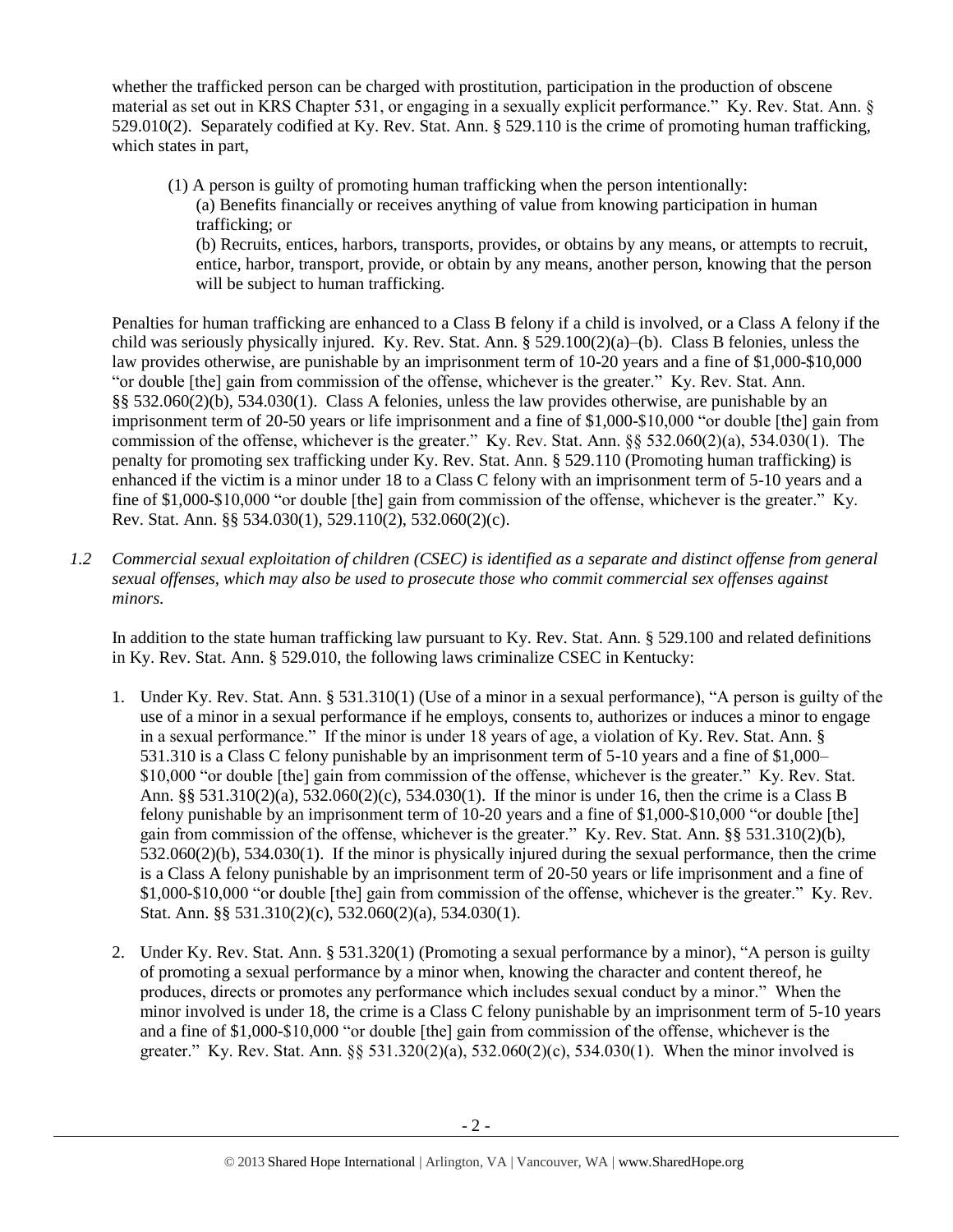under 16, the crime is a Class B felony punishable by an imprisonment term of 10-20 years and a fine of \$1,000-\$10,000 "or double [the] gain from commission of the offense, whichever is the greater." Ky. Rev. Stat. Ann. §§ 531.320(2)(b), 532.060(2)(b), 534.030(1). If the minor is physically injured while engaging in the sexual performance, the crime is a Class A felony punishable by an imprisonment term of 20-50 years or life imprisonment and a fine of \$1,000-\$10,000 "or double [the] gain from commission of the offense, whichever is the greater." Ky. Rev. Stat. Ann. §§ 531.320(2)(c), 532.060(2)(a), 534.030(1).

- 3. Under Ky. Rev. Stat. Ann. § 530.070(1)(b) (Using minors to distribute material portraying a sexual performance by a minor), "(1) A person is guilty of unlawful transaction with a minor in the third degree when: . . . . (b) He knowingly induces, assists, or causes a minor to engage in any other criminal activity." This crime is a Class A misdemeanor punishable by imprisonment up to 1 year, a fine up to \$500, or both. Ky. Rev. Stat. Ann. §§ 530.070(2), 532.090(1), 534.040(2)(a).
- 4. Ky. Rev. Stat. Ann. § 530.070 (Unlawful transaction with a minor in the third degree) makes it a crime when an individual "knowingly induces, assists, or causes a minor to engage in any other criminal activity," 2 including prostitution offenses. Ky. Rev. Stat. Ann. § 530.070(1)(b). Ky. Rev. Stat. Ann. § 530.070 is a Class A misdemeanor punishable by imprisonment up to 1 year, a fine not to exceed \$500, or both. Ky. Rev. Stat. Ann. §§ 530.070(2), 532.090(1), 534.040(2)(a).
- 5. Ky. Rev. Stat. Ann. § 510.155 (Unlawful use of electronic means originating or received within the Commonwealth to induce a minor to engage in sexual or other prohibited activities—Prohibition of multiple convictions arising from single course of conduct—Solicitation as evidence of intent) states,

(1) It shall be unlawful for any person to knowingly use a communications system, including computers, computer networks, computer bulletin boards, cellular telephones, or any other electronic means, for the purpose of procuring or promoting the use of a minor, or a peace officer posing as a minor if the person believes that the peace officer is a minor or is wanton or reckless in that belief, for any activity in violation of KRS . . . 529.100 [Human trafficking] where that offense involves commercial sexual activity, or . . . KRS Chapter 531 [relating to child pornography].

. . . .

 $\overline{a}$ 

(3) The solicitation of a minor through electronic communication under subsection (1) of this section shall be prima facie evidence of the person's intent to commit the offense, and the offense is complete at that point without regard to whether the person met or attempted to meet the minor. (4) This section shall apply to electronic communications originating within or received within the Commonwealth.

(5) A violation of this section is punishable as a Class D felony.

A Class D felony is punishable by an imprisonment term of 1-5 years and a fine of \$1,000-\$10,000 "or double [the] gain from commission of the offense, whichever is the greater." Ky. Rev. Stat. Ann. §§ 510.155(5), 532.060(2)(d), 534.030(1).

<sup>&</sup>lt;sup>2</sup> Notably, Ky. Rev. Stat. Ann. § 530.064 (Unlawful transaction with a minor in the first degree)—a more serious crime—specifically excludes offenses involving commercial sexual activity from its scope. Under Ky. Rev. Stat. Ann. § 530.064, a person commits an offense "when he or she knowingly induces, assists, or causes a minor to engage in: (a) illegal sexual activity; or . . . ; Except those offenses involving minors in KRS Chapter 531 [pornography] and in KRS 529.100 [human trafficking] where that offense involves commercial sexual activity." Ky. Rev. Stat. Ann. § 530.064(1). A violation of § 530.064 is a Class C felony if the minor is under 18, a Class B felony if the minor is under 16, and a Class A felony if the minor is physically injured. Ky. Rev. Stat. Ann. § 530.064(2).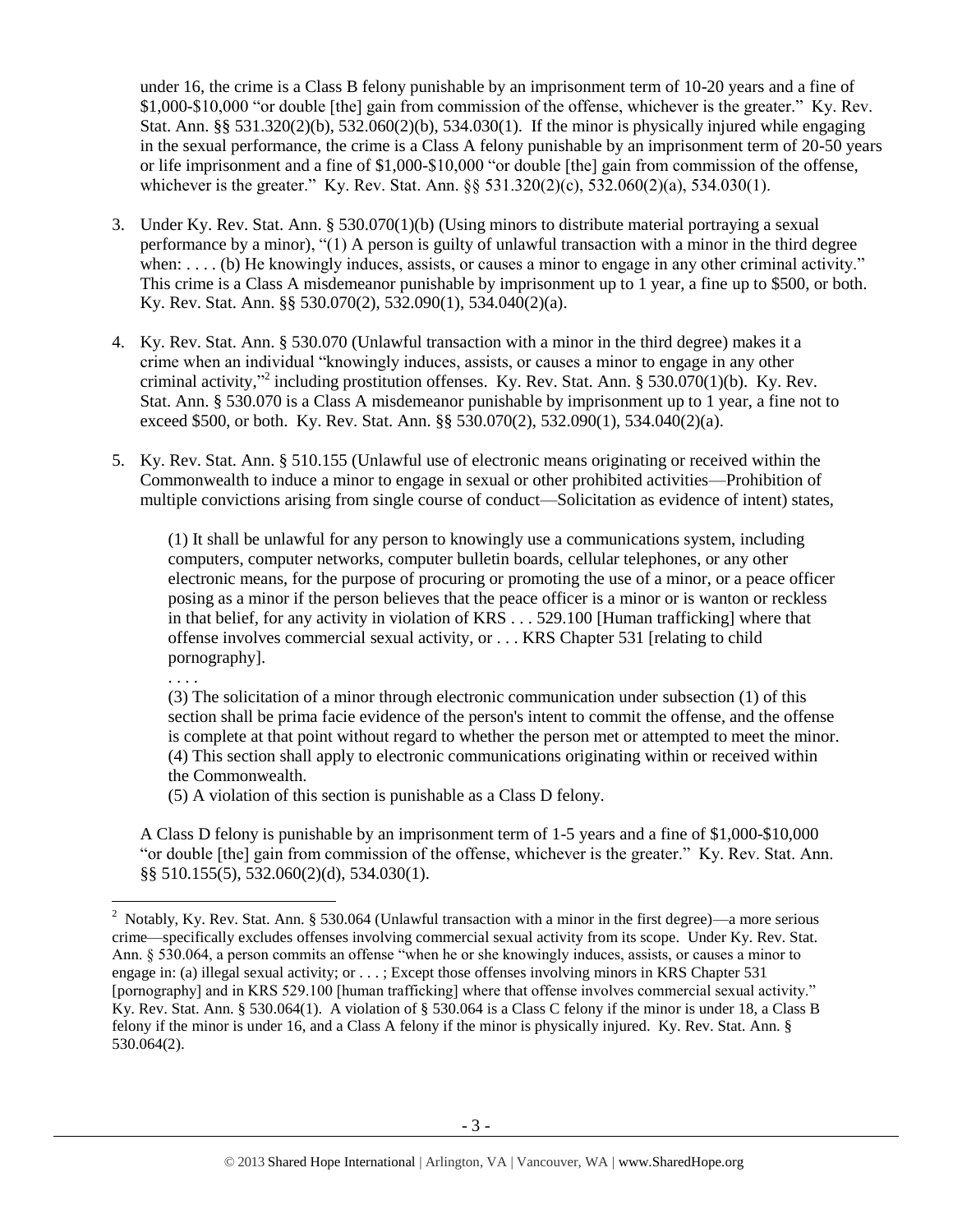Though not specific to commercial sex offenses, the following offenses may also apply to commercial sexual exploitation of children cases:

- 1. Ky. Rev. Stat. Ann. § 510.040 (Rape in the first degree) makes it a Class A felony to, among other things, have sexual intercourse with a person under 12. This crime is punishable by an imprisonment term of 20-50 years or life imprisonment and a fine of \$1,000-\$10,000 "or double [the] gain from commission of the offense, whichever is the greater." Ky. Rev. Stat. Ann. §§ 510.040(2), 532.060(2)(a), 534.030(1). Ky. Rev. Stat. Ann. § 510.050 (Rape in the second degree) makes it a Class C felony, inter alia, for an individual 18 or older to have sexual intercourse with a person under 14. Ky. Rev. Stat. Ann. § 510.050. This crime is punishable by an imprisonment term of 5-10 years and a fine of \$1,000-\$10,000 "or double [the] gain from commission of the offense, whichever is the greater." Ky. Rev. Stat. Ann. §§ 510.050(2), 532.060(2)(c), 534.030(1). Finally, Ky. Rev. Stat. Ann. § 510.060 (Rape in the third degree) makes it a Class D felony, inter alia, when an individual 21 or older engages in sexual intercourse with someone under 16 years or if "being a person in a position of authority or position of special trust, as defined in KRS 532.045, $3$  he or she engages in sexual intercourse with a minor under eighteen (18) years old with whom he or she comes into contact as a result of that position." Ky. Rev. Stat. Ann. § 510.060(1)(b), (d), (2). This crime is punishable by an imprisonment term of 1-5 years and a fine of \$1,000-\$10,000 "or double [the] gain from commission of the offense, whichever is the greater." Ky. Rev. Stat. Ann.  $\S$ § 532.060(2)(d), 534.030(1).
- <span id="page-3-0"></span>2. Ky. Rev. Stat. Ann. § 510.110 (Sexual abuse in the first degree) makes it a crime for an individual to, among other things, "subject<sup>[]</sup> another person to sexual contact<sup>4</sup> who is incapable of consent because he or she: . . . ; 2. Is less than twelve (12) years old." Ky. Rev. Stat. Ann. § 510.110(1)(b)(2). Ky. Rev. Stat. Ann. § 510.110 also makes it a crime for an individual 21 or older to "[s]ubject[] another person who is less than sixteen (16) years old to sexual contact." Ky. Rev. Stat. Ann.  $\S 510.110(c)(1)$ . If the victim is under 12 years old, this crime is a Class C felony punishable by an imprisonment term of 5-10 years and a fine of \$1,000-\$10,000 "or double [the] gain from commission of the offense, whichever is the greater." Ky. Rev. Stat. Ann. §§ 510.110(2), 532.060(2)(c), 534.030(1). All other offenses under this statute are Class D felonies punishable by an imprisonment term of 1-5 years and a fine of \$1,000-\$10,000 "or double [the] gain from commission of the offense, whichever is the greater." Ky. Rev. Stat. Ann. §§ 510.110(2), 532.060(2)(d), 534.030(1).

 $\overline{a}$ <sup>3</sup> Here and elsewhere in this report where Ky. Rev. Stat. Ann. § 532.045 is quoted or cited, it has been updated to reflect the amendments added by the passage of Senate Bill 200. S.B. 200, 2014 Reg. Sess., Leg. Sess. (Ky. 2014) (effective July 14, 2014). "Position of authority" means but is not limited to the position occupied by a biological parent, adoptive parent, stepparent, foster parent, relative, household member. Ky. Rev. Stat. Ann. § 532.045(a). "Position of special trust" means a position occupied by a person in a position of authority who by reason of that position is able to exercise undue influence over the minor. Ky. Rev. Stat. Ann. § 532.045(b).<br><sup>4</sup> "Sexual contact" is defined as "any touching of the sexual or other intimate parts of a person done for the purpose

of gratifying the sexual desire of either party." Ky. Rev. Stat. Ann. § 510.010(7).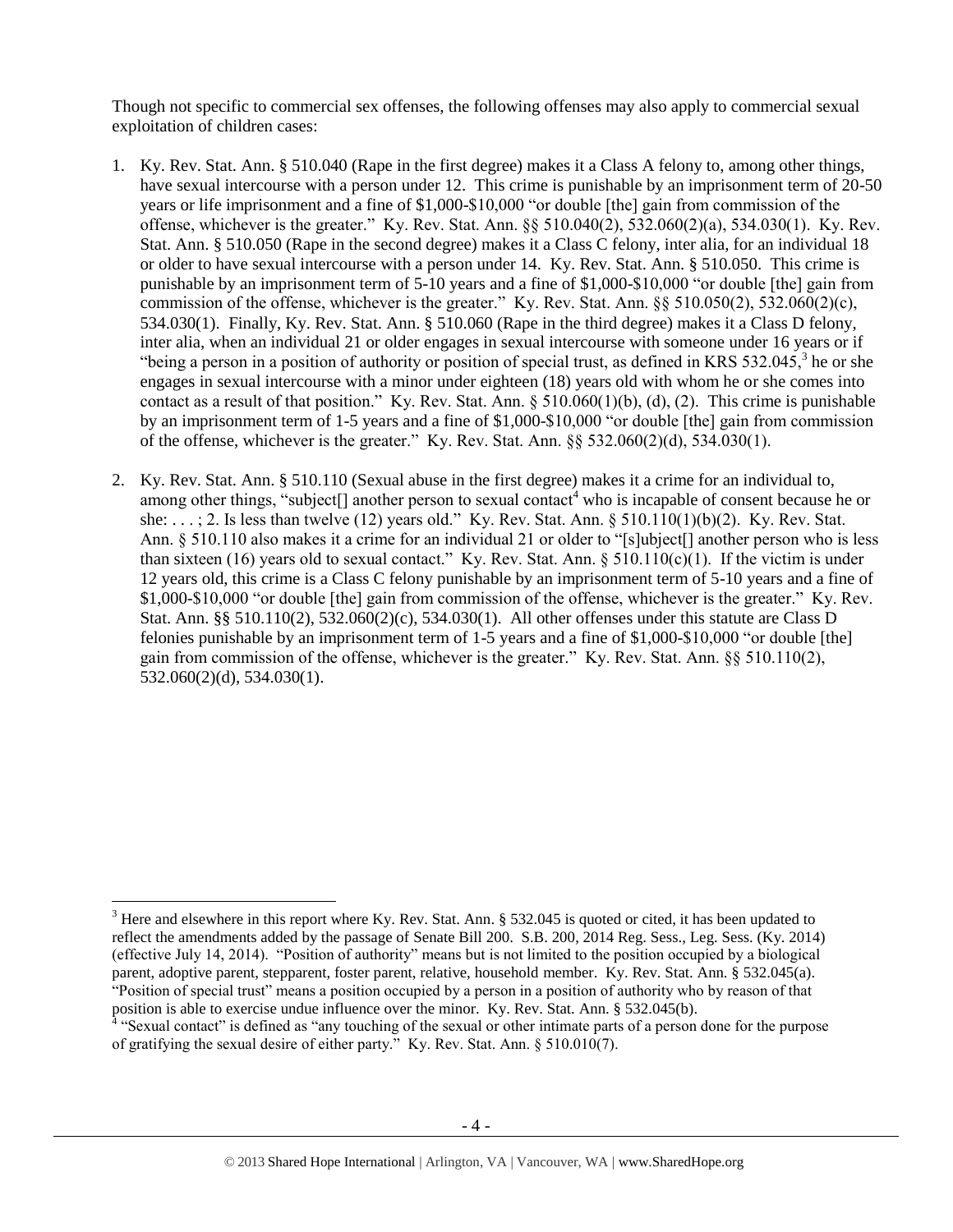*1.3 Prostitution statutes refer to the sex trafficking statute to identify the commercially sexually exploited minor as a trafficking victim.* 

Ky. Rev. Stat. Ann. § 529.120 (Treatment of minor suspected of prostitution offense) refers to Ky. Rev. Stat. Ann. § 529.100 when the person engaged in prostitution is a minor by making minors immune from charges under Ky. Rev. Stat. Ann. § 529.020 (Prostitution) and § 529.080 (Loitering for prostitution purposes). These statutes require instead that law enforcement take the minor into protective custody pursuant to Ky. Rev. Stat. Ann. § 620.030 (Duty to report dependency, neglect, abuse, or human trafficking—husband-wife and professional-client/patient privileges not grounds for refusal to report—exceptions – penalties) which provides in part,

(3) Any person who knows or has reasonable cause to believe that a child is a victim of human trafficking as defined in KRS 529.010 shall immediately cause an oral or written report to be made to a local law enforcement agency or the Department of Kentucky State Police; or the cabinet or its designated representative; or the Commonwealth's attorney or the county attorney; by telephone or otherwise. This subsection shall apply regardless of whether the person believed to have caused the human trafficking of the child is a parent, guardian, or person exercising custodial control or supervision.

Additionally, Enacted Senate Bill 184  $\S 2^5$  establishes an affirmative defense for victims of human trafficking. A person charged with under chapter 529 (Prostitution offenses) "or charged with an offense which is not a violent crime as defined in KRS 17.165, may assert being a victim of human trafficking as an affirmative defense to the charge."

*1.4 The state racketeering or gang crimes statute includes sex trafficking and commercial sexual exploitation of children (CSEC) offenses as predicate acts allowing the statute to be used to prosecute trafficking crimes.* 

Kentucky has not enacted a racketeering law, but gangs and criminal enterprises that sex traffic minors could be charged with Ky. Rev. Stat. Ann. § 506.120 (Engaging in organized crime), which defines "criminal syndicate" in part as meaning "five (5) or more persons . . . collaborating to promote or engage in any of the following on a continuing basis: . . . (b) Engaging in, promoting, or permitting prostitution or human trafficking in violation of KRS Chapter 529." Ky. Rev. Stat. Ann. § 506.120(3)(b). Ky. Rev. Stat. Ann. § 506.120(1) states in part,

A person, with the purpose to establish or maintain a criminal syndicate or to facilitate any of its activities, shall not do any of the following:

(a) Organize or participate in organizing a criminal syndicate or any of its activities;

(b) Provide material aid to a criminal syndicate or any of its activities, whether such aid is in the form of money or other property, or credit;

(c) Manage, supervise, or direct any of the activities of a criminal syndicate, at any level of responsibility;

(d) Knowingly furnish legal, accounting, or other managerial services to a criminal syndicate;

(e) Commit, or conspire or attempt to commit, or act as an accomplice in the commission of, any offense of a type in which a criminal syndicate engages on a continuing basis;

(f) Commit, or conspire or attempt to commit or act as an accomplice in the commission of, any offense of violence;

 $\overline{\phantom{a}}$ 

 $<sup>5</sup>$  Here and elsewhere in this report where Ky. Rev. Stat. Ann. is quoted or cited, it has been updated to reflect the</sup> enactments added by the passage of Senate Bill 184. S.B. 184, 2014 Reg. Sess., Leg. Sess. (Ky. 2014) (effective July 14, 2014).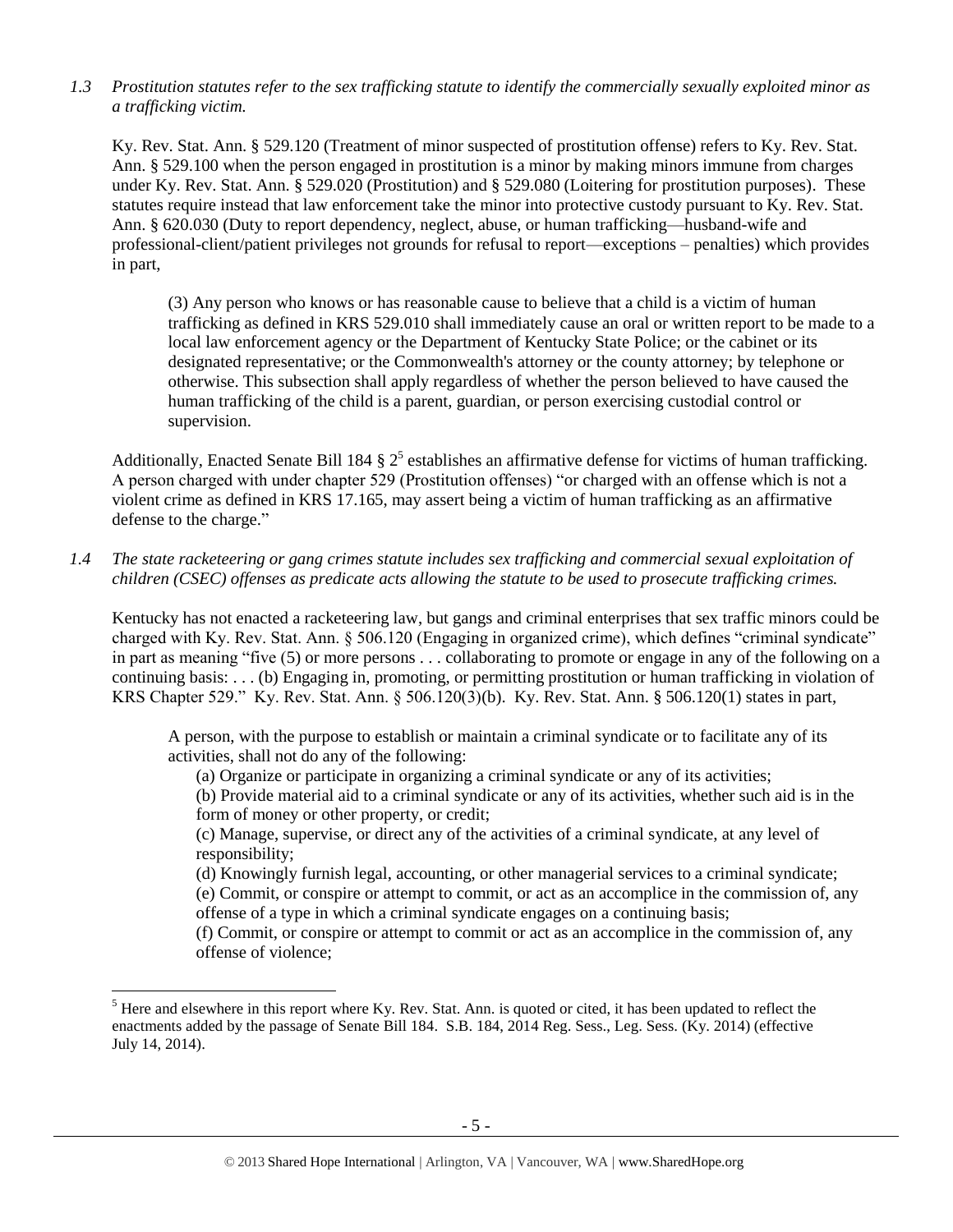. . . .

If guilty of organized crime under Ky. Rev. Stat. Ann. § 506.120, a trafficker faces a Class B felony, punishable by imprisonment for 10 to 20 years and a fine of \$1,000-\$10,000 "or double his gain from commission of the offense, whichever is the greater." Ky. Rev. Stat. Ann. §§ 506.120(2), 534.030(1).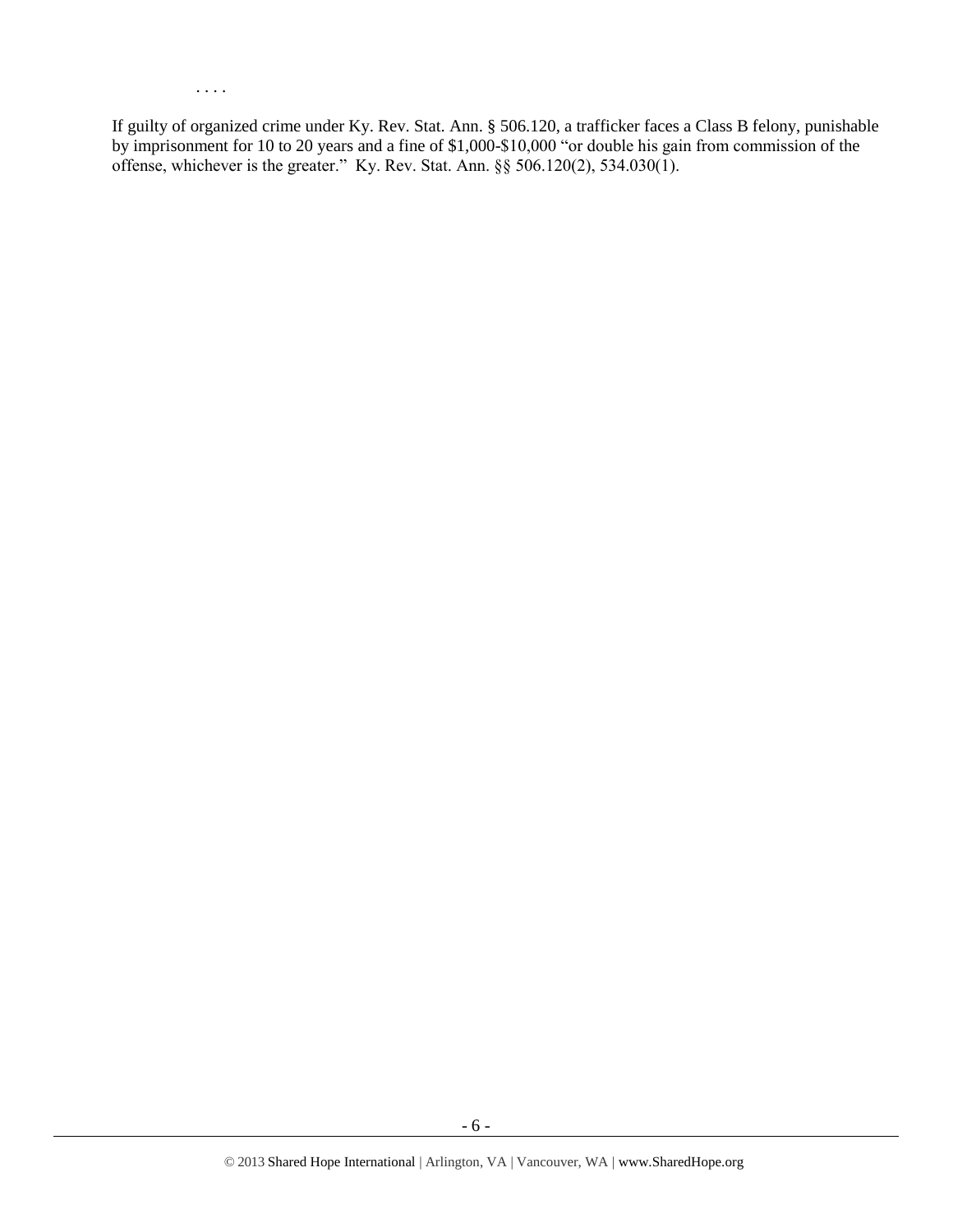#### FRAMEWORK ISSUE 2: CRIMINAL PROVISIONS ADDRESSING DEMAND

#### *Legal Components:*

- *2.1 The state sex trafficking law can be applied to buyers of commercial sex acts with a victim of domestic minor sex trafficking.*
- *2.2 Buyers of commercial sex acts with a minor can be prosecuted under commercial sexual exploitation of children (CSEC) laws.*
- *2.3 Solicitation of prostitution laws differentiate between buying sex acts with an adult and buying sex acts with a minor under 18.*
- *2.4 Penalties for buyers of commercial sex acts with minors are as high as federal penalties.*
- *2.5 Using the Internet to lure, entice, or purchase, or attempt to lure, entice, or purchase commercial sex acts with a minor is a separate crime or results in an enhanced penalty for buyers.*
- *2.6 No age mistake defense is permitted for a buyer of commercial sex acts with any minor under 18.*
- *2.7 Base penalties for buying sex acts with a minor under 18 are sufficiently high and not reduced for older minors.*
- *2.8 Financial penalties for buyers of commercial sex acts with minors are sufficiently high to make it difficult for buyers to hide the crime.*
- *2.9 Buying and possessing child pornography carries penalties as high as similar federal offenses.*
- *2.10 Convicted buyers of commercial sex acts with minors and child pornography are required to register as sex offenders.*

\_\_\_\_\_\_\_\_\_\_\_\_\_\_\_\_\_\_\_\_\_\_\_\_\_\_\_\_\_\_\_\_\_\_\_\_\_\_\_\_\_\_\_\_\_\_\_\_\_\_\_\_\_\_\_\_\_\_\_\_\_\_\_\_\_\_\_\_\_\_\_\_\_\_\_\_\_\_\_\_\_\_\_\_\_\_\_\_\_\_\_\_\_\_

#### *Legal Analysis:*

*2.1 The state sex trafficking law can be applied to buyers of commercial sex acts with a victim of domestic minor sex trafficking.* 

Ky. Rev. Stat. Ann. § 529.100 (Human trafficking) states, "A person is guilty of human trafficking when the person intentionally subjects one (1) or more persons to human trafficking." Ky. Rev. Stat. Ann. § 529.100(1). Pursuant to Ky. Rev. Stat. Ann. § 529.010(5)(b), "Human trafficking" is defined as including "[c]ommercial sexual activity . . . that if the trafficked person is under the age of eighteen (18), the commercial sexual activity need not involve force, fraud, or coercion." Since "commercial sexual activity" is defined as including "prostitution, regardless of whether the trafficked person can be charged with prostitution," a buyer engaging in a prostitution activity could be seen as "intentionally subject[ing]" the minor to prostitution. Ky. Rev. Stat. Ann. §§ 529.010(2), 529.100(1).

Kentucky's human trafficking statute under Ky. Rev. Stat. Ann. § 529.110 (Promoting human trafficking) can also apply to buyers of commercial sex with minors following federal precedent through the term "obtain."<sup>6</sup>

<sup>&</sup>lt;sup>6</sup> See *United States v. Jungers*, 702 F.3d 1066 (8<sup>th</sup> Cir. 2013). In this case, the Eighth Circuit specifically addressed whether the federal sex trafficking law, 18 U.S.C. § 1591 (Sex trafficking of children or by force, fraud, or coercion) applies to buyers when it reversed a District of South Dakota ruling that Congress did not intend the string of verbs constituting criminal conduct under 18 U.S.C. § 1591(a)(1) ("recruits, entices, harbors, transports, provides, obtains, or maintains") to reach the conduct of buyers. United States v. Jungers, 834 F. Supp. 2d 930, 931 (D.S.D. 2011). Holding that the conduct of buyers who obtain a child for commercial sex can violate 18 U.S.C. § 1591(a)(1), the Eighth Circuit illustrated through hypothetical buyer scenarios that, under certain circumstances, most of the terms in the string of verbs constituting criminal conduct under 18 U.S.C. § 1591(a)(1) could apply to buyers. While other terms may apply to buyers' conduct under state law as well, the analysis here focuses on the term "obtains" which is most likely to apply in the majority of buyer cases. United States v. Jungers establishes persuasive authority for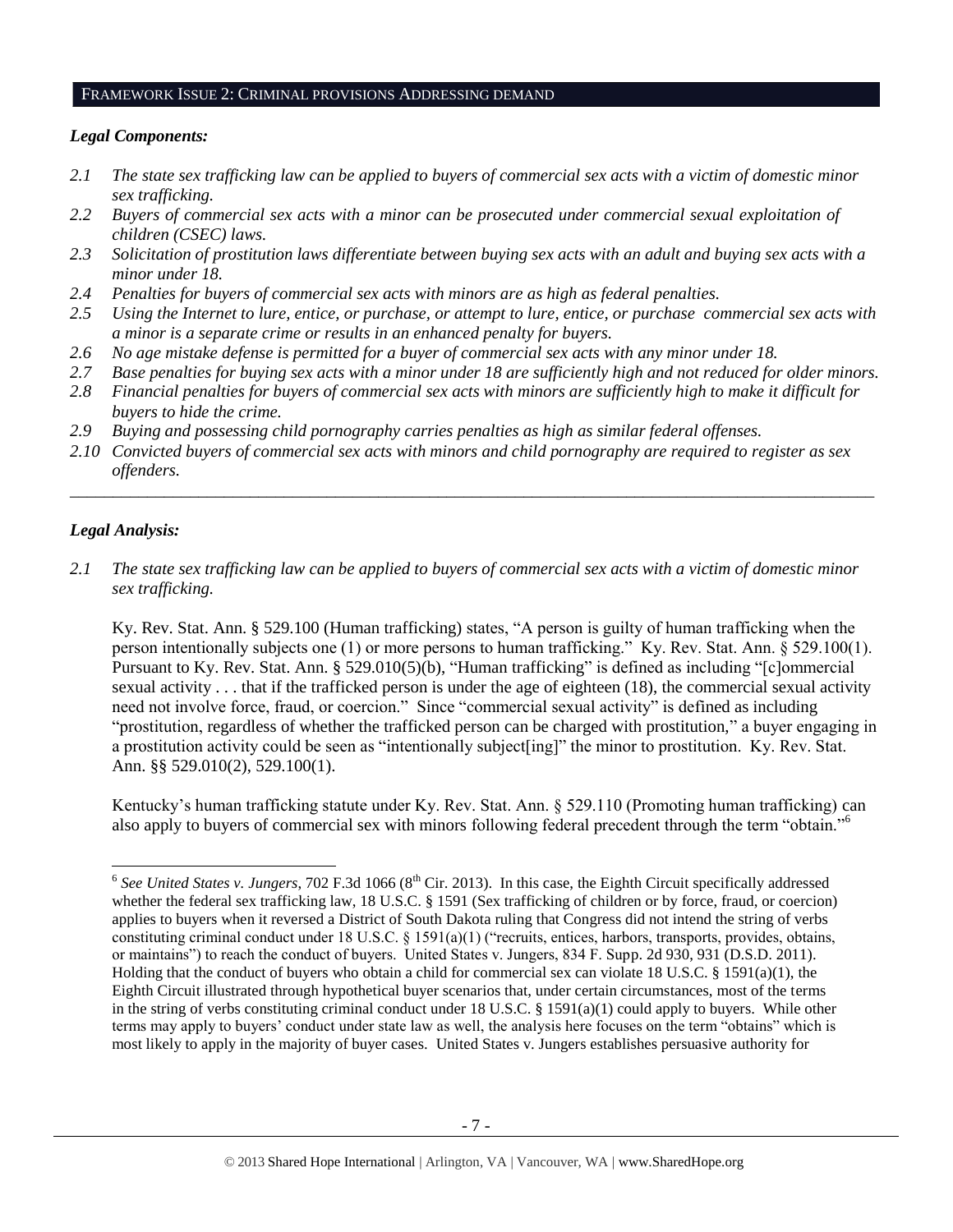Ky. Rev. Stat. Ann. § 529.110(1)(b), applies to a person who "(b) [r]ecruits, entices, harbors, transports, provides, or obtains by any means, or attempts to recruit, entice, harbor, transport, provide, or obtain by any means, another person, knowing that the person will be subject to human trafficking."

#### *2.2 Buyers of commercial sex acts with a minor can be prosecuted under commercial sexual exploitation of children (CSEC) laws.*

One who solicits a minor for prostitution could be found guilty of violating Ky. Rev. Stat. Ann. § 530.070 (Unlawful transaction with a minor in the third degree). This crime is committed when, among other things, an individual "knowingly induces, assists, or causes a minor to engage in any other criminal activity." Ky. Rev. Stat. Ann. § 530.070(1)(b). Ky. Rev. Stat. Ann. § 530.070 is a Class A misdemeanor punishable by imprisonment up to 1 year, a fine not to exceed \$500, or both. Ky. Rev. Stat. Ann. §§ 530.070(2), 532.090(1), 534.040(2)(a). Notably, Ky. Rev. Stat. Ann. § 530.064 (Unlawful transaction with a minor in the first degree)—a more serious crime—specifically excludes offenses involving commercial sexual activity from its scope. Under Ky. Rev. Stat. Ann. § 530.064, a person commits an offense "when he or she knowingly induces, assists, or causes a minor to engage in: (a) illegal sexual activity; or . . . ; Except those offenses involving minors in KRS Chapter 531 [pornography] and in KRS 529.100 [human trafficking] where that offense involves commercial sexual activity." Ky. Rev. Stat. Ann. § 530.064(1). A violation of § 530.064 is a Class C felony if the minor is under 18, a Class B felony if the minor is under 16, and a Class A felony if the minor is physically injured. Ky. Rev. Stat. Ann. § 530.064(2).

*2.3 Solicitation of prostitution laws differentiate between buying sex acts with an adult and buying sex acts with a minor under 18.*

Solicitation of prostitution does not differentiate between buying sex with an adult or a minor. Ky. Rev. Stat. Ann. § 506.030 states, "A person is guilty of criminal solicitation when, with the intent of promoting or facilitating the commission of a crime, he commands or encourages another person to engage in specific conduct which would constitute that crime or an attempt to commit that crime or which would establish the other's complicity in its commission or attempted commission." Ky. Rev. Stat. Ann. § 506.030(1). Since the crime of prostitution is a misdemeanor, criminal solicitation of prostitution would be a Class B misdemeanor punishable by imprisonment up to 90 days, a fine not to exceed \$250, or both. Ky. Rev. Stat. Ann. §§ 529.020(2), 506.030(2)(e), 532.090(2), 534.040(2)(b).

Those who purchase sex with a minor could be charged with unlawful transaction with a minor in the third degree. Ky. Rev. Stat. Ann. § 530.070. This statute makes it a Class A misdemeanor when another "knowingly induces, assists, or causes a minor to engage in any other criminal activity." Ky. Rev. Stat. Ann. § 530.070(1)(b), (2). The crime is punishable by imprisonment up to 1 year, a fine not to exceed \$500, or both. Ky. Rev. Stat. Ann. §§ 530.090(1), 534.040(2)(a).

- 2.3.1 Recommendation: Amend Ky. Rev. Stat. Ann. § 506.030 (Criminal solicitation) to provide heightened penalties in cases in which the buying of sex with a minor is involved.
- 2.3.2 Recommendation: Amend Ky. Rev. Stat. Ann. § 530.070 (Unlawful transaction with a minor in the third degree) to provide heightened penalties when the unlawful transaction is "commercial sexual activity" as defined in Ky. Rev. Stat. Ann. § 529.010(2).

l

state courts interpreting the same language used under state law to the extent such interpretation does not conflict with the state constitution.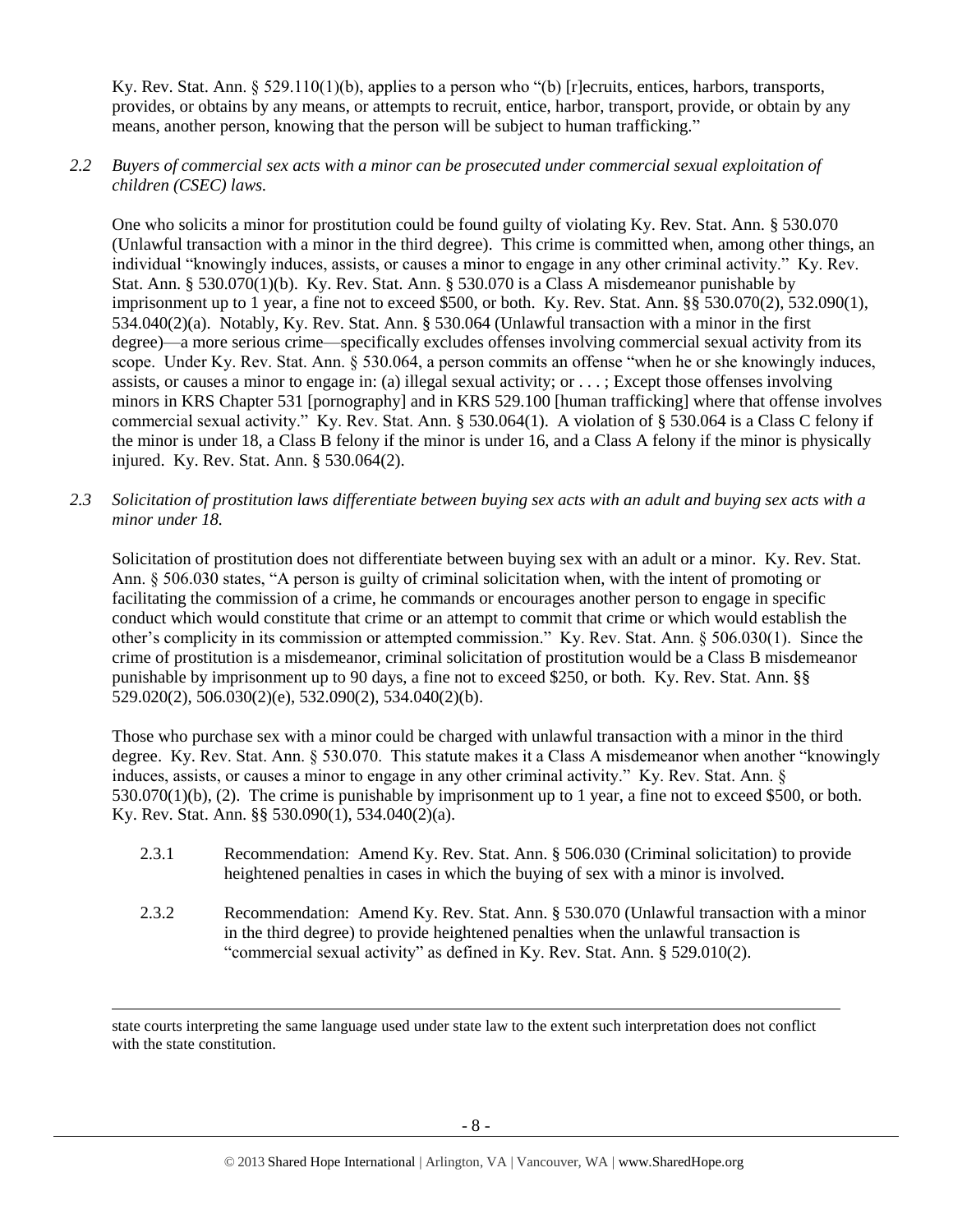# *2.4 Penalties for buyers of commercial sex acts with minors are as high as federal penalties.*

The penalty for child sex trafficking under Ky. Rev. Stat. Ann. § 529.100 (Human trafficking) is a Class B felony, or a Class A felony if the child was seriously physically injured. Class B felonies are punishable by an imprisonment term of 10-20 years and a fine of \$1,000-\$10,000 "or double [the] gain from commission of the offense, whichever is the greater." Ky. Rev. Stat. Ann. §§ 532.060(2)(b), 534.030(1). Class A felonies are punishable by an imprisonment term of 20-50 years or life imprisonment and a fine of \$1,000-\$10,000 "or double [the] gain from commission of the offense, whichever is the greater." Ky. Rev. Stat. Ann. §§ 532.060(2)(a), 534.030(1).

Ky. Rev. Stat. Ann. § 530.070 (Unlawful transaction with a minor in the third degree) is a Class A misdemeanor with possible imprisonment not to exceed one year and a possible fine not to exceed \$500. Ky. Rev. Stat. Ann. §§ 530.070(2); 532.090(1), 534.040(2)(a).

<span id="page-8-1"></span><span id="page-8-0"></span>In comparison, if the victim is under the age of 14, a conviction under the Trafficking Victims Protection Act  $(TVPA)^{7}$  for child sex trafficking is punishable by 15 years to life imprisonment and a fine not to exceed \$250,000. 18 U.S.C. §§ 1591(b)(1), 3559(a)(1), 3571(b)(3). If the victim is between the ages of 14–17 a conviction is punishable by 10 years to life imprisonment and a fine not to exceed \$250,000. 18 U.S.C. §§ 1591(b)(2), 3559(a)(1), 3571(b)(3). A conviction is punishable by mandatory life imprisonment however, if the buyer has a prior conviction for a federal sex offense<sup>8</sup> against a minor. 18 U.S.C. § 3559(e)(1). To the extent buyers can be prosecuted under other federal CSEC laws,<sup>9</sup> a conviction is punishable by penalties ranging from a fine not to exceed \$250,000 to life imprisonment and a fine not to exceed \$250,000.<sup>10</sup>

*2.5 Using the Internet to lure, entice, or purchase, or attempt to lure, entice, or purchase commercial sex acts with a minor is a separate crime or results in an enhanced penalty for buyers.*

Ky. Rev. Stat. Ann. § 510.155(1)(Unlawful use of electronic means originating or received within the Commonwealth to induce a minor to engage in sexual or other prohibited activities) criminalizes the "knowing[] use [of] a communications system, including computers, computer networks, computer bulletin boards, cellular telephones, or any other electronic means, for the purpose of procuring or promoting the use of a minor, or a peace officer posing as a minor if the person believes that the peace officer is a minor or is wanton or reckless in

 $\overline{\phantom{a}}$ <sup>7</sup> Trafficking Victims Protection Act (TVPA) of 2000, Pub. L. No. 106-386, Division A, § 103(8), (9), 114 Stat. 1464 (signed into law on October 29, 2000); codified as amended at 22 U.S.C. 7102 § 103(8), (9).

<sup>&</sup>lt;sup>8</sup> Pursuant to 18 U.S.C. § 3559(e)(2), "federal sex offense" is defined as an offense under section 1591 [18 USCS § 1591] (relating to sex trafficking of children), 2241 [18 USCS § 2241] (relating to aggravated sexual abuse), 2242 [18 USCS § 2242] (relating to sexual abuse),  $2244(a)(1)$  [18 USCS § 2244(a)(1)] (relating to abusive sexual contact), 2245 [18 USCS § 2245] (relating to sexual abuse resulting in death), 2251 [18 USCS § 2251] (relating to sexual exploitation of children), 2251A [18 USCS § 2251A] (relating to selling or buying of children), 2422(b) [18 USCS § 2422(b)] (relating to coercion and enticement of a minor into prostitution), or 2423(a) [18 USCS § 2423(a)] (relating to transportation of minors).<br><sup>9</sup> 18 U S G <sup>88</sup> 2251 A(b) (Selling or

<sup>18</sup> U.S.C. §§ 2251A(b) (Selling or buying of children), 2251(a) (Sexual exploitation of children), 2423(a) (Transportation of a minor with intent for minor to engage in criminal sexual activity), 2422(a) (Coercion and enticement), 2252(a)(2), (a)(4) (Certain activities relating to material involving the sexual exploitation of minors). <sup>10</sup> 18 U.S.C. §§ 2251A(b) (conviction punishable by imprisonment for 30 years to life and a fine), 2251(e)

<sup>(</sup>conviction punishable by imprisonment for 15–30 years and a fine), 2423(a) (conviction punishable by imprisonment for 10 years to life and a fine), 2422(a) (conviction punishable by a fine, imprisonment up to 20 years, or both),  $2252(a)(2)$ , (4) (stating that a conviction under subsection (a)(2) is punishable by imprisonment for  $5-20$ years and a fine, while a conviction under subsection (a)(4) is punishable by imprisonment up to 10 years, a fine, or both.); *see also* 18 U.S.C §§ 3559(a)(1) (classifying all of the above listed offenses as felonies), 3571(b)(3) (providing a fine up to \$250,000 for any felony conviction).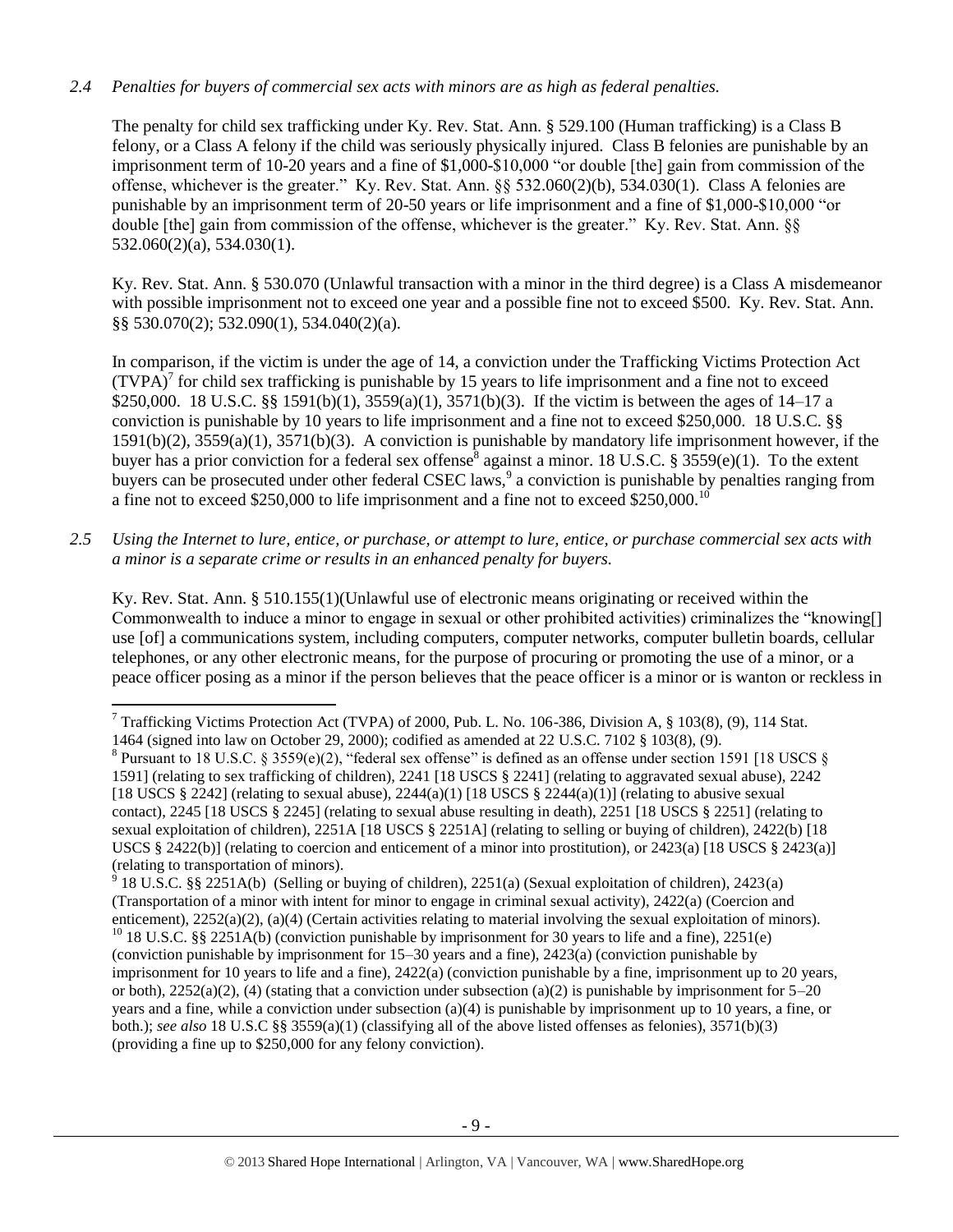that belief, for any activity in violation" of certain listed crimes, including the crimes of human trafficking pursuant to Ky. Rev. Stat. Ann. § 529.100 "where that offense involves commercial sexual activity" or Ky. Rev. Stat. Ann. Chapter 531 (Pornography). Moreover, under Ky. Rev. Stat. Ann. § 510.155(3), "the solicitation of a minor through electronic communication … shall be prima facie evidence of the person's intent to commit the offense and the offense is complete at that point without regard to whether the person met or attempted to meet the minor." This crime is a Class D felony punishable by an imprisonment term of 1-5 years and a fine of \$1,000-\$10,000 "or double [the] gain from commission of the offense, whichever is the greater." Ky. Rev. Stat. Ann. §§ 510.155(5), 532.060(2)(d), 534.030(1).

# *2.6 No age mistake defense is permitted for a buyer of commercial sex acts with any minor under 18.*

Ky. Rev. Stat. Ann. § 531.330(1) (Presumption as to minority) states that for certain offenses, including Ky. Rev. Stat. Ann. § 529.100, if the offense involves commercial sexual activity, "any person who appears to be under the age of eighteen (18), or under the age of sixteen (16), shall be presumed to be under the age of eighteen (18), or under the age of sixteen (16), as the case may be."

However, under § 531.330(2), "a defendant may prove in exculpation that he in good faith reasonably believed that the person involved in the performance was not a minor" in commercial sexual activity with a minor, by raising a defense in the following:

- a. § 529.040 (Promoting prostitution)
- b. § 529.100 (Human trafficking)
- c. § 531.310 (Use of a minor in a sexual performance)
- d. § 531.320 (Promoting a sexual performance by a minor)
- e. § 531.330 (Presumption of a minor)
- f. § 531.340 to § 531.360 (Distribution, promotion, or advertising of matter portraying a sexual performance by a minor)
- g. § 531.370 (Using minors to distribute material portraying a sexual performance by a minor)

Finally, Ky. Rev. Stat. Ann. § 531.330(3) states, "The presumption raised in subsection (1) of this section may be rebutted by any competent evidence."

Mistake of age is also a defense in the non-commercial sexual offense statutes. Ky. Rev. Stat. Ann. § 510.030 (Defenses) states,

In any prosecution under this chapter [Chapter 510 (Sexual Offenses)] in which the victim's lack of consent is based solely on his incapacity to consent because he was less than sixteen (16) years old, mentally retarded, mentally incapacitated or physically helpless, the defendant may prove in exculpation that at the time he engaged in the conduct constituting the offense he did not know of the facts or conditions responsible for such incapacity to consent.

- 2.6.1 Recommendation: Amend Ky. Rev. Stat. Ann. § 531.330(2) (Presumption as to minority) to expressly prohibit a mistake of age defense in prosecutions of human trafficking and CSEC offenses.
- *2.7 Base penalties for buying sex acts with a minor under 18 are sufficiently high and not reduced for older minors.*

Kentucky's human trafficking law does not provide graduated punishments for buying sex with a minor based on the age of the minor involved, but some of the commercial sexual exploitation of children laws do stagger punishments based on the minor's age. When the victim is under 18, human trafficking is a Class B felony or a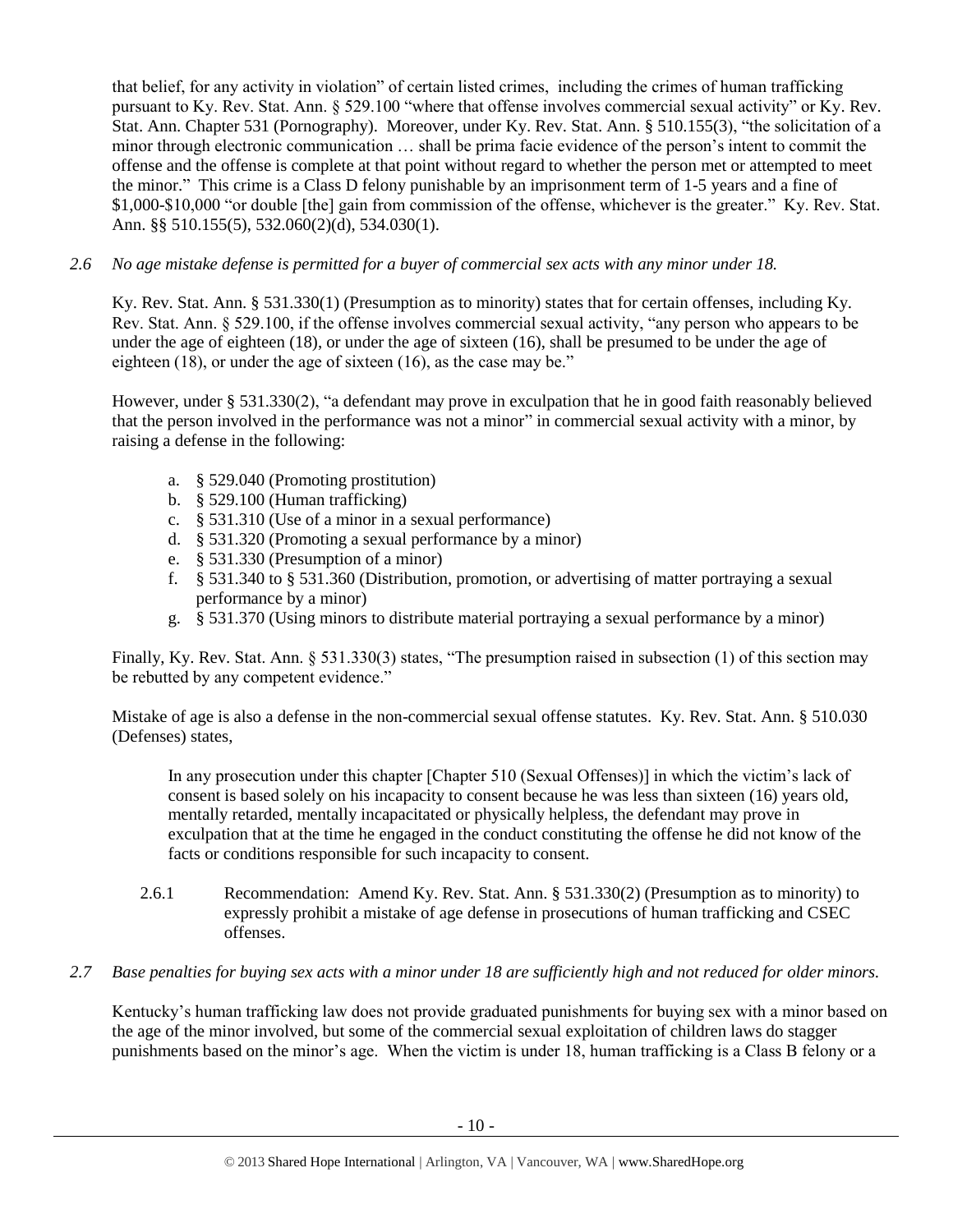Class A felony if the victim suffers a "serious physical injury" pursuant to Ky. Rev. Stat. Ann.  $\S 529.100(2)(a)$ , (b). However, unlawful transaction with a minor<sup>11</sup> in the third degree is just a Class A misdemeanor pursuant to Ky. Rev. Stat. Ann. § 530.070(2), allowing buyers of sex with a minor to receive relatively inconsequential penalties of imprisonment up to 1 year, a fine up to \$500, or both. Ky. Rev. Stat. Ann. §§ 532.090(1), 534.040(2)(a). Solicitation of prostitution does not differentiate between buying sex with an adult or a minor. Ky. Rev. Stat. Ann. § 506.030. Solicitation of prostitution is a Class B misdemeanor punishable by imprisonment up to 90 days, a fine not to exceed \$250, or both. Ky. Rev. Stat. Ann. §§ 529.020(2), 506.030(2)(e), 532.090(2), 534.040(2)(b). Ky. Rev. Stat. Ann. § 530.070(1)(b) (Unlawful transaction with a minor in the third degree) applies the same penalty to any violation involving a minor.

## *2.8 Financial penalties for buyers of commercial sex acts with minors are sufficiently high to make it difficult for buyers to hide the crime.*

In addition to any other fines, penalties, or forfeitures buyers may be subject to, Ky. Rev. Stat. Ann. § 529.130 creates a \$10,000 fee to be paid by all those convicted of Ky. Rev. Stat. Ann. §§ 529.100 (Human trafficking).

Fines are statutorily authorized in felony and misdemeanor commercial sexual offenses against children. Ky. Rev. Stat. Ann. § 530.070 (Unlawful transaction with a minor in the third degree), which is most likely to apply if the human trafficking provision doesn't cover buyers, is a Class A misdemeanor carrying a fine of \$500. Ky. Rev. Stat. Ann. §§ 530.070(2), 534.040(2)(a). A buyer convicted of the felony offense of Ky. Rev. Stat. Ann. § 529.100 (Human trafficking) or Ky. Rev. Stat. Ann. § 510.155 (Unlawful use of electronic means originating or received within the Commonwealth to induce a minor to engage in sexual or other prohibited activities) faces a fine of \$1,000-\$10,000 "or double his gain from commission of the offense, whichever is the greater." Ky. Rev. Stat. Ann. § 534.030(1).

A buyer may be subject to asset forfeiture if convicted of certain offenses. Ky. Rev. Stat. Ann. § 500.092(3) states,

(3) The following offenses may trigger forfeiture of personal property under subsection (1) of this section:

(a) KRS 17.546 [Registrant prohibited from using social networking websites, instant messaging or chat room programs accessible by minors, and may not "intentionally photograph, film, or video a minor through traditional or electronic means without the written consent of the minor's parent, legal custodian, or guardian unless the registrant is the minor's parent, legal custodian, or guardian."].

(b) KRS 508.140 [Stalking in the first degree] and 508.150 [Stalking in the second degree] involving the use of any equipment, instrument, machine, or other device by which communication or information is transmitted, including computers, the Internet or other electronic network, cameras or other recording devices, telephones or other personal communications devices, scanners or other copying devices, and any device that enables the use of a transmitting device; (c) KRS 510.155 [Unlawful use of electronic means originating or received within the Commonwealth to induce a minor to engage in sexual or other prohibited activities];

(d) KRS 530.064(1)(a) [Unlawful transaction with a minor in the first degree];

(e) KRS 531.030 [Distribution of obscene matter to minors];

(f) KRS 531.040 [Using minors to distribute obscene material];

(g) KRS 531.310 [Use of a minor in a sexual performance];

l

<sup>&</sup>lt;sup>11</sup> In Kentucky, a minor is defined as "any person who has not reached the age of majority as defined in KRS  $\S$ 2.015," which is 18. Ky. Rev. Stat. Ann. §§ 500.080(9), 2.015.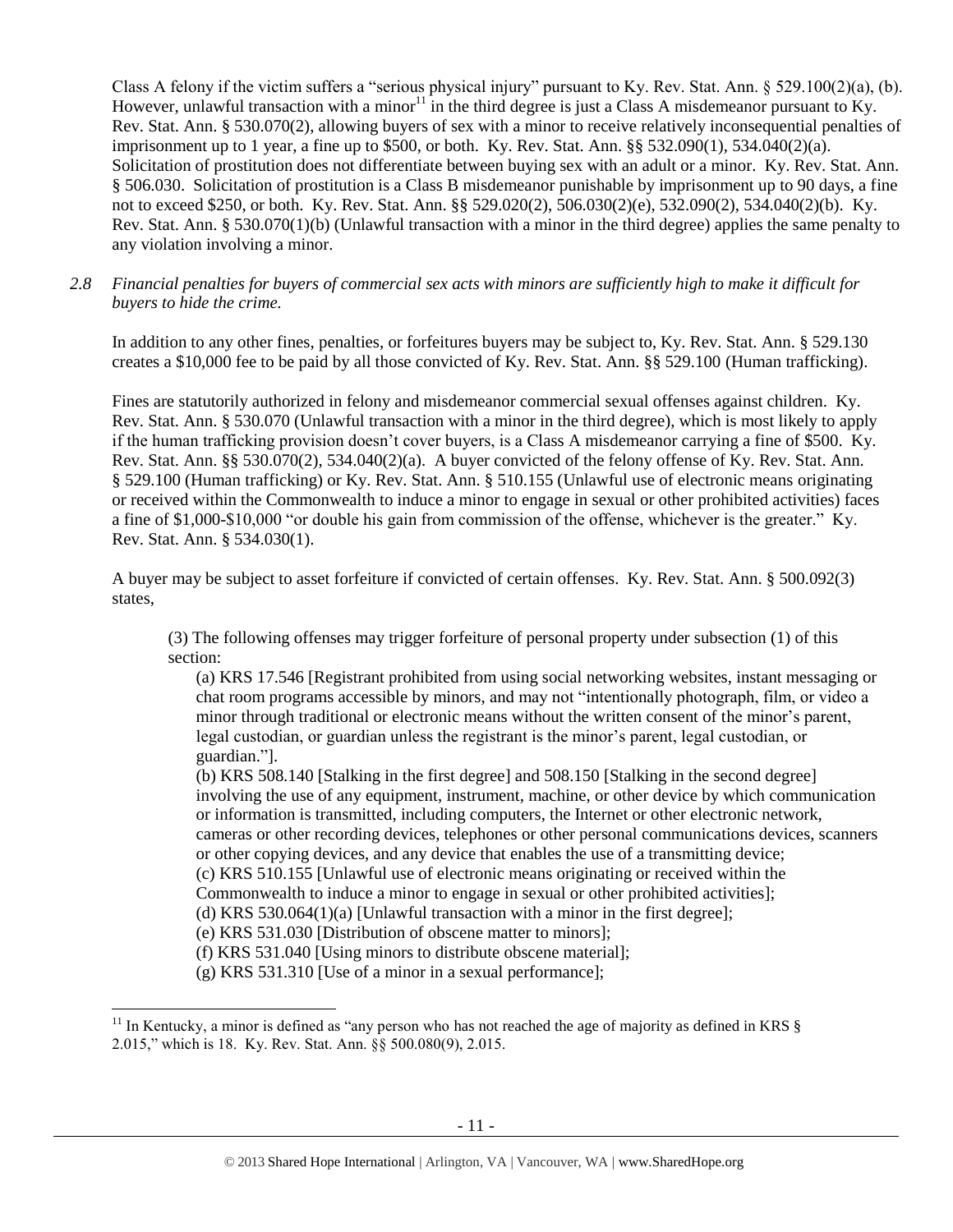- (h) KRS 531.320 [Promoting a sexual performance by a minor];
- (i) KRS 531.335 [Possession or viewing of matter portraying a sexual performance by a minor];
- (j) KRS 531.340 [Distribution of matter portraying a sexual performance by a minor];
- (k) KRS 531.350 [Promoting sale of material portraying a sexual performance by a minor];
- (l) KRS 531.360 [Advertising material portraying a sexual performance by a minor]; and
- (m) KRS 531.370 [Using minors to distribute material portraying a sexual performance by a minor].

Under Ky. Rev. Stat. Ann. § 500.092, property subject to forfeiture includes "all personal property which is not used as a permanent residence in this state which is used in connection with or acquired as a result of a violation or attempted violation of any of the statutes set out in subsection (3) . . . ." Ky. Rev. Stat. Ann. § 500.092(1).

Ky. Rev. Stat. Ann. § 532.032 generally allows restitution to victims by stating that "[r]estitution to a named victim, if there is a named victim, shall be ordered in a manner consistent, insofar as possible, with the provisions of this section. . . ." *Fields v. Commonwealth*, 123 S.W.3d 914, 916 (Ky. Ct. App. 2003) also confirms that "under this statute restitution must now be considered during sentencing in all appropriate cases, and therefore that the General Assembly contemplated ordinary sentencing procedures as the foundation for restitutionary sentences . . . ." Ky. Rev. Stat. Ann. § 532.356(1) states in part, "Upon a person's conviction and sentencing for any nonstatus juvenile offense, moving traffic violation, criminal violation, misdemeanor, or Class D felony offense, and, for the purposes of paragraph (b) of this subsection, any Class C felony offense listed in subsection (3) of this section, the court shall impose the following sanctions in addition to any imprisonment, fine, court cost, or community service: ..." The provision goes on to list in paragraph (a) "[r]eimbursement to the state or local government" of certain incarceration and medical expenses and, in paragraph (b), "[r]estitution to the crime victim as set out in KRS 439.563, 532.032, and 532.033." Therefore, a buyer could be sentenced to pay restitution for the misdemeanor crime of unlawful transaction with a minor in the third degree pursuant to Ky. Rev. Stat. Ann. § 530.070, which applies to buyers of commercial sex with minors.

2.8.1 Recommendation: Amend Ky. Rev. Stat. Ann. § 500.092(3) to allow asset forfeiture for violations of Ky. Rev. Stat. Ann. § 529.100 (human trafficking), Ky. Rev. Stat. Ann. § 529.110 (Promoting human trafficking), and Ky. Rev. Stat. Ann. § 529.040 (Promoting prostitution).

# *2.9 Buying and possessing child pornography carries penalties as high as similar federal offenses.*

 $\overline{a}$ 

Ky. Rev. Stat. Ann. § 531.335(1) (Possession or viewing of matter portraying a sexual performance by a minor) criminalizes possession of child pornography when an individual "having knowledge of its content, character, and that the sexual performance<sup>12</sup> is by a minor, ... knowingly has in his or her possession or control any matter which visually depicts an actual sexual performance by a minor person; or intentionally views any matter which visually depicts an actual sexual performance by a minor person." Inadvertently viewing such material or viewing it for investigative or law enforcement purposes or are exceptions under this statute. This crime is a Class D felony punishable by an imprisonment term of 1-5 years and a fine of \$1,000-\$10,000 "or double [the] gain from commission of the offense, whichever is the greater." Ky. Rev. Stat. Ann. §§ 531.335(2), 532.060(2)(d), 534.030(1). Ky. Rev. Stat. Ann. § 531.335 also subjects the buyer to asset forfeiture. Ky. Rev. Stat. Ann. § 500.092(3)(i).

 $12$  "Sexual performance" is defined for purposes of this provision as "any performance or part thereof which includes sexual conduct by a minor." Ky. Rev. Stat. Ann. § 531.300(6). "Performance" is defined as "any play, motion picture, photograph or dance. Performance also means any other visual representation exhibited before an audience." Ky. Rev. Stat. Ann. § 531.300(5).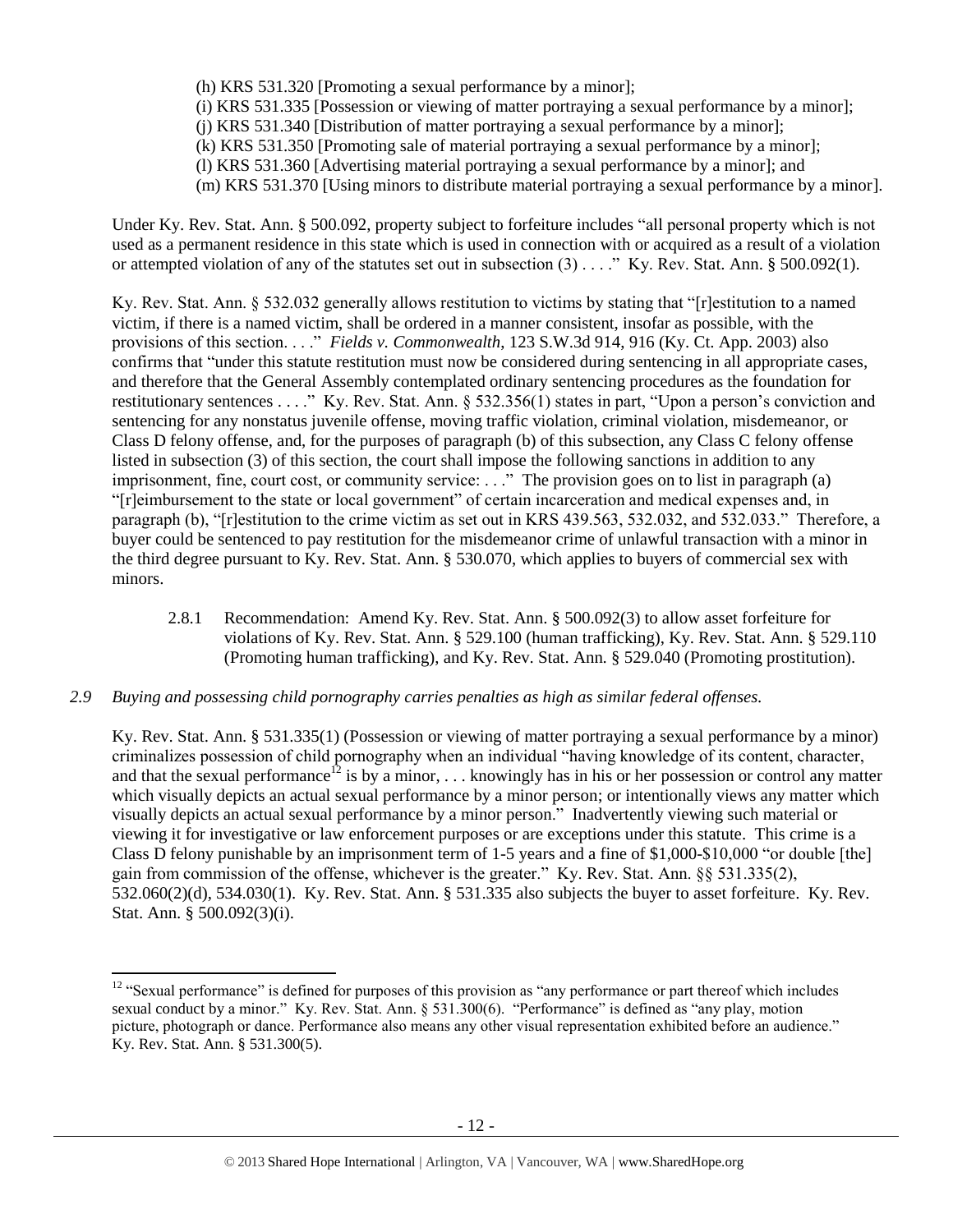In comparison, a federal conviction for possession of child pornography<sup>13</sup> is generally punishable by imprisonment for 5–20 years and a fine not to exceed \$250,000.<sup>14</sup> Subsequent convictions, however, are punishable by imprisonment up to 40 years and a fine not to exceed \$250,000.<sup>15</sup>

2.9.1 Recommendation: Amend Ky. Rev. Stat. Ann. § 531.335(1) (Possession or viewing of matter portraying a sexual performance by a minor) to impose more substantial penalties and align them closer to federal penalties.

#### *2.10 Convicted buyers of commercial sex acts with minors and child pornography are required to register as sex offenders.*

Under Ky. Rev. Stat. Ann. § 17.510(2) (Registration system for adults who have committed sex crimes or crimes against minors—persons required to register), "A registrant shall, on or before the date of his or her release by the court, the parole board, the cabinet, or any detention facility, register with the appropriate local probation and parole office in the county in which he or she intends to reside. The person in charge of the release shall facilitate the registration process." The definition section, Ky. Rev. Stat. Ann. § 17.500, defines "registrant" as including "[a]ny person eighteen (18) years of age or older at the time of the offense or any youthful offender, as defined in KRS 600.020, who has committed: 1. A sex crime;<sup>16</sup> or 2. A criminal offense against a victim who is a minor." Ky. Rev. Stat. Ann.  $\S$  17.500(5)(a). A "criminal offense against a victim who is a minor" is defined in Ky. Rev. Stat. Ann. § 17.500(3), which states,

(a) Except as provided in paragraph (b) of this subsection, "criminal offense against a victim who is a minor" means any of the following offenses if the victim is under the age of eighteen (18) at the time of the commission of the offense:

- 1. Kidnapping, as set forth in KRS 509.040, except by a parent;
- 2. Unlawful imprisonment, as set forth in KRS 509.020, except by a parent;
- 3. Sex crime;

 $\overline{a}$ 

4. Promoting a sexual performance of a minor, as set forth in KRS 531.320;

<sup>15</sup> 18 U.S.C. §§ 2252(b) (stating if a person has a prior conviction under subsection (a)(2), or a list of other statutes, a conviction is punishable by a fine and imprisonment for 15–40 years, but if a person has a prior conviction under subsection (a)(4), or a list of other statutes, a conviction is punishable by a fine and imprisonment for  $10-20$  years),  $2252A(b)(1)$  (stating if a person has a prior conviction under subsection (a)(2), (a)(3), or a list of other statutes, a conviction is punishable by a fine and imprisonment for  $15-40$  years),  $1466A(a)$ , (b) (stating that the penalty scheme for section 2252A(b) applies); *see also* 18 U.S.C §§ 3559(a)(1) (classifying all of the above listed offenses as felonies), 3571(b)(3) (providing a fine up to \$250,000 for any felony conviction).

<sup>&</sup>lt;sup>13</sup> 18 U.S.C. §§ 2252(a)(2), (a)(4) (Certain activities relating to material involving the sexual exploitation of minors),  $2252A(a)(2)$ –(3) (Certain activities relating to material constituting or containing child pornography), 1466A(a), (b) (Obscene visual representations of the sexual abuse of children).

<sup>&</sup>lt;sup>14</sup> 18 U.S.C. §§ 2252(b) (stating that a conviction under subsection (a)(2) is punishable by imprisonment for 5–20 years and a fine, while a conviction under subsection (a)(4) is punishable by imprisonment up to 10 years, a fine, or both),  $2252A(b)(1)$  (a conviction is punishable by imprisonment for  $5-20$  years and a fine),  $1466A(a)$ , (b) (stating that a conviction under subsection (a) is "subject to the penalties provided in section  $2252A(b)(1)$ ," imprisonment for 5–20 years and a fine, while a conviction under subsection (b) is "subject to the penalties provided in section 2252A(b)(2)," imprisonment up to 10 years, a fine, or both); *see also* 18 U.S.C §§ 3559(a)(1) (classifying all of the above listed offenses as felonies), 3571(b)(3) (providing a fine up to \$250,000 for any felony conviction).

<sup>&</sup>lt;sup>16</sup> "Sex crime" is defined in Ky. Rev. Stat. Ann. § 17.500(8) as "(a) A felony offense defined in KRS Chapter 510 [Sexual offenses], or KRS 530.020 [Incest], 530.064(1)(a) [Unlawful transaction with a minor in the first degree], 531.310 [Use of a minor in a sexual performance], or 531.320 [Promoting a sexual performance by a minor]; (b) A felony attempt to commit a felony offense specified in paragraph (a) of this subsection;  $\dots$ ."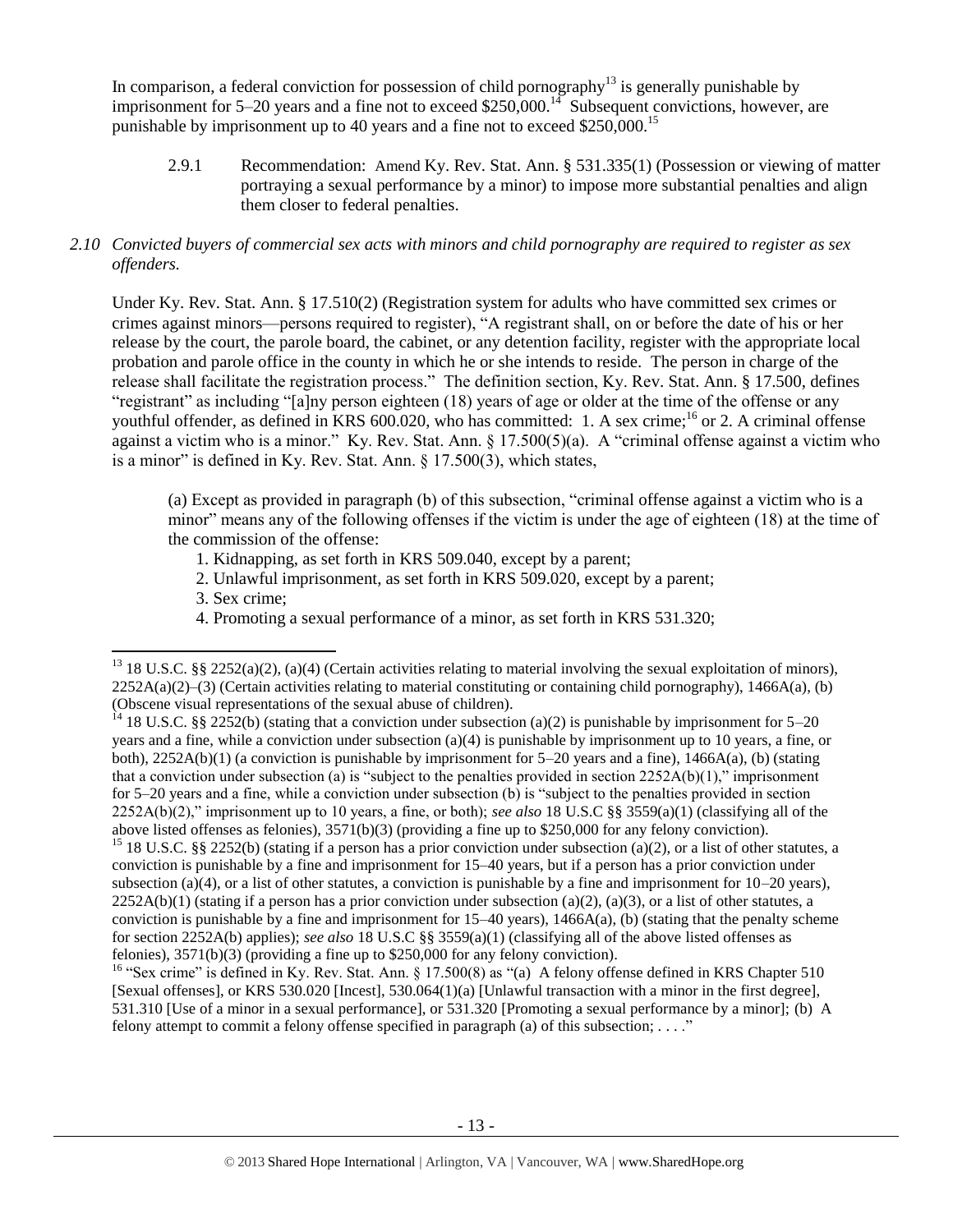5. Human trafficking involving commercial sexual activity, as set forth in KRS 529.100;

6. Promoting prostitution, as set forth in KRS 529.040, when the defendant advances or profits from the prostitution of a person under the age of eighteen (18);

7. Use of a minor in a sexual performance, as set forth in KRS 531.310;

8. Sexual abuse, as set forth in KRS 510.120 and 510.130;

9. Unlawful transaction with a minor in the first degree, as set forth in KRS  $530.064(1)(a)$ ;

10. Any offense involving a minor or depictions of a minor, as set forth in KRS Chapter 531 [Pornography];

11. Any attempt to commit any of the offenses described in subparagraphs 1. to 10. of this paragraph; and

12. Solicitation to commit any of the offenses described in subparagraphs 1. to 10. of this paragraph.

(b) Conduct which is criminal only because of the age of the victim shall not be considered a criminal offense against a victim who is a minor if the perpetrator was under the age of eighteen (18) at the time of the commission of the offense. . . .

Ky. Rev. Stat. Ann. § 530.070 (Unlawful transaction with a minor in the third degree), however, is not included in the definition.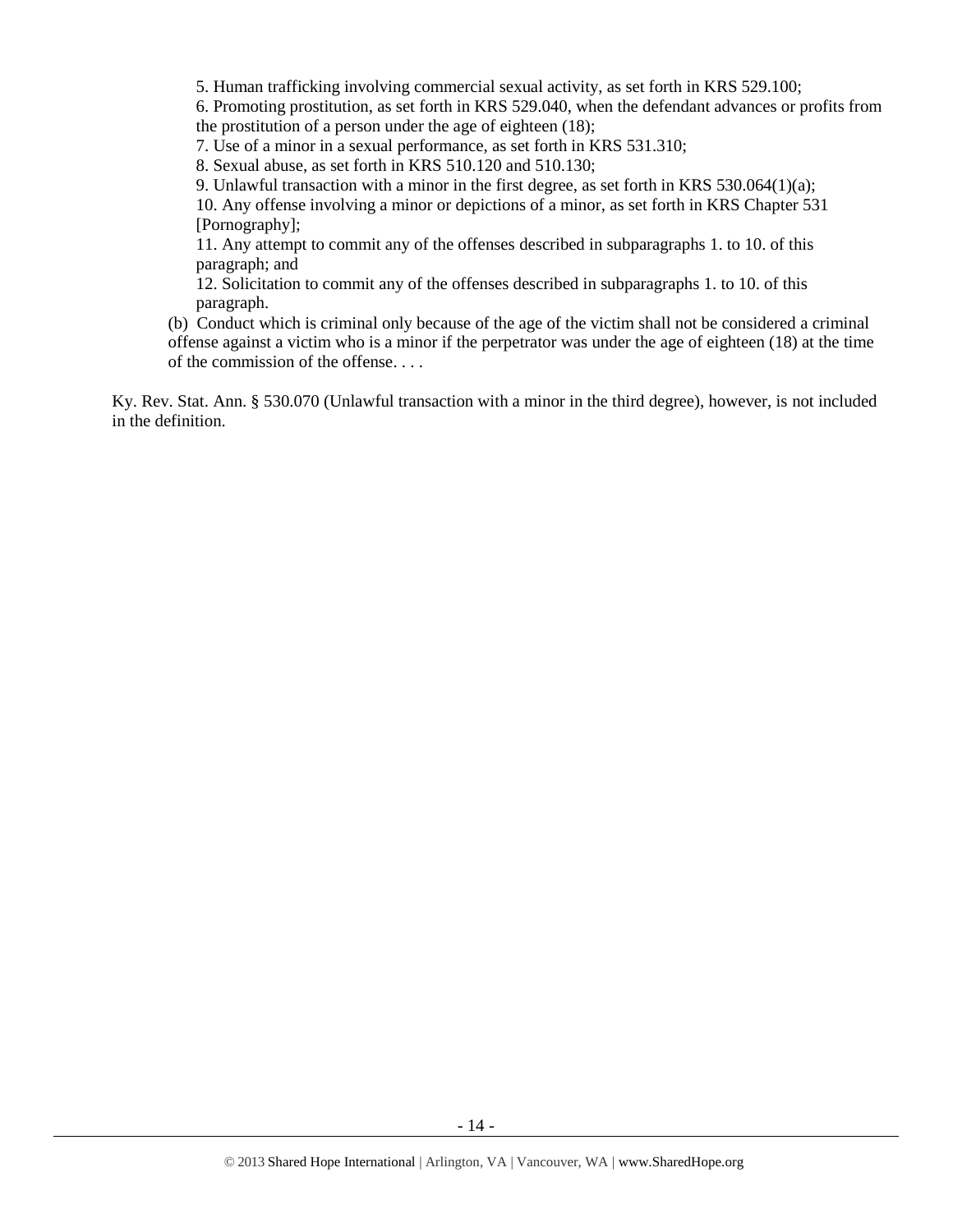#### FRAMEWORK ISSUE 3: CRIMINAL PROVISIONS FOR TRAFFICKERS

#### *Legal Components:*

- *3.1 Penalties for trafficking a child for sexual exploitation are as high as federal penalties.*
- *3.2 Creating and distributing child pornography carries penalties as high as similar federal offenses.*
- *3.3 Using the Internet to lure, entice, recruit, or sell commercial sex acts with a minor is a separate crime or results in an enhanced penalty for traffickers.*
- *3.4 Financial penalties for traffickers, including asset forfeiture, are sufficiently high*.
- *3.5 Convicted traffickers are required to register as sex offenders.*
- *3.6 Laws relating to termination of parental rights for certain offenses include sex trafficking or commercial sexual exploitation of children (CSEC) offenses in order to remove the children of traffickers from their control and potential exploitation*

*\_\_\_\_\_\_\_\_\_\_\_\_\_\_\_\_\_\_\_\_\_\_\_\_\_\_\_\_\_\_\_\_\_\_\_\_\_\_\_\_\_\_\_\_\_\_\_\_\_\_\_\_\_\_\_\_\_\_\_\_\_\_\_\_\_\_\_\_\_\_\_\_\_\_\_\_\_\_\_\_\_\_\_\_\_\_\_\_\_\_\_\_\_\_*

## *Legal Analysis:*

 $\overline{\phantom{a}}$ 

*3.1 Penalties for trafficking a child for sexual exploitation are as high as federal penalties.* 

Traffickers of children for commercial sexual exploitation are subject to prosecution under several criminal statutes. Human trafficking of a minor for commercial sexual activity, including prostitution, pornography and sexual performance, is a Class B felony punishable by an imprisonment term of 10-20 years and a possible fine of \$1,000-\$10,000 "or double [the] gain from commission of the offense, whichever is the greater." Ky. Rev. Stat. Ann. §§ 529.100, 529.010(2), (5), 532.060(2)(b), 534.030(1). Additionally, if serious physical injury occurs to the minor victim, the crime becomes a Class A felony with an imprisonment term of 20-50 years or life imprisonment and a possible fine of \$1,000-\$10,000 "or double [the] gain from commission of the offense, whichever is the greater." Ky. Rev. Stat. Ann. §§ 529.100(2), 532.060(2)(a), 534.030(1).

Ky. Rev. Stat. Ann. § 529.110 (Promoting human trafficking) is a Class C felony if the victim is under 18 and is punishable by an imprisonment term of 5-10 years and a possible fine of \$1,000-\$10,000 "or double [the] gain from commission of the offense, whichever is the greater." Ky. Rev. Stat. Ann. §§ 529.110 (2), 532.060(2)(c), 534.030(1).

<span id="page-14-0"></span>If prosecuted as a prostitution case, Ky. Rev. Stat. Ann. § 529.040(1) (Promoting prostitution) states that "[a] person is guilty of promoting prostitution when he knowingly advances<sup>17</sup> or profits from prostitution." Under subsection (2), "Promoting prostitution is a Class A misdemeanor unless the person managed, supervised, controlled, or owned, either alone or in association with others, a house of prostitution or a prostitution business or enterprise involving prostitution activity by two (2) or more prostitutes, in which case it is a Class D felony." If the crime is a Class A misdemeanor, the individual faces up to 1 year imprisonment and a fine not to exceed \$500. Ky. Rev. Stat. Ann. §§ 532.090(1), 534.040(2)(a). If it is a Class D felony, the individual faces an imprisonment term of 1-5 years and a possible fine of \$1,000-\$10,000 "or double his gain from commission of the offense, whichever is the greater." Ky. Rev. Stat. Ann.  $\S$ § 532.060(2)(d), 534.030(1).

<sup>&</sup>lt;sup>17</sup> "A person 'advances prostitution' when acting other than as a prostitute or as a patron thereof, he or she knowingly causes or aids a person to engage in prostitution, procures or solicits patrons for prostitution, provides persons or premises for prostitution purposes, operates or assists in the operation of a house of prostitution or a prostitution enterprise, or engages in any conduct designed to institute, aid or facilitate an act or enterprise of prostitution." Ky. Rev. Stat. Ann. § 529.010(1).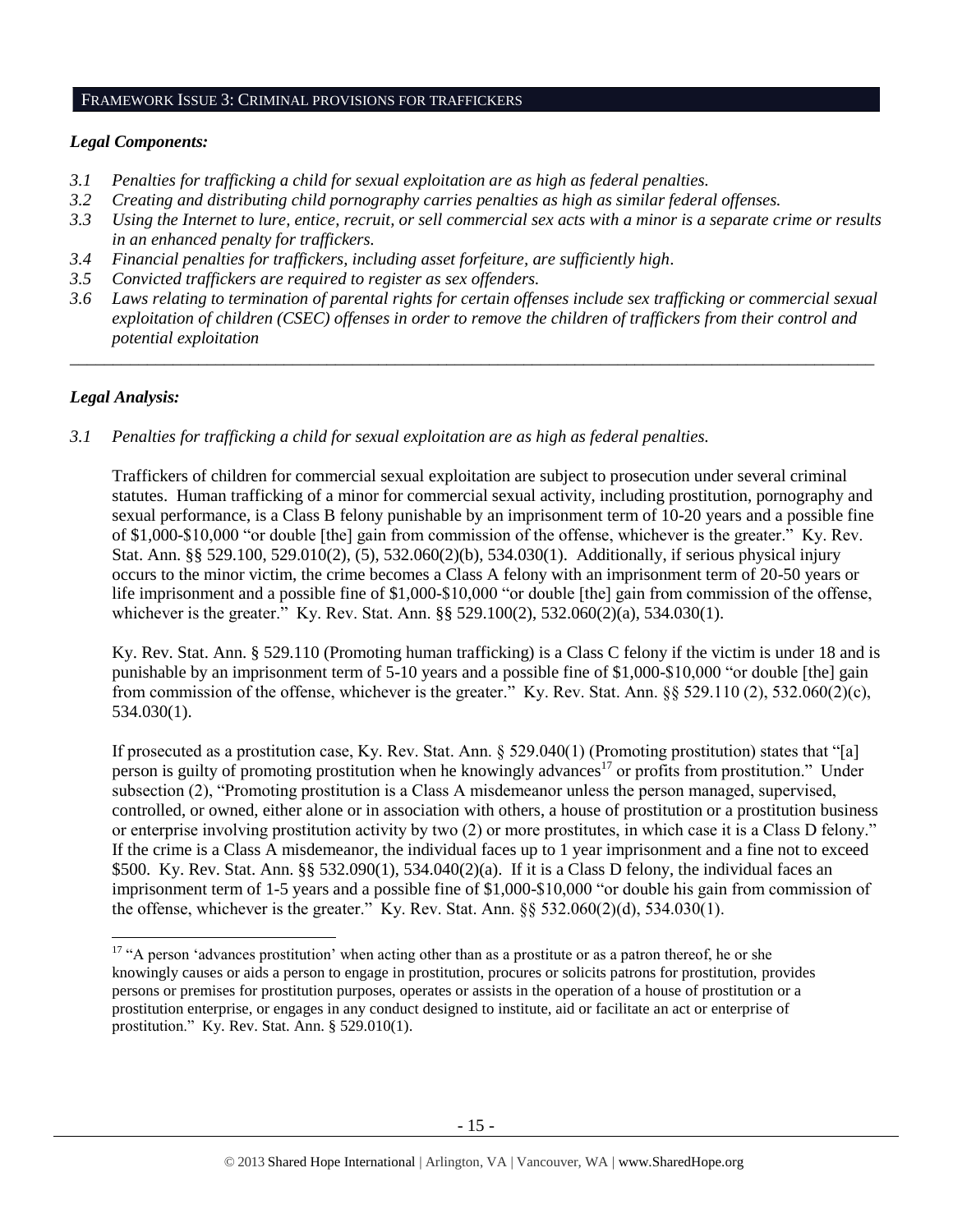A trafficker commits a Class C felony for Ky. Rev. Stat. Ann. § 531.310 (Use of a minor in a sexual performance) if the trafficker "employs, consents to, authorizes or induces a minor to engage in a sexual performance." Ky. Rev. Stat. Ann. § 531.310(1). This crime is punishable by an imprisonment term of 5-10 years and a fine of \$1,000-\$10,000 "or double [the] gain from commission of the offense, whichever is the greater." Ky. Rev. Stat. Ann. §§ 531.310(2)(a), 532.060(2)(c), 534.030(1). If the minor is under 16, the crime is a Class B felony punishable by an imprisonment term of 10-20 years and a fine of \$1,000-\$10,000 "or double [the] gain from commission of the offense, whichever is the greater." Ky. Rev. Stat. Ann. §§ 531.310(2)(b), 532.060(2)(b), 534.030(1). If the minor is physically injured during the sexual performance, the crime is a Class A felony punishable by an imprisonment term of 20-50 years and a fine of \$1,000-\$10,000 "or double [the] gain from commission of the offense, whichever is the greater." Ky. Rev. Stat. Ann. §§ 531.310(2)(c), 532.060(2)(a), 534.030(1).

Similarly, a trafficker could be charged with Ky. Rev. Stat. Ann. § 531.320 (Promoting a sexual performance by a minor), which occurs when an individual "knowing the character and content thereof, . . . produces, directs or promotes any performance which includes sexual conduct by a minor." Ky. Rev. Stat. Ann. § 531.320(1). When the minor involved is between 16 and 18, the crime is a Class C felony punishable by an imprisonment term of 5-10 years and a fine of \$1,000-\$10,000 "or double [the] gain from commission of the offense, whichever is the greater." Ky. Rev. Stat. Ann.  $\S$ § 531.320(2)(a), 532.060(2)(c), 534.030(1). When the minor involved is under 16, the crime is a Class B felony punishable by an imprisonment term of 10-20 years and a fine of \$1,000-\$10,000 "or double [the] gain from commission of the offense, whichever is the greater." Ky. Rev. Stat. Ann.§§ 531.320(2)(b), 532.060(2)(b), 534.030(1). If the minor is physically injured while engaging in the sexual performance, the crime is a Class A felony punishable by an imprisonment term of 20-50 years and a fine of \$1,000-\$10,000 "or double [the] gain from commission of the offense, whichever is the greater." Ky. Rev. Stat. Ann. §§ 531.320(2)(c), 532.060(2)(a), 534.030(1).

In comparison, if the victim is under the age of 14, a conviction under the Trafficking Victims Protection Act  $(TVPA)<sup>18</sup>$  for child sex trafficking is punishable by 15 years to life imprisonment and a fine not to exceed \$250,000. 18 U.S.C. §§ 1591(b)(1), 3559(a)(1), 3571(b)(3). If the victim is between the ages of 14–17 a conviction is punishable by 10 years to life imprisonment and a fine not to exceed \$250,000. 18 U.S.C. §§ 1591(b)(2), 3559(a)(1), 3571(b)(3). A conviction is punishable by mandatory life imprisonment however, if the trafficker has a prior conviction for a federal sex offense<sup>19</sup> against a minor.

#### *3.2 Creating and distributing child pornography carries penalties as high as similar federal offenses.*

Ky. Rev. Stat. Ann. § 531.310 (Use of a minor in a sexual performance)<sup>20</sup> and Ky. Rev. Stat. Ann. § 531.320 (Promoting<sup>21</sup> a sexual performance by a minor) are Class C felonies when the minor is between 16 and 18, punishable by an imprisonment term of 5-10 years and a fine of \$1,000-\$10,000 "or double [the] gain from commission of the offense, whichever is the greater." Ky. Rev. Stat. Ann. §§ 531.310(2)(a), 531.320(2)(a),

 $\overline{a}$ 

<sup>18</sup> *See supra* note [7.](#page-8-0)

<sup>19</sup> *See supra* note [8.](#page-8-1)

<sup>&</sup>lt;sup>20</sup> "Sexual performance" is defined as "any performance or part thereof which includes sexual conduct by a minor." Ky. Rev. Stat. Ann. § 531.300(6). "Performance" is defined as "any play, motion picture, photograph or dance. Performance also means any other visual representation exhibited before an audience." Ky. Rev. Stat. Ann. § 531.300(5). *Logston v. Commonwealth*, 973 S.W.2d 70, 73 (Ky. Ct. App. 1998) notes that "[t]he prohibition against 'sexual conduct by a minor' set forth in KRS 531.300(4) is directed at forbidding child pornography; therefore, . . . the state is not required to limit that prohibition to obscene sexual conduct as obscenity is defined in *Miller*." *Id.* <sup>21</sup> "Promot[ing]" is defined as "to prepare, publish, print, procure or manufacture, or to offer or agree to do the same." Ky. Rev. Stat. Ann. § 531.300(7).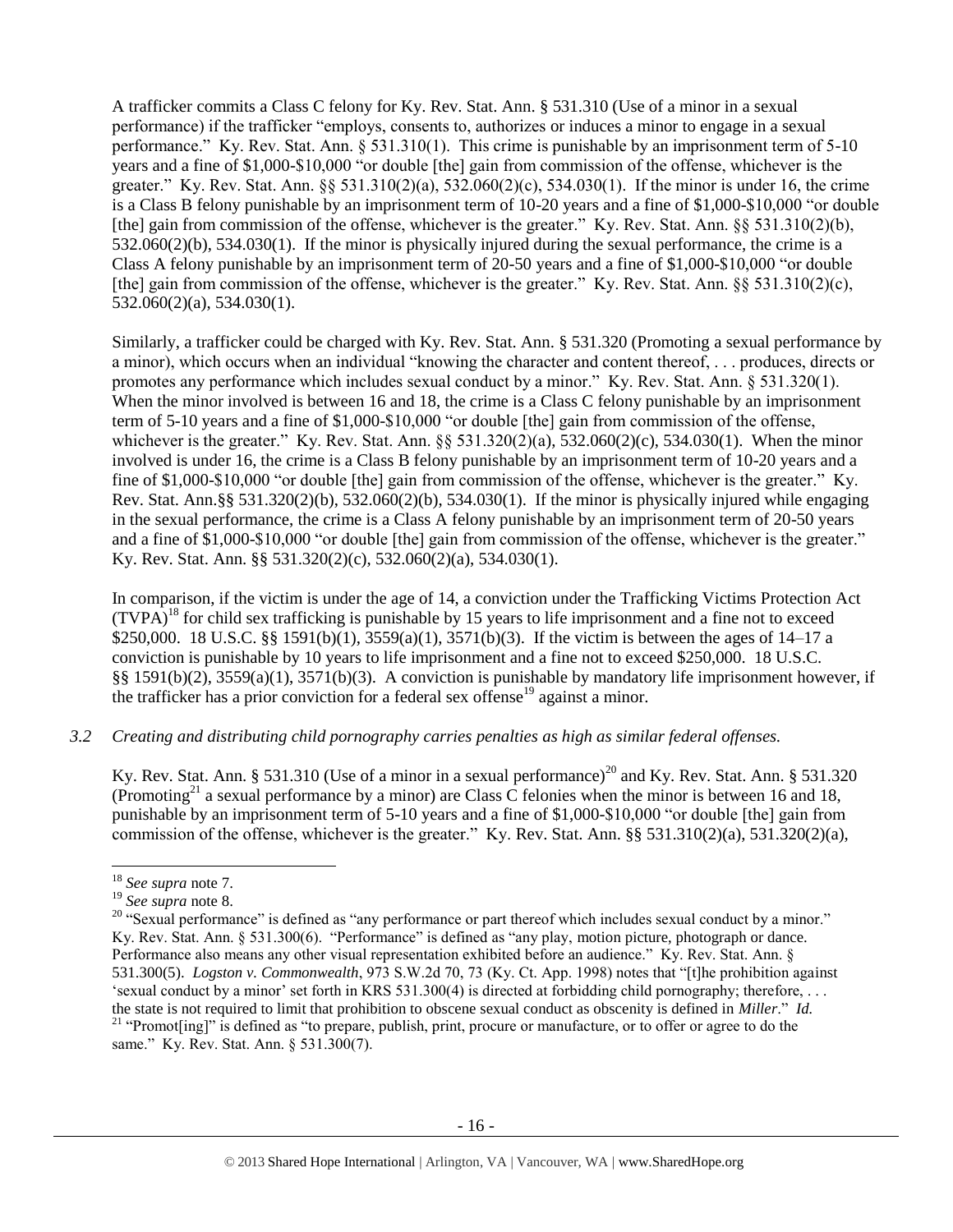532.060(2)(c), 534.030(1). If the minor is under 16, the crimes are Class B felonies punishable by an imprisonment term of 10-20 years and a fine of \$1,000-\$10,000 "or double [the] gain from commission of the offense, whichever is the greater." Ky. Rev. Stat. Ann. §§ 531.310(2)(b), 531.320(2)(b), 532.060(2)(b), 534.030(1). If the minor was physically injured during the sexual performance, they are Class A felonies punishable by an imprisonment term of 20-50 years and a fine of \$1,000-\$10,000 "or double [the] gain from commission of the offense, whichever is the greater." Ky. Rev. Stat. Ann.  $\S$ § 531.310(2)(c), 531.320(2)(c), 532.060(2)(a), 534.030(1).

Distribution of child pornography is a crime under Ky. Rev. Stat. Ann. § 531.340(1) (Distribution of matter portraying a sexual performance by a minor). Subsection (1) states,

A person is guilty of distribution of matter portraying a sexual performance by a minor when, having knowledge of its content and character, he or she:

- (a) Sends or causes to be sent into this state for sale or distribution; or
- (b) Brings or causes to be brought into this state for sale or distribution; or
- (c) In this state, he or she:
	- 1. Exhibits for profit or gain; or
	- 2. Distributes; or
	- 3. Offers to distribute; or

The first offense is a Class D felony punishable by an imprisonment term of 1-5 years and a fine of \$1,000- \$10,000 "or double [the] gain from commission of the offense, whichever is the greater." Ky. Rev. Stat. Ann. §§ 531.340(3), 532.060(2)(d), 534.030(1). Second and subsequent offenses are Class C felonies subject to 5-10 year sentences and a fine of \$1,000-\$10,000 "or double [the] gain from commission of the offense, whichever is the greater." Ky. Rev. Stat. Ann. §§ 531.340(3), 532.060(2)(c), 534.030(1).

In comparison, if the victim is under the age of 14, a conviction under the TVPA for child sex trafficking is punishable by 15 years to life imprisonment and a fine not to exceed \$250,000. 18 U.S.C. §§ 1591(b)(1),  $3559(a)(1)$ ,  $3571(b)(3)$ . If the victim is between the ages of  $14-17$  a conviction is punishable by 10 years to life imprisonment and a fine not to exceed \$250,000. 18 U.S.C. §§ 1591(b)(2), 3559(a)(1), 3571(b)(3). A conviction is punishable by mandatory life imprisonment however, if the trafficker has a prior conviction for a federal sex offense<sup>22</sup> against a minor. Additionally, a federal conviction for distribution of child pornography<sup>23</sup> is generally punishable by imprisonment for  $5-20$  years and a fine not to exceed \$250,000.<sup>24</sup> Subsequent convictions, however, are punishable by imprisonment up to 40 years and a fine not to exceed \$250,000.<sup>25</sup>

<sup>4.</sup> Has in his or her possession with intent to distribute, exhibit for profit or gain or offer to distribute, any matter portraying a sexual performance by a minor.

 $\overline{\phantom{a}}$ <sup>22</sup> *See supra* note [8.](#page-8-1)

<sup>&</sup>lt;sup>23</sup> 18 U.S.C. §§ 2252(a)(1), (a)(2), (a)(3) (Certain activities relating to material involving the sexual exploitation of minors),  $2252A(a)(2)$ , (a)(3) (Certain activities relating to material constituting or containing child pornography), 1466A(a) (Obscene visual representations of the sexual abuse of children).

<sup>&</sup>lt;sup>24</sup> 18 U.S.C. §§ 2252(b) (stating that a conviction under subsection (a)(1), (a)(2) or (a)(3) is punishable by imprisonment for 5–20 years and a fine), 2252A(b)(1) (a conviction is punishable by imprisonment for 5–20 years and a fine), 1466A(a), (b) (stating that a conviction under subsection (a) is "subject to the penalties provided in section 2252A(b)(1)," imprisonment for 5–20 years and a fine, while a conviction under subsection (b) is "subject to the penalties provided in section 2252A(b)(2)," imprisonment up to 10 years, a fine, or both); *see also* 18 U.S.C §§  $3559(a)(1)$  (classifying all of the above listed offenses as felonies),  $3571(b)(3)$  (providing a fine up to \$250,000 for any felony conviction).

<sup>&</sup>lt;sup>25</sup> 18 U.S.C. §§ 2252(b) (stating if a person has a prior conviction under subsection (a)(1), (a)(2), or (a)(3) or a list of other statutes, a conviction is punishable by a fine and imprisonment for  $15-40$  years),  $2252A(b)(1)$  (stating if a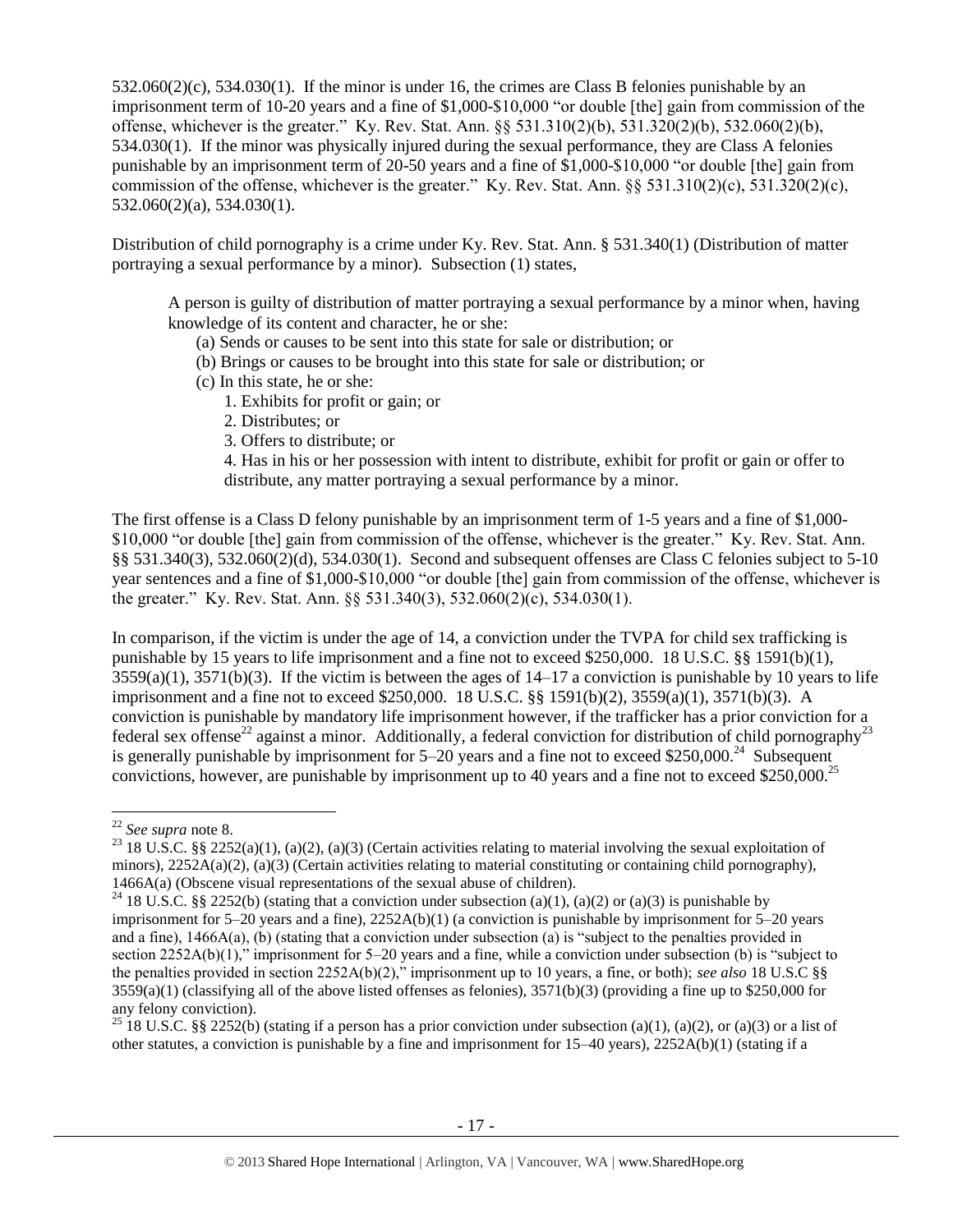*3.3 Using the Internet to lure, entice, recruit, or sell commercial sex acts with a minor is a separate crime or results in an enhanced penalty for traffickers.*

Ky. Rev. Stat. Ann. § 510.155(1) (Unlawful use of electronic means originating or received within the Commonwealth to induce a minor to engage in sexual or other prohibited activities) states that

[i]t shall be unlawful for any person to knowingly use a communications system, including computers, computer networks, computer bulletin boards, cellular telephones, or any other electronic means, for the purpose of procuring or promoting the use of a minor, or a peace officer posing as a minor if the person believes that the peace officer is a minor or is wanton or reckless in that belief, for any activity in violation of KRS 510.040 [Rape in the first degree], 510.050 [Rape in the second degree], 510.060 [Rape in the third degree], 510.070 [Sodomy in the first degree], 510.080 [Sodomy in the second degree], 510.090 [Sodomy in the third degree], 510.110 [Sexual abuse in the first degree], 529.100 [Human trafficking] where that offense involves commercial sexual activity, or 530.064(1)(a), or KRS Chapter 531.

Under this statute it is not necessary for the person to have met, or attempted to meet with the minor for the offense to be committed. The electronic solicitation of a minor is "prima facie evidence of the person's intent to commit the offense." Ky. Rev. Stat. Ann. § 510.155 (3). This crime is a Class D felony punishable by an imprisonment term of 1-5 years and a fine of \$1,000-\$10,000 "or double [the] gain from commission of the offense, whichever is the greater." Ky. Rev. Stat. Ann. §§ 510.155(5), 532.060(2)(d), 534.030(1).

*3.4 Financial penalties for traffickers, including asset forfeiture, are sufficiently high.*

 $\overline{a}$ 

In addition to any other fines, penalties, or forfeitures traffickers may be subject to, Ky. Rev. Stat. Ann. § 529.130 creates a \$10,000 fee to be paid by all those convicted of Ky. Rev. Stat. Ann. §§ 529.100 (Human trafficking) or 529.110 (Promoting human trafficking).

A trafficker convicted of the felony offenses of Ky. Rev. Stat. Ann. § 529.100 (Human trafficking), Ky. Rev. Stat. Ann. § 529.110 (Promoting human trafficking), or Ky. Rev. Stat. Ann. § 510.155 (Unlawful use of electronic means originating or received within the Commonwealth to induce a minor to engage in sexual or other prohibited activities) faces a fine of \$1,000-\$10,000 "or double his gain from commission of the offense, whichever is the greater." Ky. Rev. Stat. Ann. § 534.030(1).

A trafficker shall be subject to mandatory, criminal asset forfeiture if convicted of certain offenses. Ky. Rev. Stat. Ann. § 500.092(3) (Forfeiture of personal property not used as a residence triggered by violation or attempted violation of certain offenses -- Forfeiture of real and personal property associated with violation or attempted violation of KRS 531.310 or 531.320) allows asset forfeiture for the following crimes:

(a) KRS 17.546 [Registrant prohibited from using social networking Web site or instant messaging or chat room program accessible by minors, or intentionally photograph, film, or video a minor through traditional or electronic means without written consent].

(b) KRS 508.140 [Stalking in the first degree] and 508.150 [Stalking in the second degree] involving the use of any equipment, instrument, machine, or other device by which communication or information

person has a prior conviction under subsection (a)(2), (a)(3), or a list of other statutes, a conviction is punishable by a fine and imprisonment for 15–40 years), 1466A(a), (b) (stating that the penalty scheme for section 2252A(b) applies); *see also* 18 U.S.C. §§ 3559(a)(1) (classifying all of the above listed offenses as felonies), 3571(b)(3) (providing a fine up to \$250,000 for any felony conviction).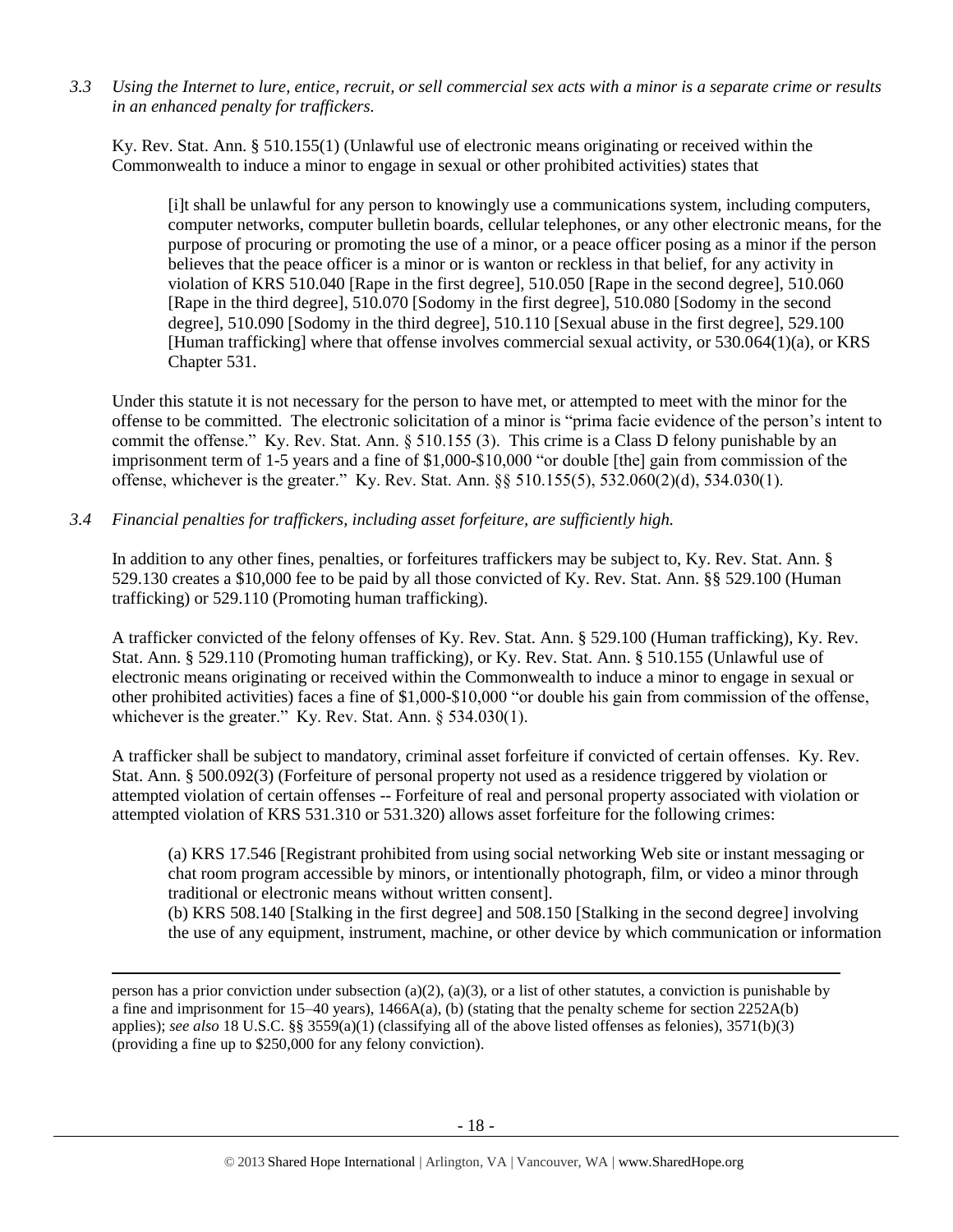is transmitted, including computers, the Internet or other electronic network, cameras or other recording devices, telephones or other personal communications devices, scanners or other copying devices, and any device that enables the use of a transmitting device;

(c) KRS 510.155 [Unlawful use of electronic means originating or received within the Commonwealth to induce a minor to engage in sexual or other prohibited activities];

(d) KRS 530.064(1)(a) [Unlawful transaction with a minor in the first degree];

(e) KRS 531.030 [Distribution of obscene matter to minors];

(f) KRS 531.040 [Using minors to distribute obscene material];

(g) KRS 531.310 [Use of a minor in a sexual performance];

(h) KRS 531.320 [Promoting a sexual performance by a minor];

(i) KRS 531.335 [Possession or viewing of matter portraying a sexual performance by a minor];

(j) KRS 531.340 [Distribution of matter portraying a sexual performance by a minor];

(k) KRS 531.350 [Promoting sale of material portraying a sexual performance by a minor];

(l) KRS 531.360 [Advertising material portraying a sexual performance by a minor]; and

(m) KRS 531.370 [Using minors to distribute material portraying a sexual performance by a minor].

Under Ky. Rev. Stat. Ann. § 500.092, property subject to forfeiture includes

all personal property which is not used as a permanent residence in this state which is used in connection with or acquired as a result of a violation or attempted violation of any of the statutes set out in subsection (3), and notwithstanding KRS 500.090 [Forfeiture], all real and personal property in this state which is used in connection with or acquired as a result of a violation or attempted violation of KRS 531.310 or 531.320 shall be subject to forfeiture under the same terms, conditions, and defenses and using the same process as set out in KRS 218A.405 to 218A.460 for property subject to forfeiture under that chapter. Ky. Rev. Stat. Ann. § 500.092(1).

The property may be seized upon process issued by the court, or without process where the seizure of property is incident to lawful arrest, incident to a search under a valid search warrant, where the property has been the subject of a prior judgment in favor of the state, or where the law enforcement agency has probable cause to believe the property is dangerous or subject to forfeiture, pursuant to Ky. Rev. Stat. Ann. § 218A.415. Following an order of forfeiture, 85 percent of the value of the property shall be paid to the law enforcement agency who seized the property and 15 percent shall be paid to the Office of the Attorney General, pursuant to Ky. Rev. Stat. Ann. § 218A.420.

Where a trafficker is convicted of engaging in organized crime, pursuant to Ky. Rev. Stat. Ann § 506.120,<sup>26</sup> a trafficker faces a Class B felony, punishable by a fine of \$1,000-\$10,000 "or double his gain from commission of the offense, whichever is the greater." Ky. Rev. Stat. Ann. §§ 506.120(2), 534.030(1).

Lastly, for certain crimes a trafficker is subject to mandatory restitution. Ky. Rev. Stat. Ann. § 532.032 generally allows restitution to victims by stating that "[r]estitution to a named victim, if there is a named victim, shall be ordered in a manner consistent, insofar as possible, with the provisions of this section . . . ." Ky. Rev. Stat. Ann. § 532.032(1). *Fields v. Commonwealth*, 123 S.W.3d 914, 916 (Ky. Ct. App. 2003) also confirms that "under this statute restitution must now be considered during sentencing in all appropriate cases, and therefore that the General Assembly contemplated ordinary sentencing procedures as the foundation for restitutionary sentences . . . ." Ky. Rev. Stat. Ann. § 532.356(1) (Reimbursement and restitution as additional sanctions— Ineligibility to operate motor vehicle upon conviction of certain theft, fraud, and organized crime offenses) states in part, "Upon a person's conviction and sentencing for any nonstatus juvenile offense, moving traffic

 $\overline{a}$ <sup>26</sup> *See supra* Section 3.1 for a discussion of the relevant provision of Ky. Rev. Stat. Ann. § 506.120.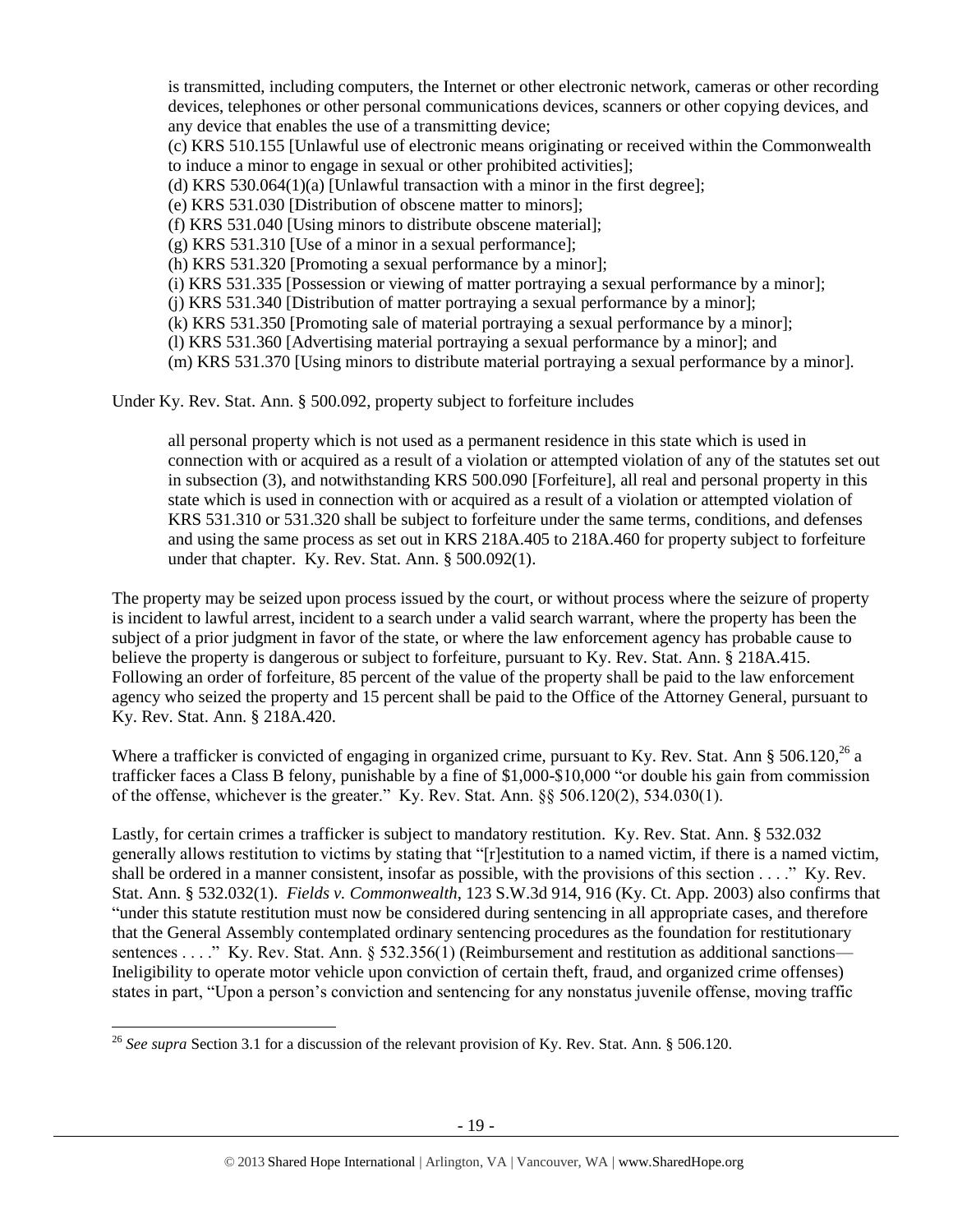violation, criminal violation, misdemeanor, or Class D felony offense, and, for the purposes of paragraph (b) of this subsection, any Class C felony offense listed in subsection (3) of this section,  $2^7$  the court shall impose the following sanctions in addition to any imprisonment, fine, court cost, or community service : . . ." The provision goes on to list in paragraph (a) "[r]eimbursement to the state or local government" of certain incarceration and medical expenses and, in paragraph (b), "[r]estitution to the crime victim as set out in KRS 439.563, 532.032, and 532.033."

3.4.1 Recommendation: Add the crimes of human trafficking pursuant to Ky. Rev. Stat. Ann. § 529.100, promoting human trafficking pursuant to Ky. Rev. Stat. Ann. § 529.110, and promoting prostitution pursuant to Ky. Rev. Stat. Ann. § 529.040 to the list of crimes allowing asset forfeiture under Ky. Rev. Stat. Ann. § 500.092(3).

#### *3.5 Convicted traffickers are required to register as sex offenders.*

A convicted offender of child sex trafficking is required to register under the sex offender registry law in Kentucky. Under Ky. Rev. Stat. Ann. § 17.510(2) (Registration system for adults who have committed sex crimes or crimes against minors -- persons required to register), "A registrant shall, on or before the date of his or her release by the court, the parole board, the cabinet, or any detention facility, register with the appropriate local probation and parole office in the county in which he or she intends to reside. The person in charge of the release shall facilitate the registration process." The definition section, Ky. Rev. Stat. Ann. § 17.500, defines "registrant" as including "[a]ny person eighteen (18) years of age or older at the time of the offense or any youthful offender, as defined in KRS 600.020, who has committed: 1. A sex crime; $^{28}$  or 2. A criminal offense against a victim who is a minor." Ky. Rev. Stat. Ann. § 17.500(5)(a). A "criminal offense against a victim who is a minor" is defined in Ky. Rev. Stat. Ann. § 17.500(3), which states,

(a) Except as provided in paragraph (b) of this subsection, "criminal offense against a victim who is a minor" means any of the following offenses if the victim is under the age of eighteen (18) at the time of the commission of the offense:

- 1. Kidnapping, as set forth in KRS 509.040, except by a parent;
- 2. Unlawful imprisonment, as set forth in KRS 509.020, except by a parent;
- 3. Sex crime;

 $\overline{\phantom{a}}$ 

- 4. Promoting a sexual performance of a minor, as set forth in KRS 531.320;
- 5. Human trafficking involving commercial sexual activity, as set forth in KRS 529.100;

6. Promoting prostitution, as set forth in KRS 529.040, when the defendant advances or profits from the prostitution of a person under the age of eighteen (18);

7. Use of a minor in a sexual performance, as set forth in KRS 531.310;

<sup>&</sup>lt;sup>27</sup> Pursuant to Ky. Rev. Stat. § 532.356 (Reimbursement and restitution as additional sanctions—Ineligibility to operate motor vehicle upon conviction of certain theft, fraud, and organized crime offenses),

In addition to any other penalty allowed by law, a court may declare the defendant ineligible to operate a motor vehicle for the period of time that any amount of restitution ordered under this section remains unpaid, where the restitution is imposed as the result of the commission of the following offenses:

KRS 506.120 (engaging in organized crime).

<sup>&</sup>lt;sup>28</sup> "Sex crime" is defined in Ky. Rev. Stat. Ann. § 17.500(8) as "(a) A felony offense defined in KRS Chapter 510 [Sexual offenses], or KRS 530.020 [Incest], 530.064(1)(a) [Unlawful transaction with a minor in the first degree], 531.310 [Use of a minor in a sexual performance], or 531.320 [Promoting a sexual performance by a minor]; (b) A felony attempt to commit a felony offense specified in paragraph (a) of this subsection; . . . ."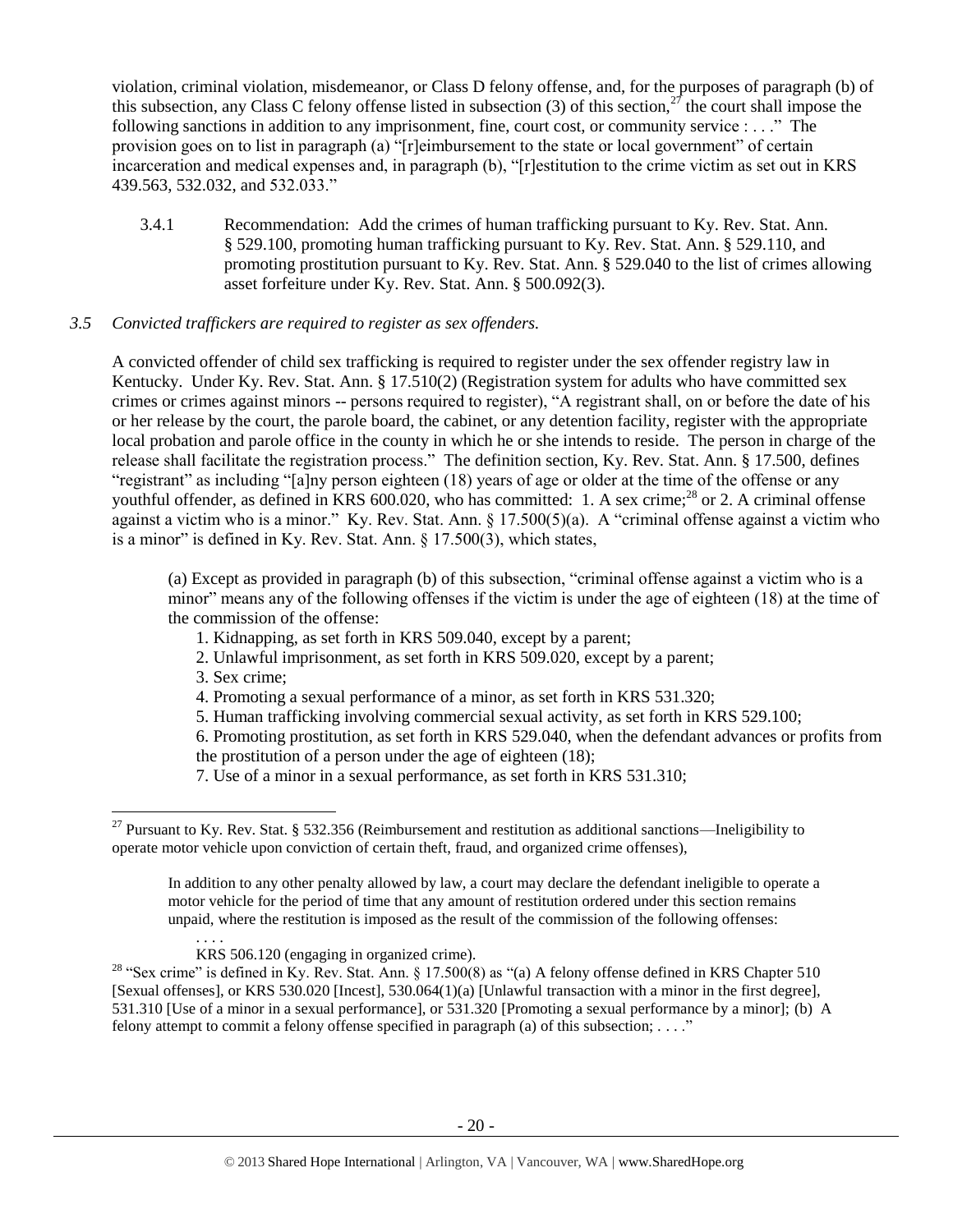8. Sexual abuse, as set forth in KRS 510.120 and 510.130;

9. Unlawful transaction with a minor in the first degree, as set forth in KRS 530.064(1)(a); 10. Any offense involving a minor or depictions of a minor, as set forth in KRS Chapter 531 [Pornography];

11. Any attempt to commit any of the offenses described in subparagraphs 1. to 10. of this paragraph; and

12. Solicitation to commit any of the offenses described in subparagraphs 1. to 10. of this paragraph.

(b) Conduct which is criminal only because of the age of the victim shall not be considered a criminal offense against a victim who is a minor if the perpetrator was under the age of eighteen (18) at the time of the commission of the offense;

*3.6 Laws relating to termination of parental rights for certain offenses include sex trafficking or commercial sexual exploitation of children (CSEC) offenses in order to remove the children of traffickers from their control and potential exploitation.* 

In Kentucky, a human trafficker would likely lose parental rights under Ky. Rev. Stat. Ann. § 625.090 (Grounds for termination). Ky. Rev. Stat. Ann. § 625.090 allows for termination "if the Circuit Court finds from the pleadings and by clear and convincing evidence that: . . . ; 3. The parent has been convicted of a criminal charge relating to the physical or sexual abuse or neglect of any child and that physical or sexual abuse, neglect, or emotional injury to the child named in the present termination action is likely to occur if the parental rights are not terminated; and (b) Termination would be in the best interest of the child." Ky. Rev. Stat. Ann. § 625.090(1)(a)(3), (1)(b). Subsection (3) sets out factors to consider "[i]n determining the best interest of the child and the existence of a ground for termination . . . ." Ky. Rev. Stat. Ann. § 625.090(2) further states that "[n]o termination of parental rights shall be ordered unless the Circuit Court also finds by clear and convincing evidence the existence of one (1) or more of the following grounds: . . . ; (d) That the parent has been convicted of a felony that involved the infliction of serious physical injury to any child; . . . (f) That the parent has caused or allowed the child to be sexually abused or exploited; . . . ." Ky. Rev. Stat. Ann. § 625.090(2)(d), (f). Since human trafficking could seriously injure a minor victim, it is possible that parental rights can be terminated through this statute.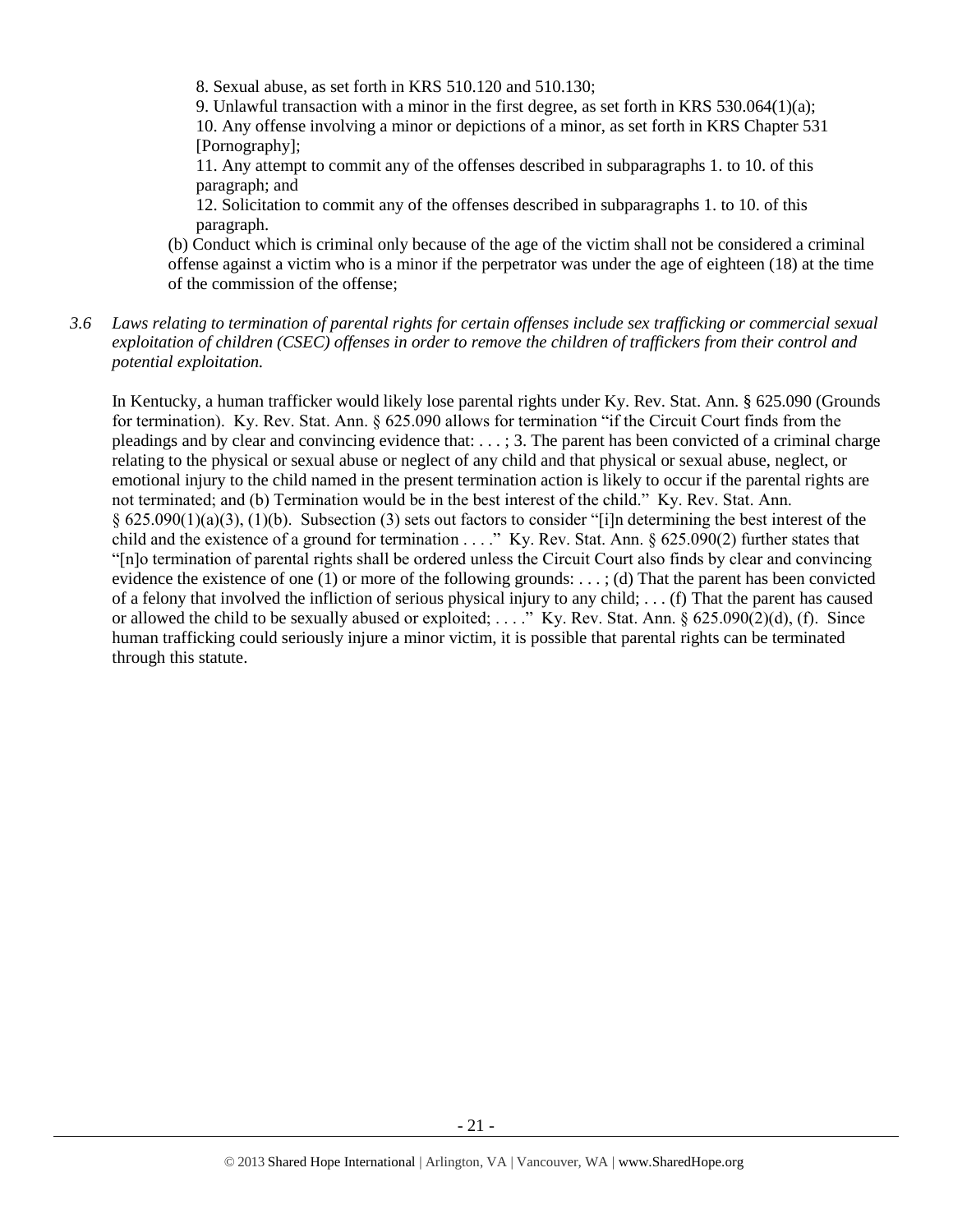#### FRAMEWORK ISSUE 4: CRIMINAL PROVISIONS FOR FACILITATORS

#### *Legal Components:*

- *4.1 The acts of assisting, enabling, or financially benefitting from child sex trafficking are included as criminal offenses in the state sex trafficking statute.*
- *4.2 Financial penalties, including asset forfeiture laws, are in place for those who benefit financially from or aid and assist in committing domestic minor sex trafficking.*

*\_\_\_\_\_\_\_\_\_\_\_\_\_\_\_\_\_\_\_\_\_\_\_\_\_\_\_\_\_\_\_\_\_\_\_\_\_\_\_\_\_\_\_\_\_\_\_\_\_\_\_\_\_\_\_\_\_\_\_\_\_\_\_\_\_\_\_\_\_\_\_\_\_\_\_\_\_\_\_\_\_\_\_\_\_\_\_\_\_\_\_\_\_\_*

- *4.3 Promoting and selling child sex tourism is illegal.*
- *4.4 Promoting and selling child pornography is illegal.*

#### *Legal Analysis:*

 $\overline{a}$ 

*4.1 The acts of assisting, enabling, or financially benefitting from child sex trafficking are included as criminal offenses in the state sex trafficking statute.*

A facilitator can be charged with promoting human trafficking under Ky. Rev. Stat. Ann. § 529.110, which includes when a person intentionally "[b]enefits financially or receives anything of value from knowing participation in human trafficking." Ky. Rev. Stat. Ann. § 529.110(1)(a). Promoting human trafficking of a minor is a Class C felony. Ky. Rev. Stat. Ann. § 529.110(2).

A facilitator may also be charged with the Class D felony of promoting prostitution under Ky. Rev. Stat. Ann. § 529.040, which is defined as including an individual "engag[ing] in any conduct designed to institute, aid or facilitate an act or enterprise of prostitution" when two or more individuals are prostituted. Ky. Rev. Stat. Ann. §§ 529.010(1), 529.040(2).<sup>29</sup> Similarly, if the facilitator promotes the prostitution of only one victim, then the facilitator can be charged with a Class A misdemeanor. Ky. Rev. Stat. Ann. § 529.040(2). Similarly, the crime of permitting prostitution pursuant to Ky. Rev. Stat. Ann. § 529.070 applies to facilitators and creates a Class B misdemeanor when an individual "having possession or control of premises which he knows or has reasonable cause to know are being used for prostitution purposes, . . . fails to make reasonable and timely effort to halt or abate such use."

Under Ky. Rev. Stat. Ann. § 531.320 (Promoting a sexual performance by a minor) it is unlawful when an individual "knowing the character and content thereof, . . . produces, directs or promotes any performance which includes sexual conduct by a minor." Ky. Rev. Stat. Ann. § 531.320(1). A first time offender of this crime is guilty of a Class C felony if the minor is between the ages of sixteen and eighteen, a class B felony if the minor is under the age of sixteen, and a Class A felony if the minor suffers physical injury as the result of the performance. Ky. Rev. Stat. Ann. § 531.320(2). These offenses could be punishable by an imprisonment term ranging from 5-50 years or life imprisonment and a possible fine of \$1,000-\$10,000. Ky. Rev. Stat. Ann. §§ 531.320(2), 532.060(2), 534.030(1).

Finally, a facilitator may be convicted of engaging in organized crime, pursuant to Ky. Rev. Stat. Ann § 506.120.<sup>30</sup> A conviction under this section is a Class B felony, punishable by a term of imprisonment of 10 to

<sup>&</sup>lt;sup>29</sup> The definition of "advancing prostitution" from Ky. Rev. Stat. Ann. § 529.010 is used, since one is guilty of promoting prostitution under Ky. Rev. Stat. Ann. § 529.040 if one "knowingly advances or profits from prostitution."

<sup>30</sup> *See supra* Section 3.1 for a discussion of the relevant provision of Ky. Rev. Stat. Ann. § 506.120.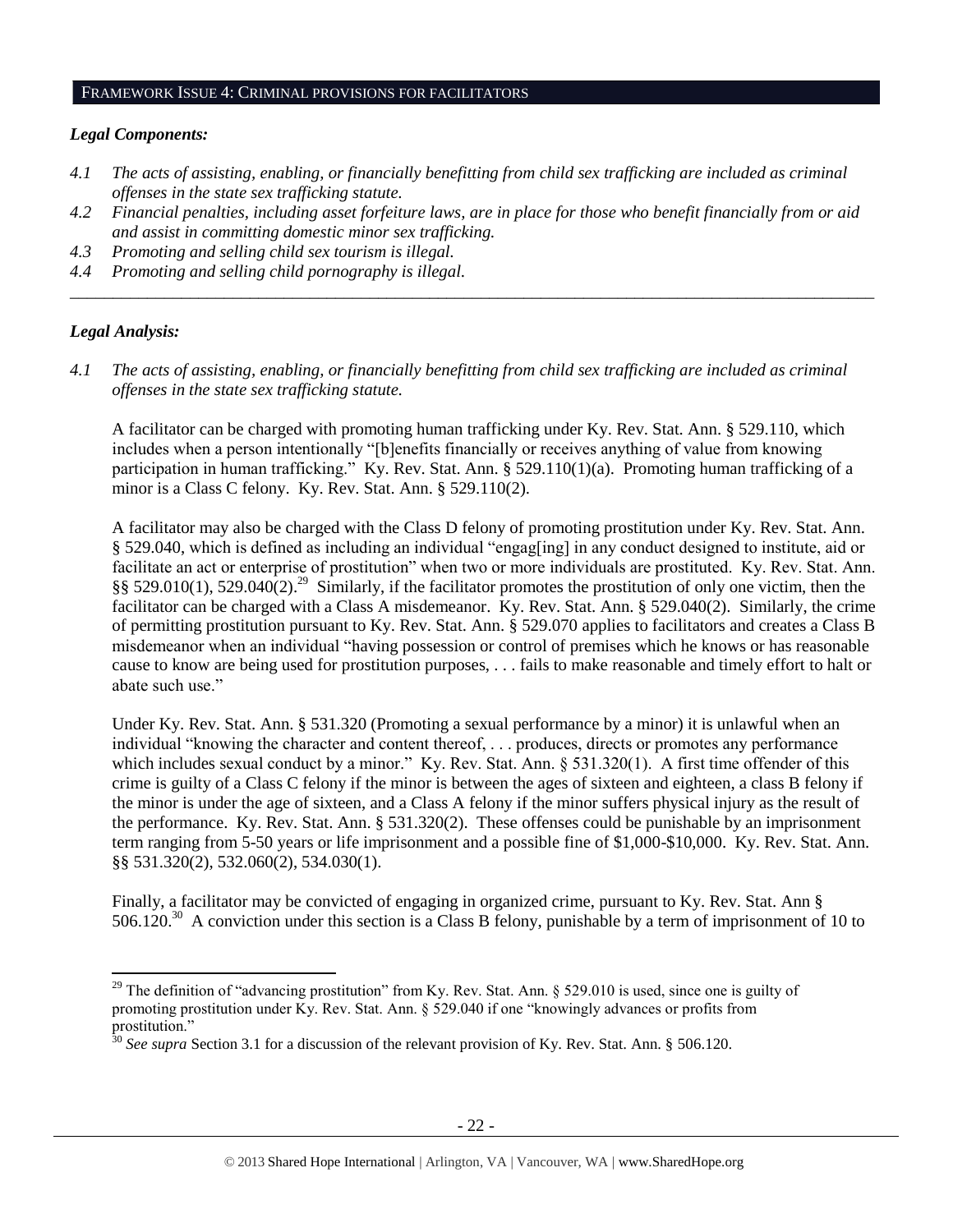20 years and a fine of \$1,000-\$10,000 "or double his gain from commission of the offense, whichever is the greater." Ky. Rev. Stat. Ann. §§ 506.120(2), 534.030(1).

*4.2 Financial penalties, including asset forfeiture laws, are in place for those who benefit financially from or aid and assist in committing domestic minor sex trafficking.*

In addition to any other fines, penalties, or forfeitures facilitators may be subject to, Ky. Rev. Stat. Ann. § 529.130 creates a \$10,000 fee to be paid by all those convicted of Ky. Rev. Stat. Ann. §§ 529.100 (Human trafficking) or 529.110 (Promoting human trafficking).

Under Ky. Rev. Stat. Ann. § 500.092(3) a facilitator of domestic minor sex trafficking may be subject to asset forfeiture if convicted of certain offenses, including the following:

(e) KRS 531.030 [Distribution of obscene matters to minors]; (f) KRS 531.040 [Using minors to distribute obscene material]; . . . (h) KRS 531.320 [Promoting a sexual performance by a minor]; . . . (j) KRS 531.340 [Distribution of matter portraying a sexual performance by a minor]; (k) KRS 531.350 [Promoting sale of material portraying a sexual performance by a minor]; (l) KRS 531.360 [Advertising material portraying a sexual performance by a minor]; and (m) KRS 531.370 [Using minors to distribute material portraying a sexual performance by a minor].

Under Ky. Rev. Stat. Ann. § 500.092, property subject to forfeiture includes "all personal property which is not used as a permanent residence in this state which is used in connection with or acquired as a result of a violation or attempted violation of any of the statutes set out in subsection (3) . . . ." Ky. Rev. Stat. Ann. § 500.092(1). The property may be seized upon process issued by the court, or without process where the seizure of property is incident to lawful arrest, incident to a search under a valid search warrant, where the property has been the subject of a prior judgment in favor of the state, or where the law enforcement agency has probable cause to believe the property is dangerous or subject to forfeiture, pursuant to Ky. Rev. Stat. Ann. § 218A.415. Following an order of forfeiture, 85 percent of the value of the property shall be paid to the law enforcement agency who seized the property and 15 percent shall be paid to the Office of the Attorney General, pursuant to Ky. Rev. Stat. Ann. § 218A.420.

Other financial penalties related to facilitating domestic minor sex trafficking may be imposed upon conviction. Promoting human trafficking pursuant to Ky. Rev. Stat. Ann. § 529.110 and promoting prostitution pursuant to Ky. Rev. Stat. Ann. § 529.040, in addition to prison sentences, carry fines of \$1,000-\$10,000 "or double [the] gain from commission of the offense, whichever is the greater." Ky. Rev. Stat. Ann. § 534.030(1).

Lastly, for certain crimes a facilitator is subject to mandatory restitution. Ky. Rev. Stat. Ann. § 532.032 generally allows restitution to victims by stating that "[r]estitution to a named victim, if there is a named victim, shall be ordered in a manner consistent, insofar as possible, with the provisions of this section . . . ." Ky. Rev. Stat. Ann. § 532.032(1). *Fields v. Commonwealth*, 123 S.W.3d 914, 916 (Ky. Ct. App. 2003) also confirms that "under this statute restitution must now be considered during sentencing in all appropriate cases, and therefore that the General Assembly contemplated ordinary sentencing procedures as the foundation for restitutionary sentences . . . ." Ky. Rev. Stat. Ann. § 532.356(1) (Reimbursement and restitution as additional sanctions— Ineligibility to operate motor vehicle upon conviction of certain theft, fraud, and organized crime offenses) states in part, "Upon a person's conviction and sentencing for any nonstatus juvenile offense, moving traffic violation, criminal violation, misdemeanor, or Class D felony offense, and, for the purposes of paragraph (b) of this subsection, any Class C felony offense listed in subsection (3) of this section, the court shall impose the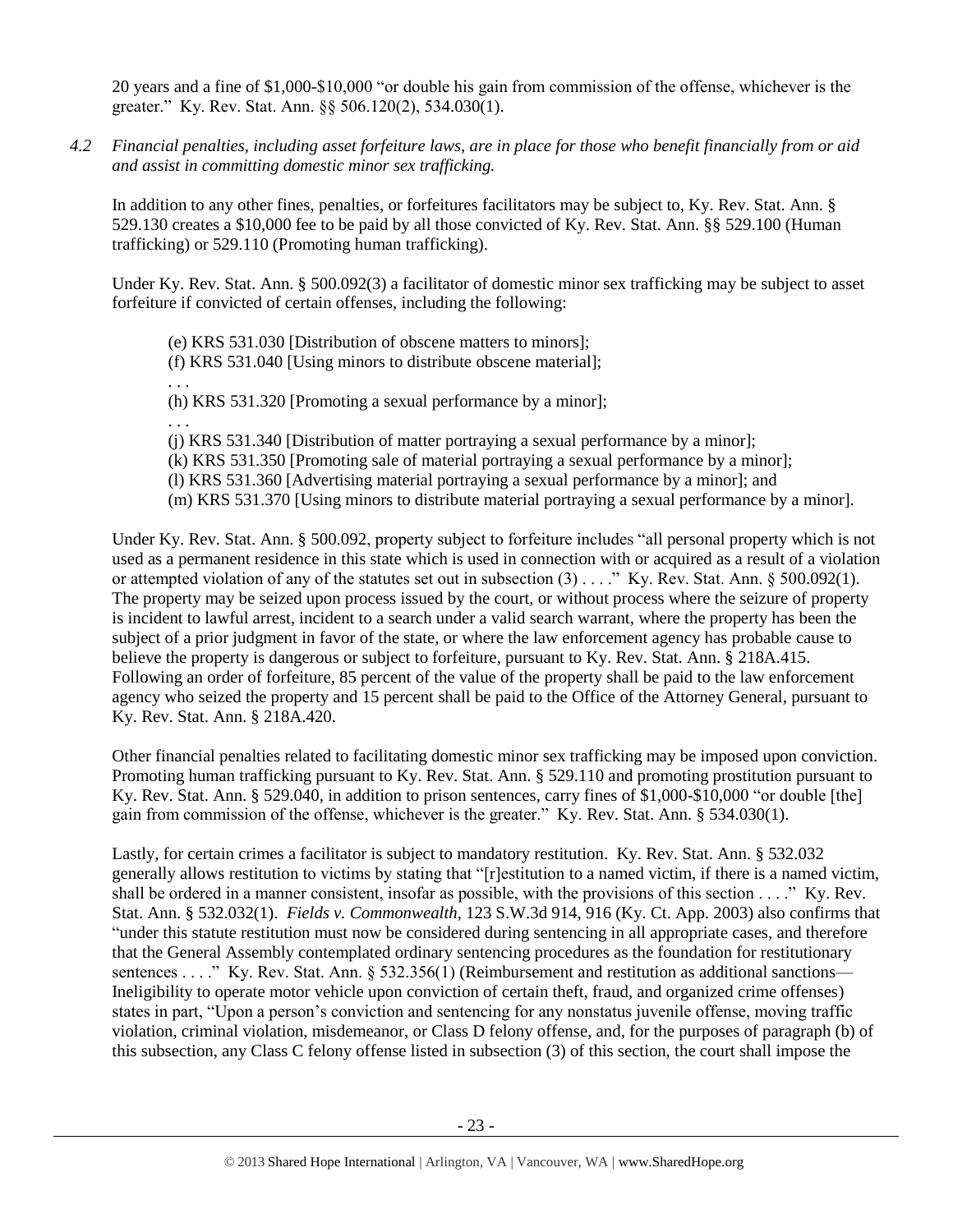following sanctions in addition to any imprisonment, fine, court cost, or community service : . . ." The provision goes on to list in paragraph (a) "[r]eimbursement to the state or local government" of certain incarceration and medical expenses and, in paragraph (b), "[r]estitution to the crime victim as set out in KRS 439.563 [Restitution as condition of parole—board order—effect on length of parole], 532.032 [Restitution], and 532.033 [Order of restitution]."

# *4.3 Promoting and selling child sex tourism is illegal*.

Kentucky has no statute specifically related to sex tourism. However, Ky. Rev. Stat. Ann. § 529.040 (Promoting prostitution) might be applicable to certain forms of sex tourism. Under this statute, a person commits a crime when "he knowingly advances or profits from prostitution."<sup>31</sup> Ky. Rev. Stat. Ann. § 529.040. The statute further clarifies that "[p]romoting prostitution is a Class A misdemeanor unless the person managed, supervised, controlled, or owned, either alone or in association with others, a house of prostitution or a prostitution business or enterprise involving prostitution activity by two (2) or more prostitutes, in which case it is a Class D felony." Ky. Rev. Stat. Ann. § 529.040(2).

4.3.1 Recommendation: Enact a law prohibiting selling or offering to sell travel services that include or facilitate travel for the purpose of engaging in commercial sexual exploitation of a minor or prostitution of a minor, if occurring in Kentucky.

# *4.4 Promoting and selling child pornography is illegal.*

Kentucky criminalizes promoting child pornography through Ky. Rev. Stat. Ann. § 531.340 (Distribution of matter portraying a sexual performance by a minor), which states in subsections (1) and (2),

(1) A person is guilty of distribution of matter portraying a sexual performance by a minor when, having knowledge of its content and character, he or she:

- (a) Sends or causes to be sent into this state for sale or distribution; or
- (b) Brings or causes to be brought into this state for sale or distribution; or
- (c) In this state, he or she:
	- 1. Exhibits for profit or gain; or
	- 2. Distributes; or
	- 3. Offers to distribute; or
	- 4. Has in his or her possession with intent to distribute, exhibit for profit or gain or offer to distribute, any matter portraying a sexual performance by a minor.

(2) Any person who has in his or her possession more than one (1) unit of material coming within the provision of KRS 531.300(2) shall be rebuttably presumed to have such material in his or her possession with the intent to distribute it.

The first offense is a Class D felony punishable by a possible imprisonment term of 1-5 years and a possible fine of \$1,000-\$10,000 "or double [the] gain from commission of the offense, whichever is the greater." Ky. Rev. Stat. Ann.§§ 531.340(3), 532.060(2)(d), 534.030(1). Second and subsequent offenses are Class C felonies punishable by an imprisonment term of 5-10 years and a fine of \$1,000-\$10,000 "or double [the] gain from commission of the offense, whichever is the greater." Ky. Rev. Stat. Ann. §§ 531.340(3), 532.060(2)(c), 534.030(1).

 $\overline{a}$ 

<sup>31</sup> *See supra* note [17.](#page-14-0)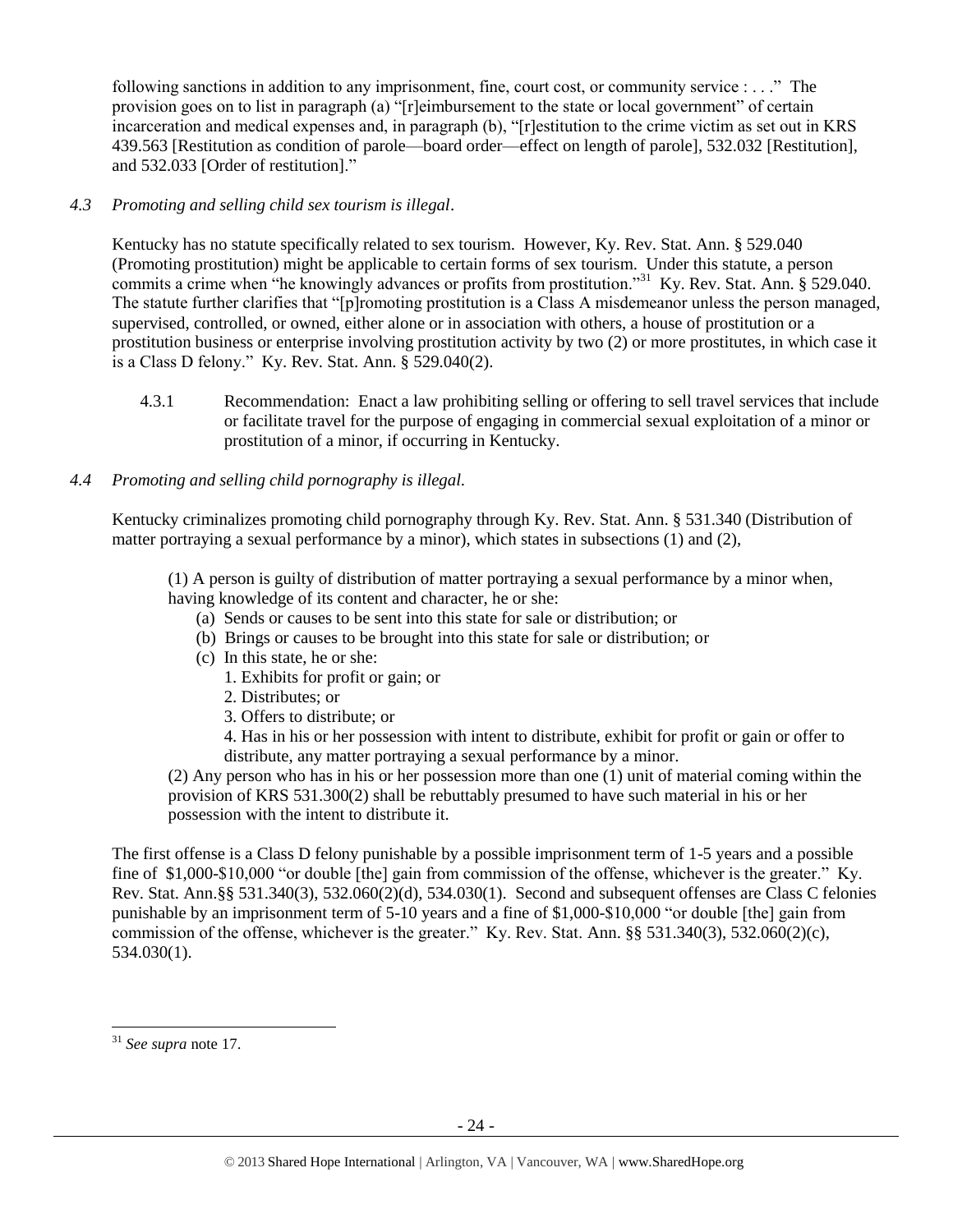Similarly, under Ky. Rev. Stat. Ann. § 531.360(1) an individual commits a felony if the individual "having knowledge of its content and character thereof, . . . writes or creates advertising or solicits anyone to publish such advertising or otherwise promotes the sale or distribution of matter portraying a sexual performance by a minor." A first offense of this crime is a Class D felony. Ky. Rev. Stat. Ann. § 531.360(2). Second and subsequent offenses are Class C felonies. Ky. Rev. Stat. Ann. § 531.360(2).

Lastly, a facilitator could be guilty of Ky. Rev. Stat. Ann. § 531.350 (Promoting sale of material portraying a sexual performance by a minor) when the individual

knowingly, as a condition to a sale, allocation, consignment, or delivery for resale of any paper, magazine, book, periodical, publication or other merchandise, requires that the purchaser or consignee receive any matter portraying a sexual performance by a minor, or he denies or threatens to deny a franchise, revokes or threatens to revoke, or imposes any penalty, financial or otherwise, by reason of the failure of any person to accept such matter, or by reason of the return of such matter. Ky. Rev. Stat. Ann. § 531.350(1).

A first offense of this statute is a Class A misdemeanor. Ky. Rev. Stat. Ann. § 531.350(2). A second offense is a Class D felony. Ky. Rev. Stat. Ann. § 531.350(2). Third and subsequent offenses are Class C felonies. Ky. Rev. Stat. Ann. § 531.350(2).

4.4.1 Recommendation: Amend Ky. Rev. Stat. Ann. § 531.350 (Promoting sale of material portraying a sexual performance by a minor) to impose substantial penalties for a first offense.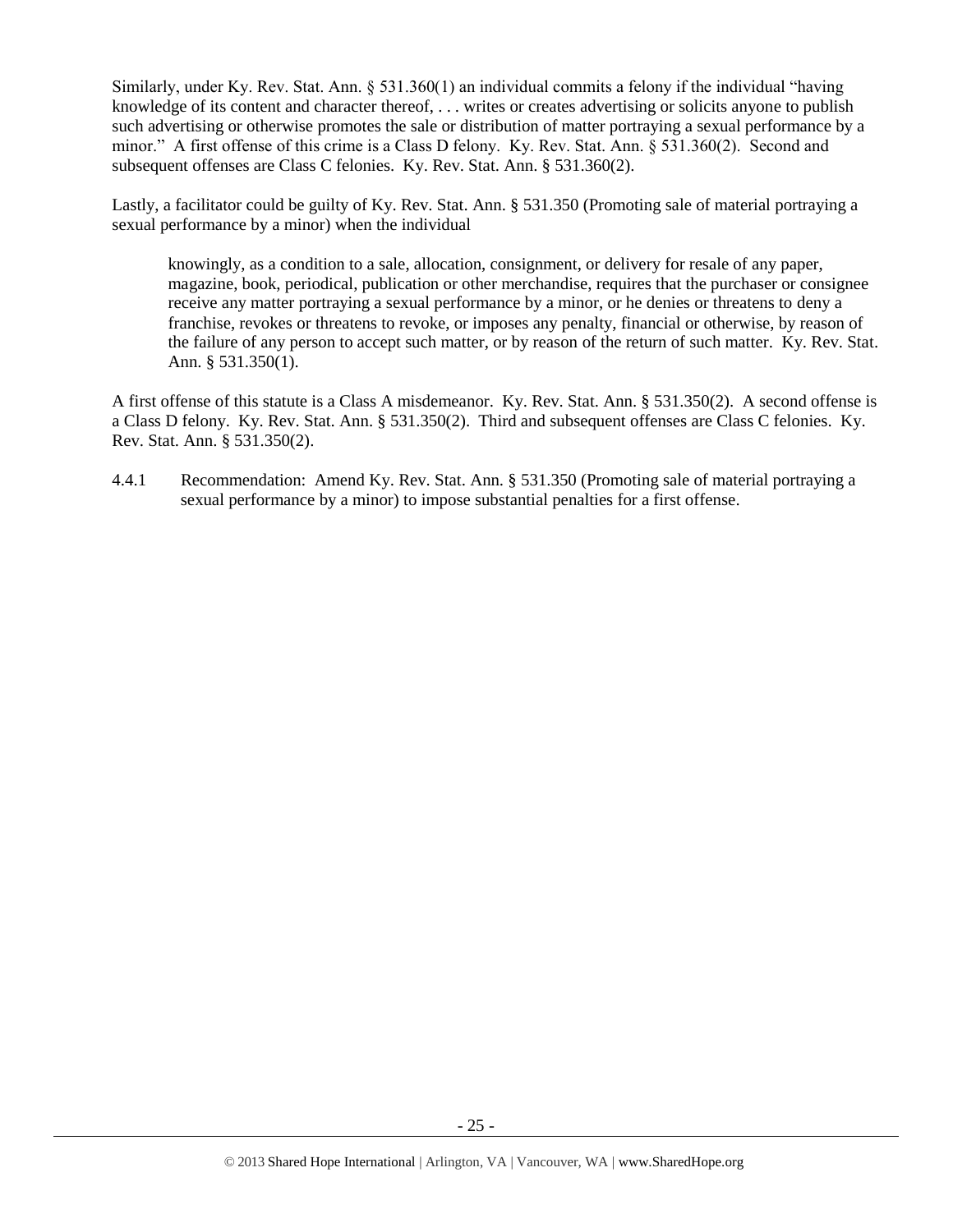#### FRAMEWORK ISSUE 5: PROTECTIVE PROVISIONS FOR THE CHILD VICTIMS

# *Legal Components:*

- *5.1 Statutorily-mandated victim services define "victim" to specifically include victims of domestic minor sex trafficking or commercial sexual exploitation of children (CSEC) to ensure prompt identification and access to victims' rights and services.*
- *5.2 The state sex trafficking statute expressly prohibits a defendant from raising consent of the minor to the commercial sex acts as a defense.*
- *5.3 Prostitution laws apply only to adults, making minors under 18 specifically immune from this offense.*
- *5.4 Child victims of sex trafficking or commercial sexual exploitation are provided with a child protection response, including specialized shelter and services, and are not detained in juvenile detention facilities.*
- *5.5 Commercial sexual exploitation or sex trafficking is identified as a type of abuse and neglect within child protection statutes.*
- *5.6 The definition of "caregiver" (or similar term) in the child welfare statutes is broad enough to include a trafficker who has custody or control of a child in order to bring a trafficked child into the protection of child protective services.*
- *5.7 Crime victims' compensation is specifically available to a child victim of sex trafficking or commercial sexual exploitation of children (CSEC) without regard to ineligibility factors.*
- *5.8 Victim-friendly procedures and protections are provided in the trial process for minors under 18.*
- *5.9 Expungement or sealing of juvenile delinquency records resulting from arrests or adjudications for prostitution-related offenses committed as a result of, or in the course of, the commercial sexual exploitation of a minor is available within a reasonable time after turning 18.*
- *5.10 Victim restitution and civil remedies for victims of domestic minor sex trafficking or commercial sexual exploitation of children (CSEC) are authorized by law.*
- *5.11 Statutes of limitations for civil and criminal actions for child sex trafficking or commercial sexual exploitation of children (CSEC) offenses are eliminated or lengthened sufficiently to allow prosecutors and victims a realistic opportunity to pursue criminal action and legal remedies.*

*\_\_\_\_\_\_\_\_\_\_\_\_\_\_\_\_\_\_\_\_\_\_\_\_\_\_\_\_\_\_\_\_\_\_\_\_\_\_\_\_\_\_\_\_\_\_\_\_\_\_\_\_\_\_\_\_\_\_\_\_\_\_\_\_\_\_\_\_\_\_\_\_\_\_\_\_\_\_\_\_\_\_\_\_\_\_\_\_\_\_\_\_\_*

# *Legal Analysis:*

*5.1 Statutorily-mandated victim services define "victim" to specifically include victims of domestic minor sex trafficking or commercial sexual exploitation of children (CSEC) to ensure prompt identification and access to victims' rights and services.*

For the purposes of crime victims' compensation, "victim" is defined as including "a needy person who suffers personal physical or psychological injury or death from a criminal act in Kentucky as a result of: 1. Criminally  $\overline{\text{injurious}}$  conduct  $\dots$ ." Ky. Rev. Stat. Ann. § 346.020(6)(a). "Criminally injurious conduct" is broadly defined as including "conduct that occurs or is attempted in this jurisdiction, poses a substantial threat of personal physical, psychological injury, or death, and is punishable by fine, imprisonment, or death." Ky. Rev. Stat. Ann. § 346.020(4). Because this definition of criminally injurious conduct includes all crimes punishable by fine and imprisonment, it would include CSEC offenses.<sup>32</sup>

For the purpose of crime victim and witness protection statutes, Ky. Rev. Stat. Ann. §§ 421.500–421.575, the term "victim" includes "an individual who suffers direct or threatened physical, financial, or emotional harm as a result of the commission of a crime classified as stalking, unlawful imprisonment, use of a minor in a sexual

 $\overline{a}$ 

<sup>32</sup> *See supra* Section 1.2.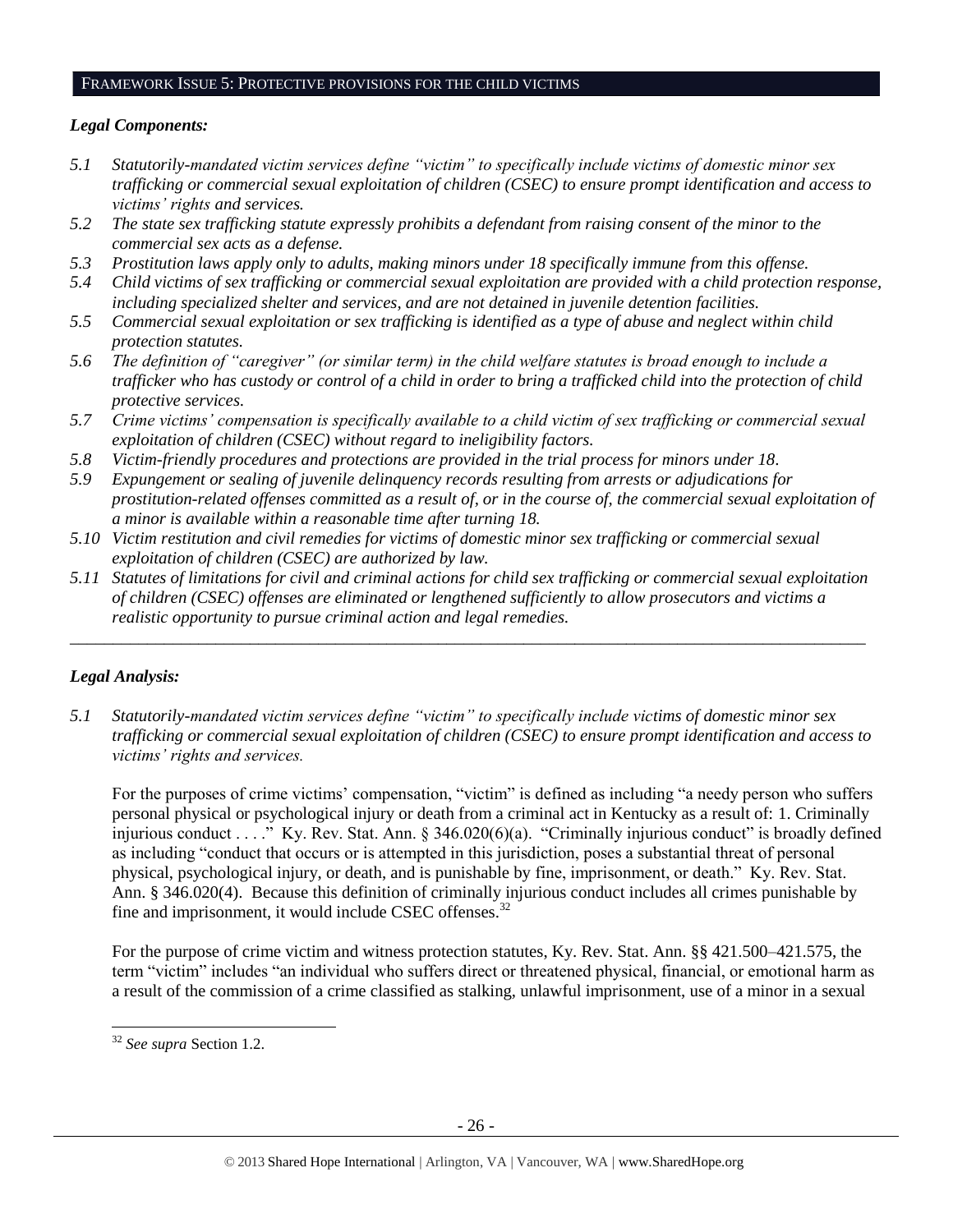performance, unlawful transaction with a minor in the first degree, terroristic threatening, menacing, harassing communications, intimidating a witness, criminal homicide, robbery, rape, assault, sodomy, kidnapping, burglary in the first or second degree, sexual abuse, wanton endangerment, criminal abuse, human trafficking or incest." Ky. Rev. Stat. Ann. § 421.500(1). Notably absent from this definition are the crimes of promoting human trafficking pursuant to Ky. Rev. Stat. Ann. § 529.110, promoting prostitution pursuant to Ky. Rev. Stat. Ann. § 529.040, and unlawful transaction with a minor in the third degree pursuant to Ky. Rev. Stat. Ann. § 530.070. Thus, victims of these crimes are not considered victims for the purpose of crime victim and witness protection or assistance from crime victim advocates.

Some crimes related to commercial sexual exploitation of children are specifically included in the definition of "child sexual abuse and exploitation," in Ky. Rev. Stat. Ann. § 15.900, which provides the definitions for Ky. Rev. Stat. Ann. § 15.905 – § 15.940, some of the statutes concerning the "State Child Sexual Abuse and Exploitation Board." Under Ky. Rev. Stat. Ann. § 15.935(1) the Board is authorized

(b) To fund the cost of medical examinations of victims of suspected child sexual abuse to the extent the fee for an examination is a service not eligible to be paid for by Medicaid or private insurance. The fees paid for this examination shall not exceed reasonable, usual, and customary charges as set by the state board;

(c) To fund the cost of counseling and other mental health services to victims of child sexual abuse to the extent the fees for counseling and mental health services are services not eligible to be paid for by Medicaid or private insurance. The fees paid for counseling and mental health services shall not exceed reasonable, usual, and customary charges as set by the state board;

For purposes of these services and other Board activities, "child sexual abuse and exploitation" is defined as "harm to a child's health or welfare by any person, responsible or not for the child's health or welfare, which harm occurs or is threatened through nonaccidental sexual contact which includes violations of KRS 510.040 [Rape in the first degree] to 510.150 [Indecent exposure in the second degree], 530.020 [Incest], 530.070 [Unlawful transaction with a minor in the third degree], 531.310 [Use of a minor in a sexual performance], 531.320 [Promoting a sexual performance by a minor], and 531.370 [Using minors to distribute material portraying a sexual performance by a minor]." Ky. Rev. Stat. Ann. § 15.900(2).

*5.2 The state sex trafficking statute expressly prohibits a defendant from raising consent of the minor to the commercial sex acts as a defense.*

Ky. Rev. Stat. Ann. § 529.100 (Human trafficking), Ky. Rev. Stat. Ann. § 529.110 (Promoting human trafficking), and Ky. Rev. Stat. Ann. § 530.070 (Unlawful transaction with a minor in the third degree) do not refer to a defense based on consent of the minor to the commercial sex act. However, the code does not specifically prohibit a defendant from raising such a defense.

5.2.1 Recommendation: Enact a provision specifically prohibiting a defense to any sexual crime against a minor under 18 based on consent of the child to the sex act.

*5.3 Prostitution laws apply only to adults, making minors under 18 specifically immune from this offense.*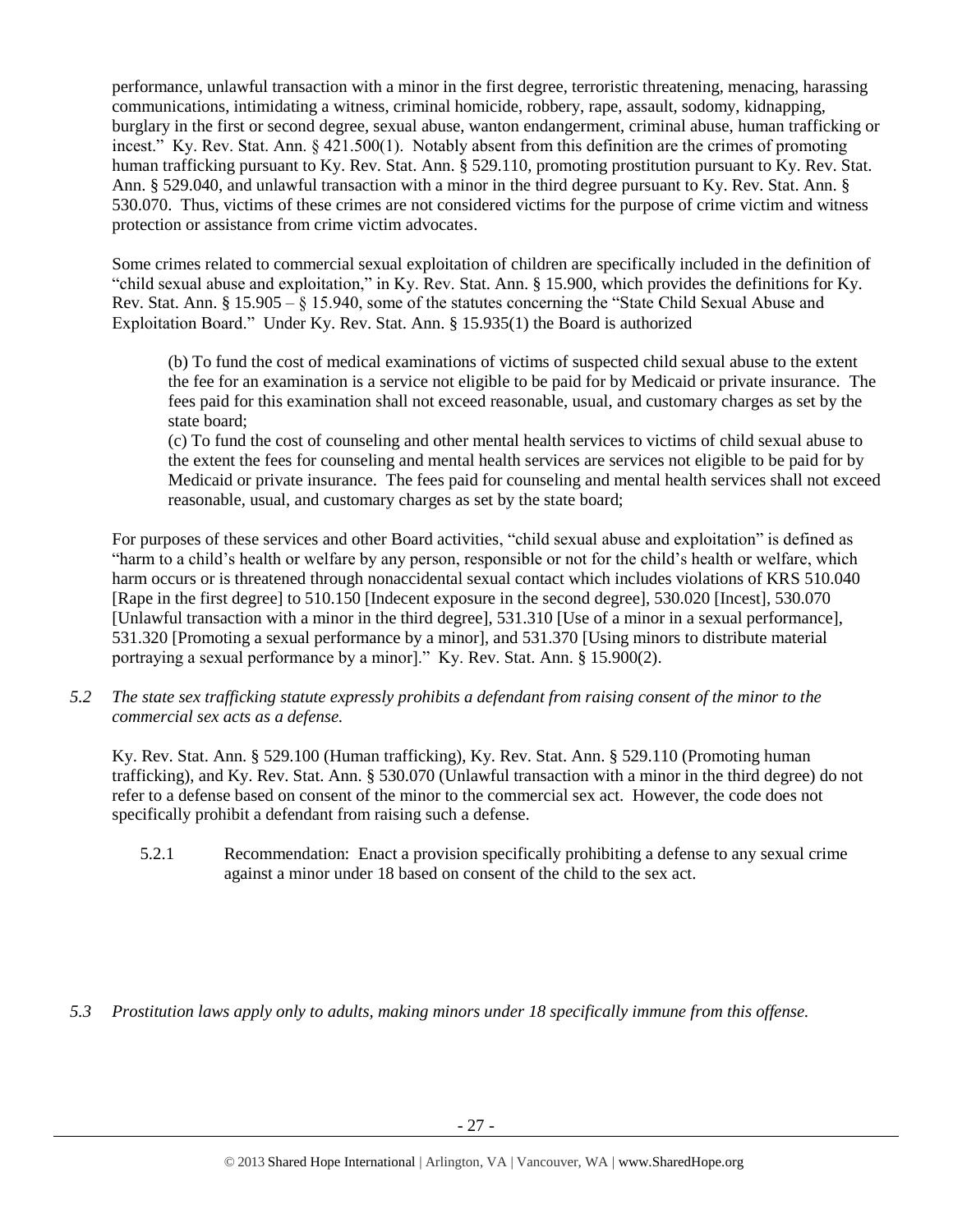Under Ky. Rev. Stat. Ann. § 529.120 (Treatment of minor suspected of prostitution offense), "notwithstanding KRS § 529.020 (Prostitution) or § 529.080 (Loitering for prostitution purposes), if it is determined after a reasonable period of custody for investigative purposes, that the person suspected of prostitution or loitering for prostitution is under the age of eighteen (18), then the minor shall not be prosecuted for an offense under § 529.020 or § 529.080." Pursuant to Ky. Rev. Stat. Ann. § 529.120, a law enforcement officer who encounters a minor suspected of prostitution may take the minor into protective custody, and must make an immediate report to the Cabinet for Health and Family Services, who shall commence an investigation in a child dependency, abuse, or neglect proceeding.

*5.4 Child victims of sex trafficking or commercial sexual exploitation are provided with a child protection response, including specialized shelter and services, and are not detained in juvenile detention facilities.*

## **Child Identified as Dependent/Neglected/Abused**

 $\overline{a}$ 

Kentucky provides a protective response for victims of domestic minor sex trafficking through the Cabinet for Health and Family Services. Pursuant to Ky. Rev. Stat. § 620.029 (Duties of cabinet relating to children who are victims of human trafficking),

(1) In order to provide the most effective treatment for children who are victims of human trafficking, as defined in KRS 529.010, the cabinet shall:

(a) Investigate a report alleging a child is a victim of human trafficking pursuant to KRS 620.030(3);

(b) Provide or ensure the provision of appropriate treatment, housing, and services consistent with the status of the child as a victim of human trafficking; and

(c) Proceed in the case in accordance with applicable statutes governing cases involving dependency,  $33$  neglect, or abuse  $34$  regardless of whether the person believed to have caused the human trafficking of the child is a parent, guardian, or person exercising custodial control or supervision.

. . . [I]ncludes, but is not limited to, a situation in which a parent, guardian, person in a position of authority or special trust, as defined in KRS 532.045 [Persons prohibited from probation or post incarceration supervision -- Procedure when probation or post incarceration supervision not prohibited], or other person having custodial control or supervision of a child or responsible for his welfare, allows, permits, or encourages the child to engage in an act which constitutes prostitution under Kentucky law; or a parent, guardian, or other person having custodial control or supervision of a child or responsible for his or her welfare, allows, permits, or encourages the child to engage in an act of obscene or pornographic photographing, filming, or depicting of a child as provided for under Kentucky law. Ky. Rev. Stat. Ann. § 600.020(59).

 $33$  Under Ky. Rev. Stat. Ann. § 600.020(19), "dependent child" is defined as "any child, other than an abused or neglected child, who is under improper care, custody, control, or guardianship that is not due to an intentional act of the parent, guardian, or person exercising custodial control or supervision of the child."

 $34$  An "abused or neglected child" includes "a child whose health or welfare is harmed or threatened with harm when . . . [a] person twenty-one (21) years of age or older commits or allows to be committed an act of sexual abuse, sexual exploitation, or prostitution upon a child less than sixteen (16) years of age." Ky. Rev. Stat. Ann. § 600.020(1)(b) (Definitions for KRS Chapters 600 to 645). The definition of an "abused or neglected child" also covers a child whose "parent, guardian, or other person exercising custodial control or supervision of the child: . . . ; (e) Commits or allows to be committed an act of sexual abuse, sexual exploitation, or prostitution upon the child; (f) Creates or allows to be created a risk that an act of sexual abuse, sexual exploitation, or prostitution will be committed upon the child; ...." Ky. Rev. Stat. Ann. §  $600.020(1)(a)(5)(6)$ . "Sexual exploitation" is further defined as behavior that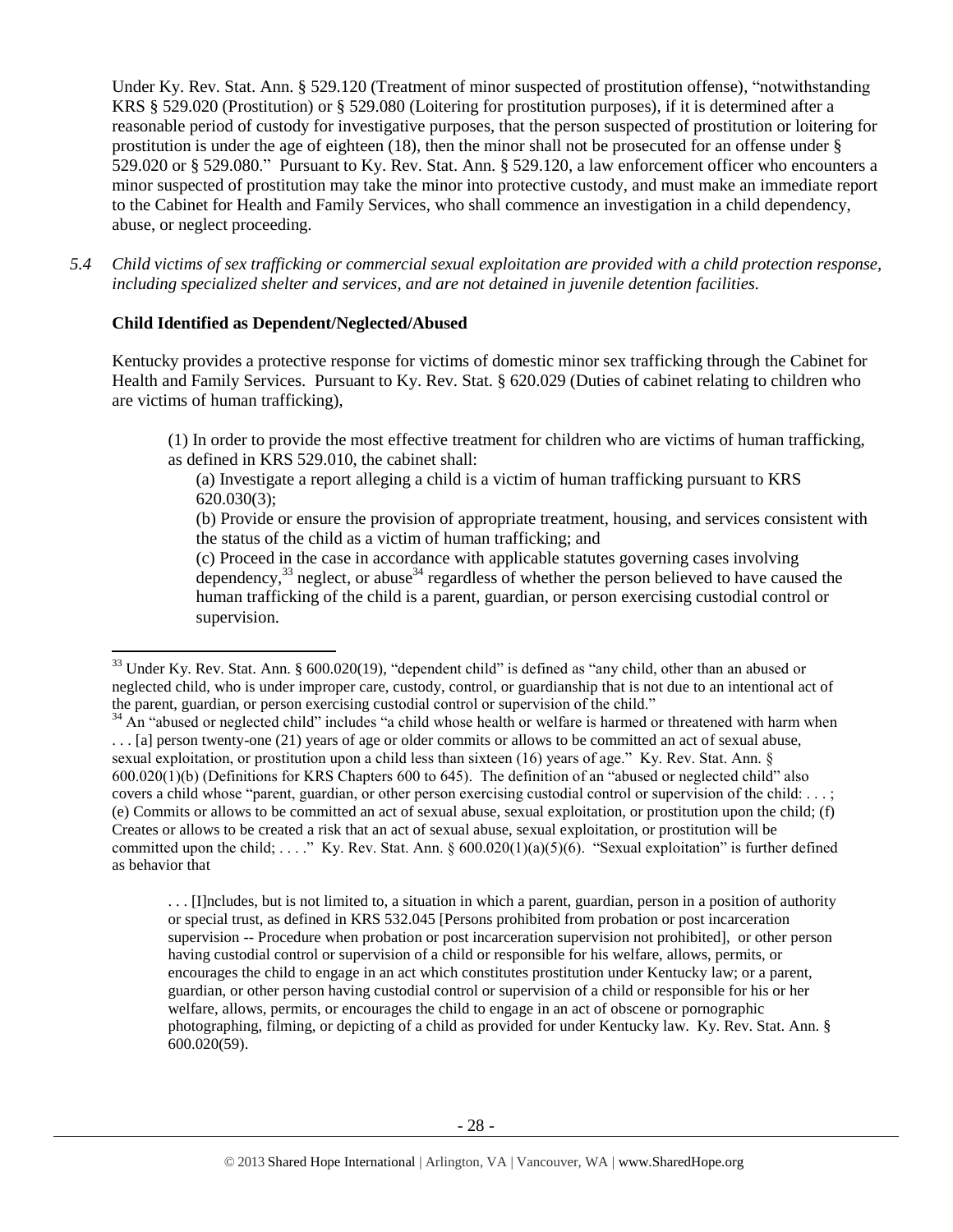#### *I. Initial Custody*

a. Authority for initial custody

Law enforcement officer may take emergency protective custody of a child and initiate a child protective response when they suspect that the child is engaged in prostitution. Ky. Rev. Stat. Ann. § 529.120 (Treatment of minor suspected of prostitution offense). Additionally, the court may take emergency custody of a potentially dependent, neglected, or abused child under Ky. Rev. Stat. Ann. § 620.060 (Definitions for the chapter), which states in part,

(1) The court for the county where the child is present may issue an ex parte emergency custody order when it appears to the court that removal is in the best interest of the child and that there are reasonable grounds to believe, as supported by affidavit or by recorded sworn testimony, that one (1) or more of the following conditions exist and that the parents or other person exercising custodial control or supervision are unable or unwilling to protect the child:

(a) The child is in danger of imminent death or serious physical injury or is being sexually abused; (b) The parent has repeatedly inflicted or allowed to be inflicted by other than accidental means physical injury or emotional injury. This condition shall not include reasonable and ordinary discipline recognized in the community where the child lives, as long as reasonable and ordinary discipline does not result in abuse or neglect as defined in KRS  $600.020(1)^{35}$ ; or

(c) The child is in immediate danger due to the parent's failure or refusal to provide for the safety or needs of the child.

(2) Custody may be placed with a relative taking into account the wishes of the custodial parent and child or any other appropriate person or agency including the cabinet.

Additionally, pursuant to Ky. Rev. Stat. Ann. § 610.050 (Temporary change in custody), a court may also order temporary custody of a child if, "that the child is a danger to himself or the community, or is in such condition or surroundings that his welfare is being harmed or threatened with harm to such a degree that his best interest requires that his custody be immediately changed."

Ky. Rev. Stat. Ann. § 620.040(5) (Duties of prosecutor, police, and cabinet -- prohibition as to school personnel -- multidisciplinary teams) further offers a process for bringing the minor into custody:

(a) If, after receiving the report, the law enforcement officer, the cabinet, or its designated representative cannot gain admission to the location of the child, a search warrant shall be requested from, and may be issued by, the judge to the appropriate law enforcement official upon probable cause that the child is dependent, neglected, or abused. If, pursuant to a search under a warrant, a child is discovered and appears to be in imminent danger, the child may be removed by the law enforcement officer.

(b) If a child who is in a hospital or under the immediate care of a physician appears to be in imminent danger if he or she is returned to the persons having custody of him or her, the physician or hospital administrator may hold the child without court order, provided that a request is made to the court for an emergency custody order at the earliest practicable time, not to exceed seventy-two (72) hours.

 $\overline{a}$ <sup>35</sup> See section 5.5 *infra* for definition of abuse and neglect.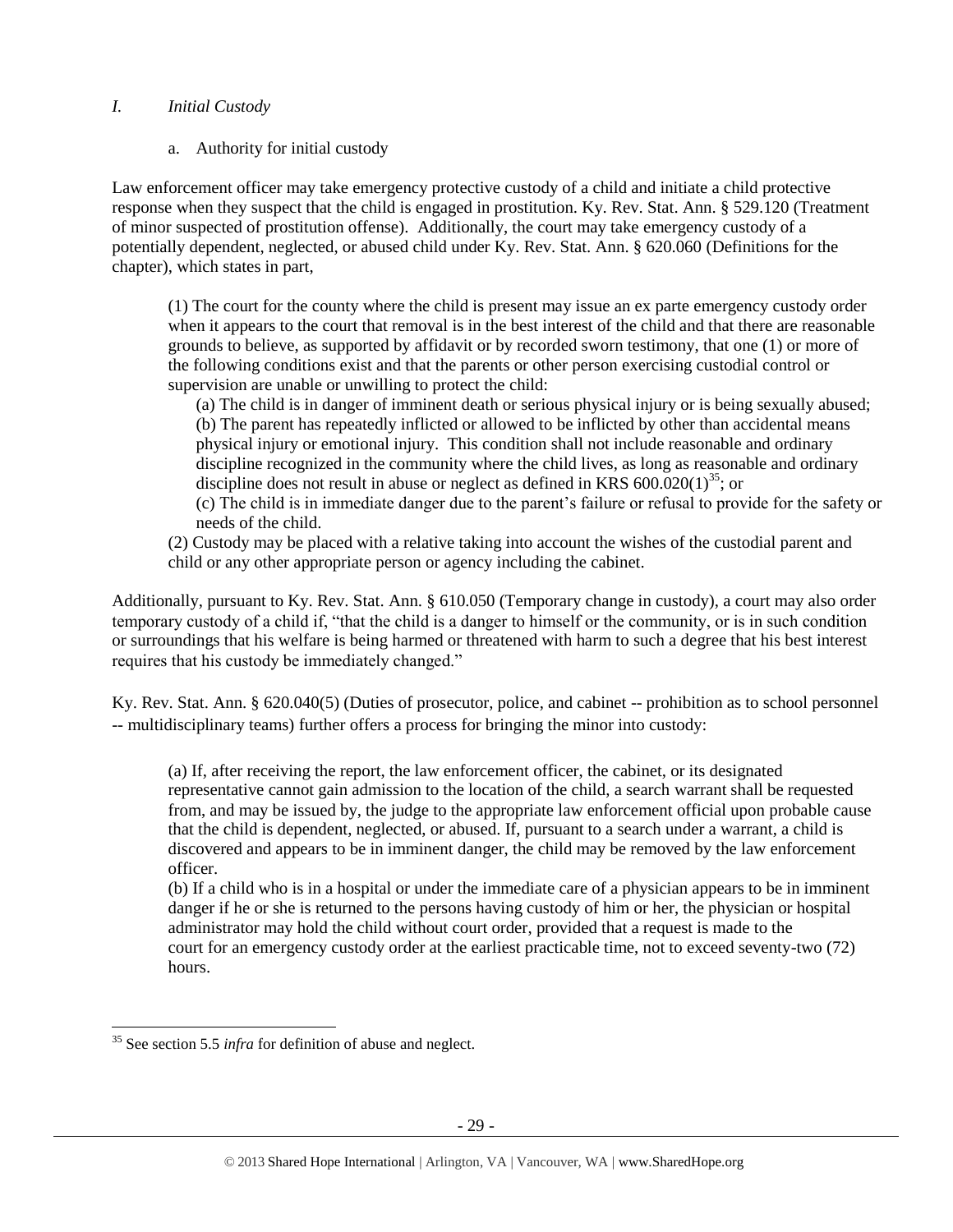(c) Any appropriate law enforcement officer may take a child into protective custody and may hold that child in protective custody without the consent of the parent or other person exercising custodial control or supervision if there exist reasonable grounds for the officer to believe that the child is in danger of imminent death or serious physical injury, is being sexually abused, or is a victim of human trafficking and that the parents or other person exercising custodial control or supervision are unable or unwilling to protect the child. The officer or the person to whom the officer entrusts the child shall, within twelve (12) hours of taking the child into protective custody, request the court to issue an emergency custody order.

Specific to a DMST victim, a report is required by Ky. Rev. Stat. Ann. § 620.030 (Duty to report dependency, neglect, or abuse – husband -wife and professional - client/patient privileges not grounds for refusal to report -- exceptions –penalties), which states that

Any person who knows or has reasonable cause to believe that a child is a victim of human trafficking as defined in Section 7 of this Act shall immediately cause an oral or written report to be made to a local law enforcement agency or the Department of Kentucky State Police; or the cabinet or its designated representative; or the Commonwealth's attorney or the county attorney; by telephone or otherwise. This subsection shall apply regardless of whether the person believed to have caused the human trafficking of the child is a parent, guardian, or person exercising custodial control or supervision.

b. Placement

Pursuant to Ky. Rev. Stat. Ann. § 620.060(2), "Custody may be placed with a relative taking into account the wishes of the custodial parent and child or any other appropriate person or agency including the cabinet." Additionally, under Ky. Rev. Stat. Ann. § 620.095 (Restriction on placement of nonoffender), "[a] nonoffender, as defined in KRS 600.020 ["a child alleged to be dependent, neglected, or abused and who has not been otherwise charged with a status or public offense"], shall not be placed in secure or nonsecure detention."

However, if a minor is identified as a victim of human trafficking, then Ky. Rev. Stat. Ann. § 431.063 (Human trafficking victim not to be incarcerated pending trial—exceptions) could prohibit the detention of a human trafficking victim for any offenses the victim committed as a result of the trafficking prior to trial. The statute states,

A victim of human trafficking shall not be held in a detention center, jail, or other secure facility pending trial for an offense arising from the human trafficking situation, except where the incarceration is found to be the least restrictive alternative to securing the appearance of that person before the court or the release of the person under any other reasonable condition would be a clear threat to public safety.

# *II. Process Following Initial Custody*

Under Ky. Rev. Stat. Ann. § 620.080 (Temporary removal hearing), unless waived, the court must hold a temporary removal hearing, "[w]ithin seventy-two (72) hours, excluding weekends and holidays, of the time when an emergency custody order is issued or when a child is taken into custody without the consent of his parent or other person exercising custodial control or supervision; and (b) In cases commenced by the filing of a petition, within ten (10) days of the date of filing." At the hearing, the court "shall determine whether there are reasonable grounds to believe that the child would be dependent, neglected or abused if returned to or left in the custody of his parent or other person exercising custodial control or supervision . . . ."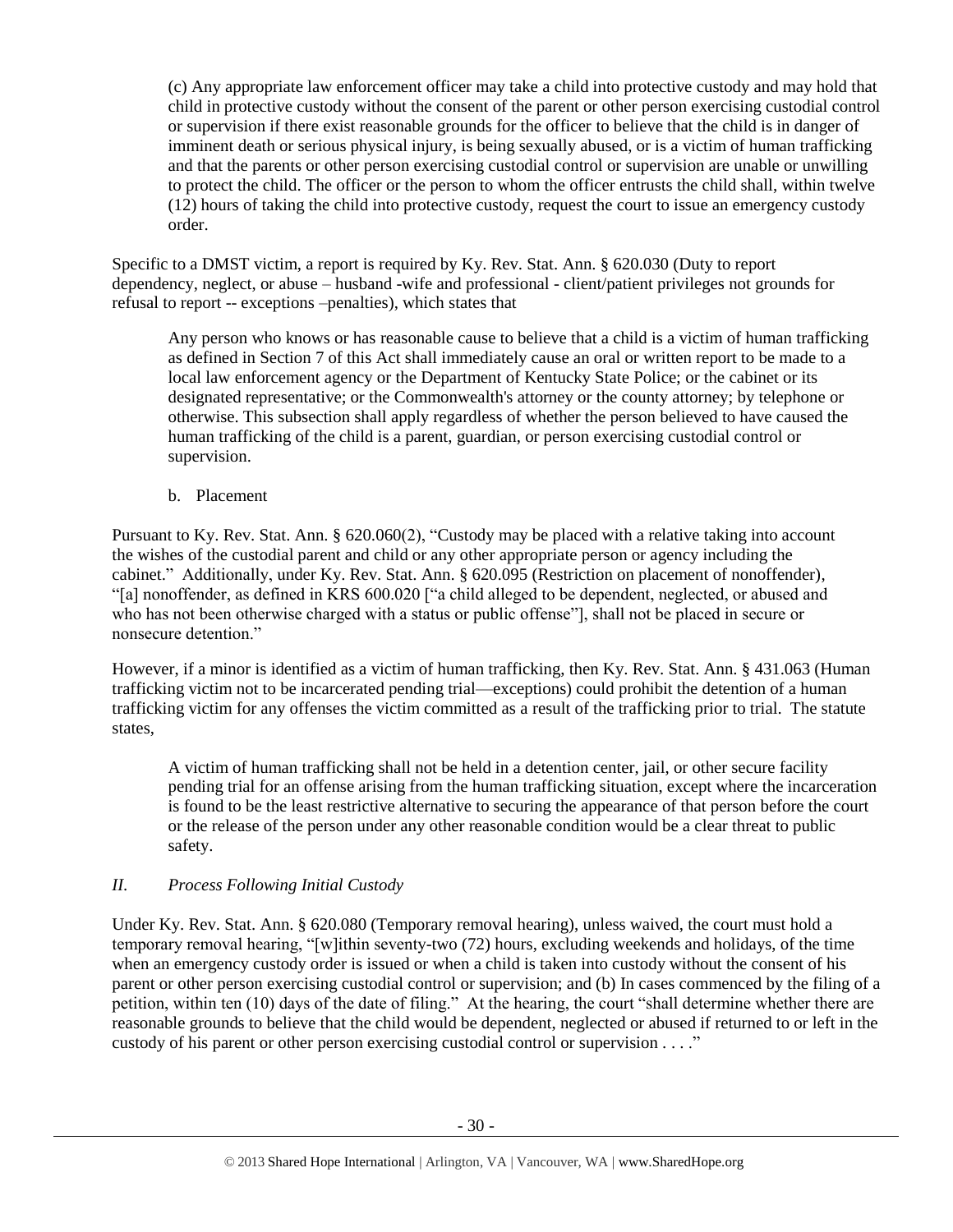If a law enforcement officer takes a minor into protective custody on suspicion of prostitution under Ky. Rev. Stat. Ann. § 529.120, the abuse and neglect protective response commences:

(2) A law enforcement officer who takes a minor into custody under subsection (1) of this section shall immediately make a report to the Cabinet for Health and Family Services pursuant to Section 2 of this Act. Pursuant to Section 3 of this Act, the officer may take the minor into protective custody. (3)The Cabinet for Health and Family Services shall commence an investigation into child dependency, neglect, or abuse pursuant to [Ky. Rev. Stat. Ann. § 620.029 (Duties of cabinet relating to children who are victims of human trafficking)].

Under Ky. Rev. Stat. Ann. § 620.029 once a report of suspected human trafficking is made the cabinet is required to:

(a) Investigate a report alleging a child is a victim of human trafficking . . .;

(b) Provide or ensure the provision of appropriate treatment, housing, and services consistent with the status of the child as a victim of human trafficking; and

(c) Proceed in the case in accordance with applicable statutes governing cases involving dependency, neglect, or abuse regardless of whether the person believed to have caused the human trafficking of the child is a parent, guardian, or person exercising custodial control or supervision.

## *III. Placement Process Pending Adjudication/Investigation*

Ky. Rev. Stat. Ann. § 620.090(1) (Temporary custody orders) states in part, "If, after completion of the temporary removal hearing, the court finds there are reasonable grounds to believe the child is dependent, neglected or abused, the court shall issue an order for temporary removal and shall grant temporary custody to the cabinet or other appropriate person or agency. Preference shall be given to available and qualified relatives of the child considering the wishes of the parent or other person exercising custodial control or supervision, if known. The order shall state the specific reasons for removal and show that alternative less restrictive placements and services have been considered." However, specifically under Ky. Rev. Stat. Ann. § 620.095 (Restriction on placement of nonoffender), "[a] nonoffender, as defined in KRS 600.020 ["a child alleged to be dependent, neglected, or abused and who has not been otherwise charged with a status or public offense"], shall not be placed in secure or nonsecure detention."

# *IV. Adjudication or Referral to Alternate Process*

Ky. Rev. Stat. Ann. § 620.090(5) (Temporary custody orders) states,

The child shall remain in temporary custody with the cabinet for a period of time not to exceed forty-five (45) days from the date of the removal from his home. The court shall conduct the adjudicatory hearing and shall make a final disposition within forty-five (45) days of the removal of the child. The court may extend such time after making written findings establishing the need for the extension and after finding that the extension is in the child's best interest.

The adjudicatory proceeding is also explained under Ky. Stat. Ann. § 610.070 (Hearings), which states that, "All cases involving children brought before the court whose cases are under the jurisdiction of the court shall be granted a speedy hearing and shall be dealt with by the court without a jury."

Ky. Rev. Stat. Ann. § 620.140 (Dispositional alternatives) states that the disposition of a case must be, "in the best interest of the child," and such a disposition may include, "an informal adjustment may be made at any time during the proceedings."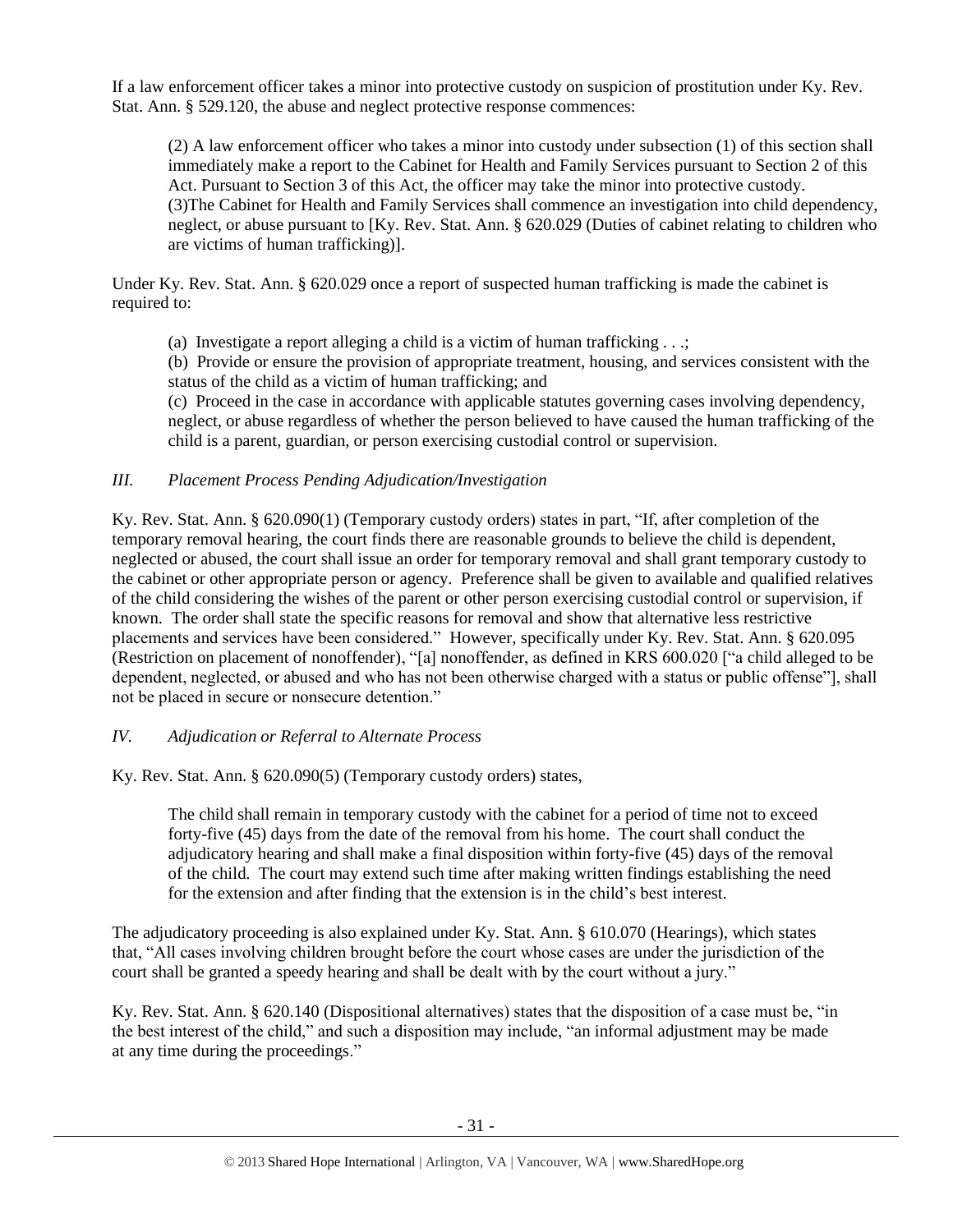Procedures for informal adjustments are provided in Ky. Rev. Stat. Ann. s. 33 enacted Senate Bill 200,<sup>36</sup> which states,

(1) Upon the court's motion or the motion of any party, following notice to the county attorney, an informal adjustment may be made at any time during the proceedings and with the victim and with those persons specified in KRS 610.070 having prior notification of the motion. (2) An informal adjustment does not require adjudication of the case. If an adjudication has occurred, the court shall dismiss the case following successful completion under subsection (3) of this section.

(3) If the court orders an informal adjustment, the order may include any of the following: (a) Referral of the case to diversion, but, if the child does not successfully complete the terms of the diversion, the case shall not be dismissed as a result of the diversion but shall be returned to court; or

(b) Placement of the child on community supervision or monitoring by the court under the informal adjustment with additional conditions as determined appropriate by the court for a period not to exceed six (6) months.

#### *V. Outcomes*

 $\overline{\phantom{a}}$ 

Ky. Rev. Stat. Ann. § 620.130 (Alternatives to removal from custody) sets out "alternatives less restrictive than removal" from custody for the court to consider in cases under Chapter 620. Ky. Rev. Stat. Ann. § 620.140 (Dispositional alternatives) sets forth possible court options for "disposition of all cases brought on behalf of dependent, neglected, or abused children," including admission of the child into "custody of the cabinet for placement" not to exceed the age of 18, or upon request  $21$ ,  $37$  or for protective orders, such as:

1. Requiring the parent or any other person to abstain from any conduct abusing, neglecting, or making the child dependent;

2. Placing the child in his own home under supervision of the cabinet or its designee with services as determined to be appropriate by the cabinet; and

3. Orders authorized by KRS 403.740 [Emergency protective order] and 403.750 [Restraining orders]; Ky. Rev. Stat. Ann. § 620.140(b).

<sup>&</sup>lt;sup>36</sup> The text of Ky. Rev. Stat. Ann. s.33 enacted Senate Bill 200 included here and elsewhere in this report includes amendments made by the passage of Senate Bill 200 during the 2014 Regular sess. of the Kentucky legislature. (KY 2014) (signed by the Governor on April 25, 2014).

 $37$  Pursuant to Ky. Rev. Stat. Ann. § 620.140(d) (Dispositional alternatives),

Commitment of the child to the custody of the cabinet for placement [is] for an indeterminate period of time not to exceed his or her attainment of the age eighteen (18), unless the youth elects to extend his or her commitment beyond the age of eighteen (18) under paragraph (e) of this subsection. Beginning at least six (6) months prior to an eligible youth attaining the age of eighteen (18), the cabinet shall provide the eligible youth with education, encouragement, assistance, and support regarding the development of a transition plan, and inform the eligible youth of his or her right to extend commitment beyond the age of eighteen  $(18)$ ...

Pursuant to Ky. Rev. Stat. Ann. § 600.020(23) (Definitions), "'[e]ligible youth' means a person who is or has been committed to the cabinet as dependent, neglected, or abused, eighteen (18) years of age to nineteen (19) years of age, and who is requesting to extend or reinstate his or her commitment to the cabinet in order to participate in state or federal educational programs or to establish independent living arrangements." Pursuant to Ky. Rev. Stat. Ann. § 600.020(65), "'Transition plan' means a plan that is personalized at the direction of the youth that includes specific options on housing; health insurance; education; local opportunities for mentors and continuing support services; and work force supports and employment services; and is as detailed as the youth may elect . . ."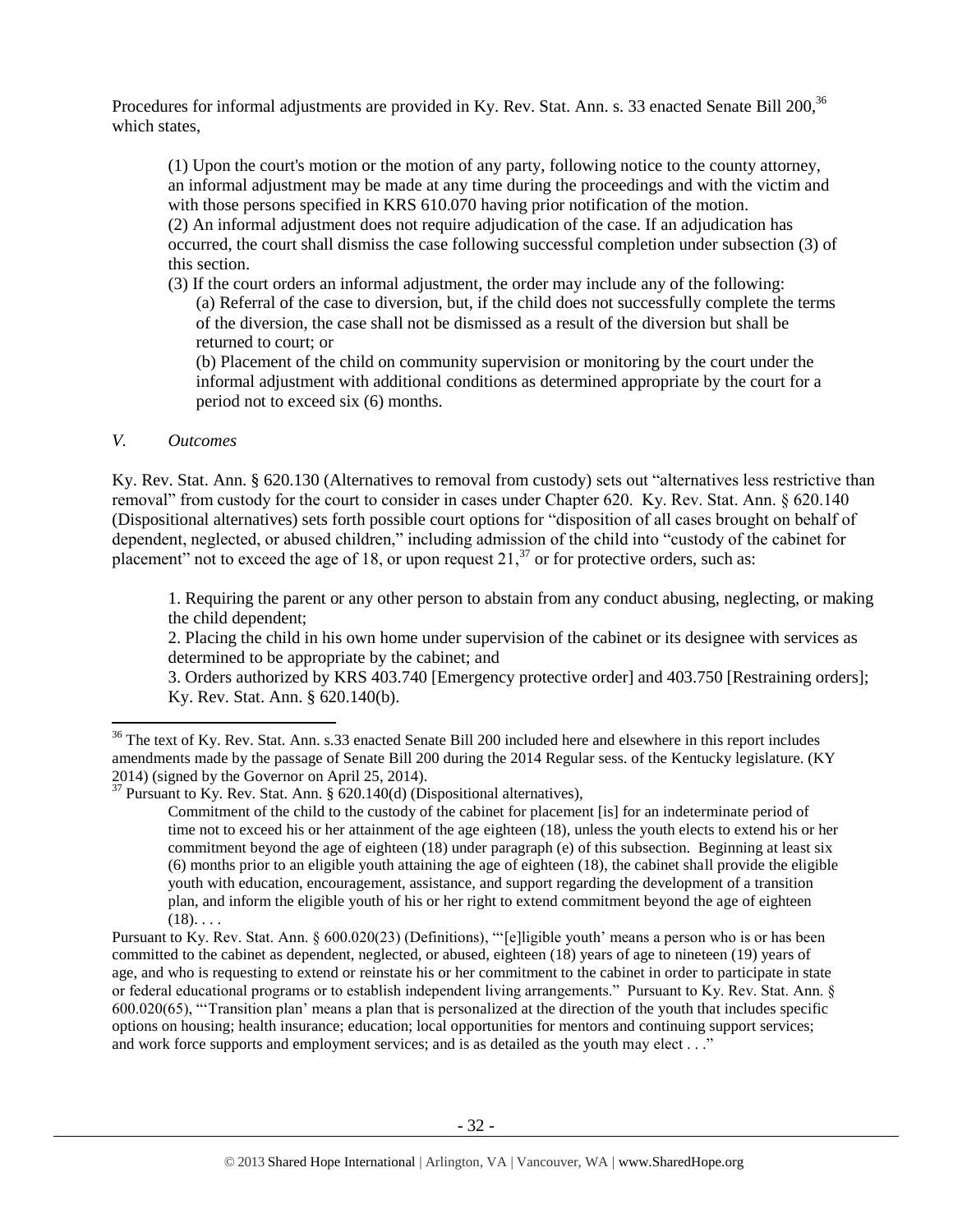Ky. Rev. Stat. Ann. § 620.230 requires that children who are placed in the custody of the cabinet will have a case permanency plan, which will include:

(g) A description of the type of home, child-caring facility, child-placing agency or facility in which the child is to be placed or has been placed, and a statement why the placement is appropriate for the child, including but not limited to:

- 1. Age;
- 2. Educational needs;
- 3. Medical needs;
- 4. Emotional needs;
- 5. Relationship with parents; and
- 6. Number of children the home is authorized to care for and the number of children currently residing in the home;

. . . .

(i) A description of the services for the child and his family to be provided or arranged by the cabinet to facilitate the return of the child to his own home or to another permanent placement;

Under 620.029 (Duties of cabinet relating to children who are victims of human trafficking), at least some of the services provided to victims of human trafficking will be set up to address their specific needs:

(2) In order to effectuate the requirements of this section, the cabinet shall:

(a) Consult with agencies serving victims of human trafficking to promulgate administrative regulations for the treatment of children who are reported to be victims of human trafficking as dependent, neglected, or abused children, including providing for appropriate screening, assessment, treatment, services, temporary and long-term placement of these children, training of staff, the designation of specific staff, and collaboration with service providers and law enforcement.

# **Child Identified as Runaway**

- *I. Initial Custody*
	- a. Authority for initial custody

Pursuant to Ky. Rev. Stat. Ann. §  $610.190(2)^{38}$  (Arrest laws applicable to child taken into custody – Applicability of bail laws –Custody by person other than peace officer), a child suspected to be a runaway may be taken into protective custody by a peace officer. Subsection (3) asserts that if the person taking the child into custody is not a peace officer, such person "shall as soon as possible place the child in the custody of a peace officer." Ky. Rev. Stat. Ann. § 610.190(3).

b. Placement

 $\overline{\phantom{a}}$ 

<sup>&</sup>lt;sup>38</sup> Here and elsewhere in this report where Ky. Rev. Stat. Ann. § 610.190 is quoted or cited, it has been updated to reflect the amendments added by the passage of Senate Bill 200. S.B. 200, 2014 Reg. Sess., Leg. Sess. (Ky. 2014) (effective July 14, 2014).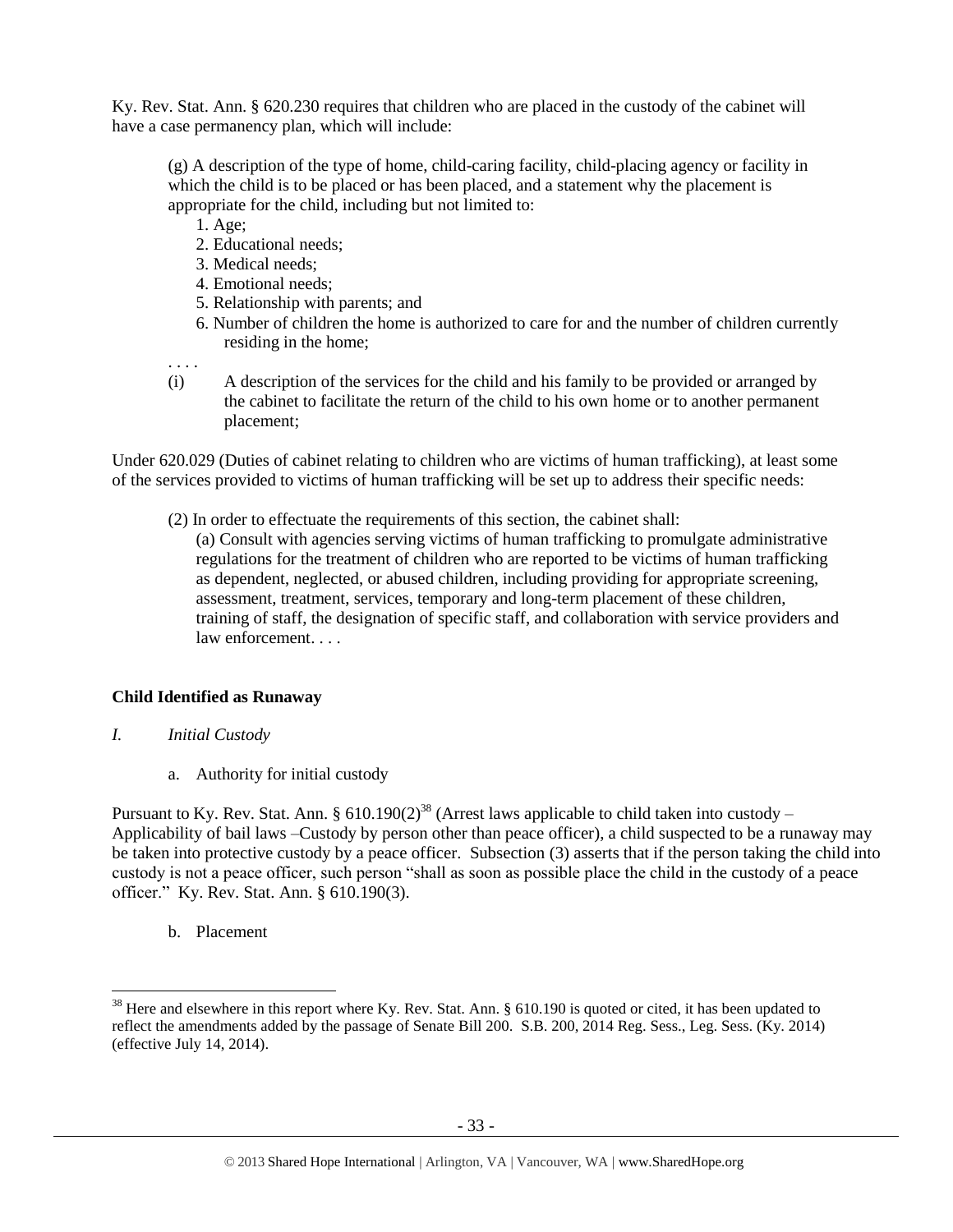Pursuant to Ky. Rev. Stat. Ann. § 610.190(2), "A child taken into protective custody under this subsection shall not be considered to have been arrested and may be held at the locations specified in subsection (1) of Section 42 of this Act, after which the officer shall proceed with an initial investigation as provided for in Section 41 of this Act."

# *II. Process Following Initial Custody*

Under Ky. Rev. Stat. Ann. §  $610.200(2)(a)^{39}$  (Duties of peace officer), the peace officer who has taken or received a child suspected of being a runaway into protective custody shall immediately notify:

<span id="page-33-0"></span>1. The child's parent, guardian, or person exercising custodial control or supervision of the child, if determined;

- 2. The cabinet or Department of Juvenile Justice, if appropriate; and
- 3. The court-designated worker.

If a parent, guardian, or person exercising custodial control or supervision of the child is identified and notified, the child may remain within the custody of the peace officer for a reasonable period to time pending the collection of the child by the person notified. Ky. Rev. Stat. Ann. § 610.200(2)(b). If no such person can be identified or located, then the period of custody may be extended not beyond 2 hours for the peace officer to continue his investigation. Ky. Rev. Stat. Ann. § 610.200(2)(c).

Two possible outcomes may occur at the conclusion of the peace officer's investigation. Pursuant to Ky. Rev. Stat. Ann. § 610.200(2)(d), (e), if at the conclusion of the investigation:

(d) . . . the parent, guardian, or person exercising custodial control or supervision of the child is identified and notified, the peace officer shall return the child to the custody of that person and shall file a status offense case with the court-designated worker.

(e) . . . the parent, guardian, or person exercising custodial control or supervision of the child cannot be identified or located, or that person refuses to collect the child, the peace officer shall file a complaint pursuant to Section 34 of this Act.

After being taken into custody on suspicion of being a runaway, pursuant to Ky. Rev. Stat. Ann. § 630.040, the law enforcement officer must follow a series of sequential steps and notify the court-designated worker as discussed in Ky. Rev. Stat. Ann. § 610.200(2)(a)(3). Under Ky. Rev. Stat. Ann. § 630.040(2), the law enforcement officer must "[c]ontact a court designated worker who shall have the responsibility for determining appropriate placement pursuant to" KRS § 610.200(6). Ky. Rev. Stat. Ann. § 610.200(6) states,

Unless the child is subject to trial as an adult, if the child is not released, the peace officer shall contact the court-designated worker who may:

(a) Release the child to his parents;

 $\overline{\phantom{a}}$ 

(b) Release the child to such other persons or organizations as are authorized by law;

(c) Release the child to either of the above subject to stated conditions; or

(d) Except as provided in subsection (7) of this section, authorize the peace officer to retain custody of the child for an additional period not to exceed twelve (12) hours during which the peace officer may transport the child to a secure juvenile detention facility or a nonsecure facility. If the child is

 $39$  Here and elsewhere in this report where Ky. Rev. Stat. Ann. § 610.200 is quoted or cited, it has been updated to reflect the amendments added by the passage of Senate Bill 200. S.B. 200, 2014 Reg. Sess., Leg. Sess. (Ky. 2014) (effective July 14, 2014).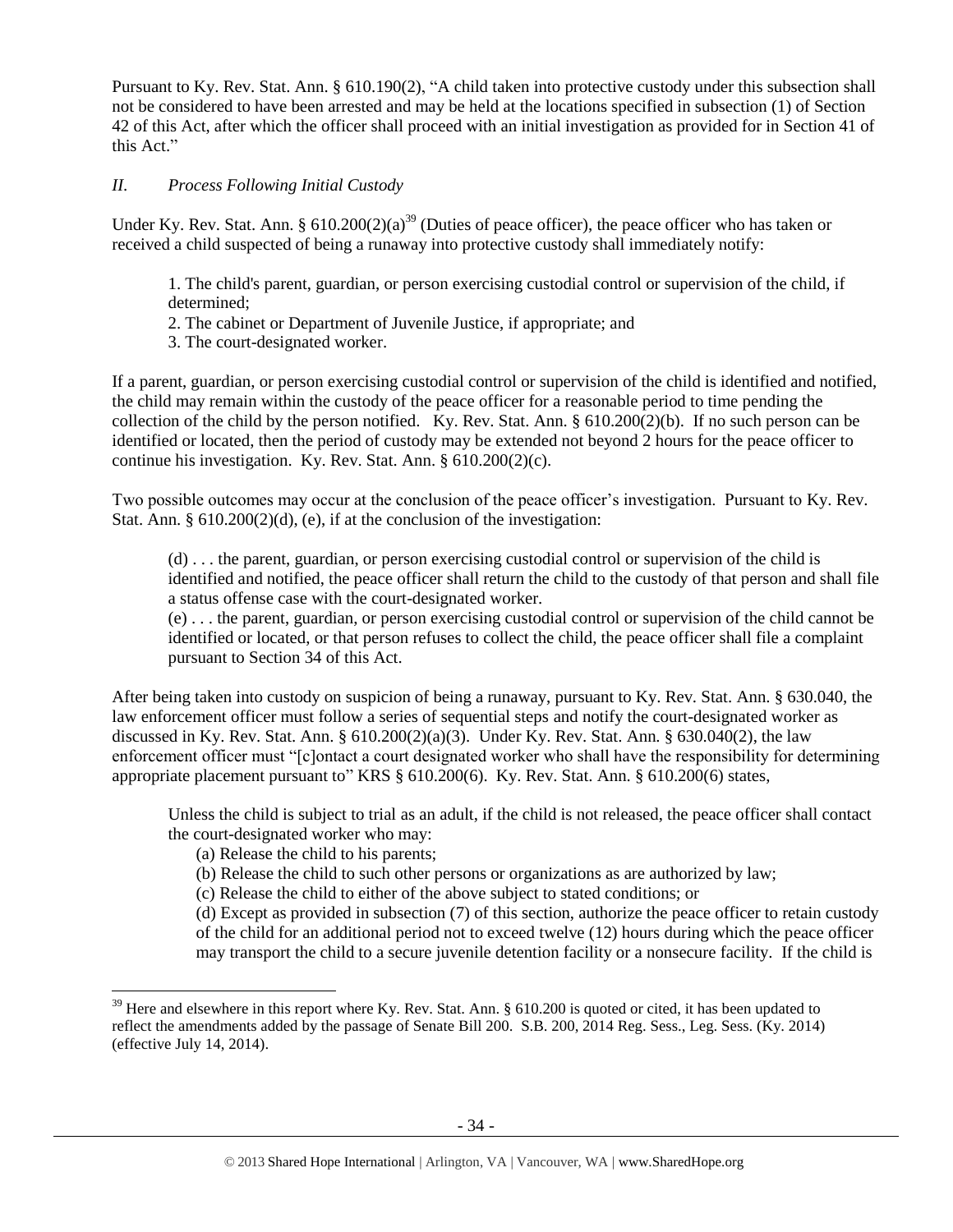retained in custody, the court-designated worker shall give notice to the child's parents or person exercising custodial control or supervision of the fact that the child is being retained in custody.

# *III. Placement Process Pending Adjudication/Investigation*

Ky. Rev. Stat. Ann. s. 34 enacted Senate Bill 200<sup>40</sup> creates specific court hearing procedures for children suspected of being runaways and confers exclusive jurisdiction of such proceedings to the District Court of the family division of the Circuit Court. Pursuant to subsection (2), "Proceedings to temporarily detain a child suspected of being a runaway by means of an emergency protective custody order, pending further appropriate court action, shall be initiated by filing a complaint with the court-designated worker."

# *IV. Adjudication or Referral to Alternate Process*

The adjudicatory proceeding is explained under Ky. Stat. Ann. § 610.070 (Hearings), which states that, "All cases involving children brought before the court whose cases are under the jurisdiction of the court shall be granted a speedy hearing and shall be dealt with by the court without a jury."

As specified in Ky. Rev. Stat. Ann. s. 34(3) enacted Senate Bill 200,

Notwithstanding any other provision of law to the contrary, a child who is suspected of being a runaway may be detained in a nonsecure facility for a period of time not to exceed seventy-two (72) hours, exclusive of weekends and holidays, or, if the court makes a finding on the record that no less restrictive alternative is available, in a secure juvenile detention facility for a period of time not to exceed twenty-four (24) hours, exclusive of weekends and holidays, pursuant to an ex parte emergency protective order pending a court hearing to determine whether to return the child to his or her custodian or give custody of the child to the cabinet.

#### *V. Outcomes*

 $\overline{\phantom{a}}$ 

Ky. Rev. Stat. Ann. s. 34(6) enacted Senate Bill 200 provides that court-designated workers must initiate a status offense case for released children, except in situations where children are released to the cabinet pursuant to an emergency custody order.

Concerning unreleased children, Ky. Rev. Stat. Ann. s. 34(4) enacted Senate Bill 200 dictates that "If, at the hearing held as provided for in subsection (3) of this section, the child is not released, the court shall issue an emergency custody order pursuant to KRS Chapter 620 and place the child with the cabinet and the cabinet shall file a dependency, neglect, or abuse action."

Ky. Rev. Stat. Ann. § 620.230 requires that children who are placed in the custody of the cabinet will have a case permanency plan, which will include:

(g) A description of the type of home, child-caring facility, child-placing agency or facility in which the child is to be placed or has been placed, and a statement why the placement is appropriate for the child, including but not limited to: 1. Age;

 $^{40}$  The text of Ky. Rev. Stat. Ann. s.34 enacted Senate Bill 200 included here and elsewhere in this report includes amendments made by the passage of Senate Bill 200 during the 2014 Regular sess. of the Kentucky legislature. (KY 2014) (signed by the Governor on April 25, 2014).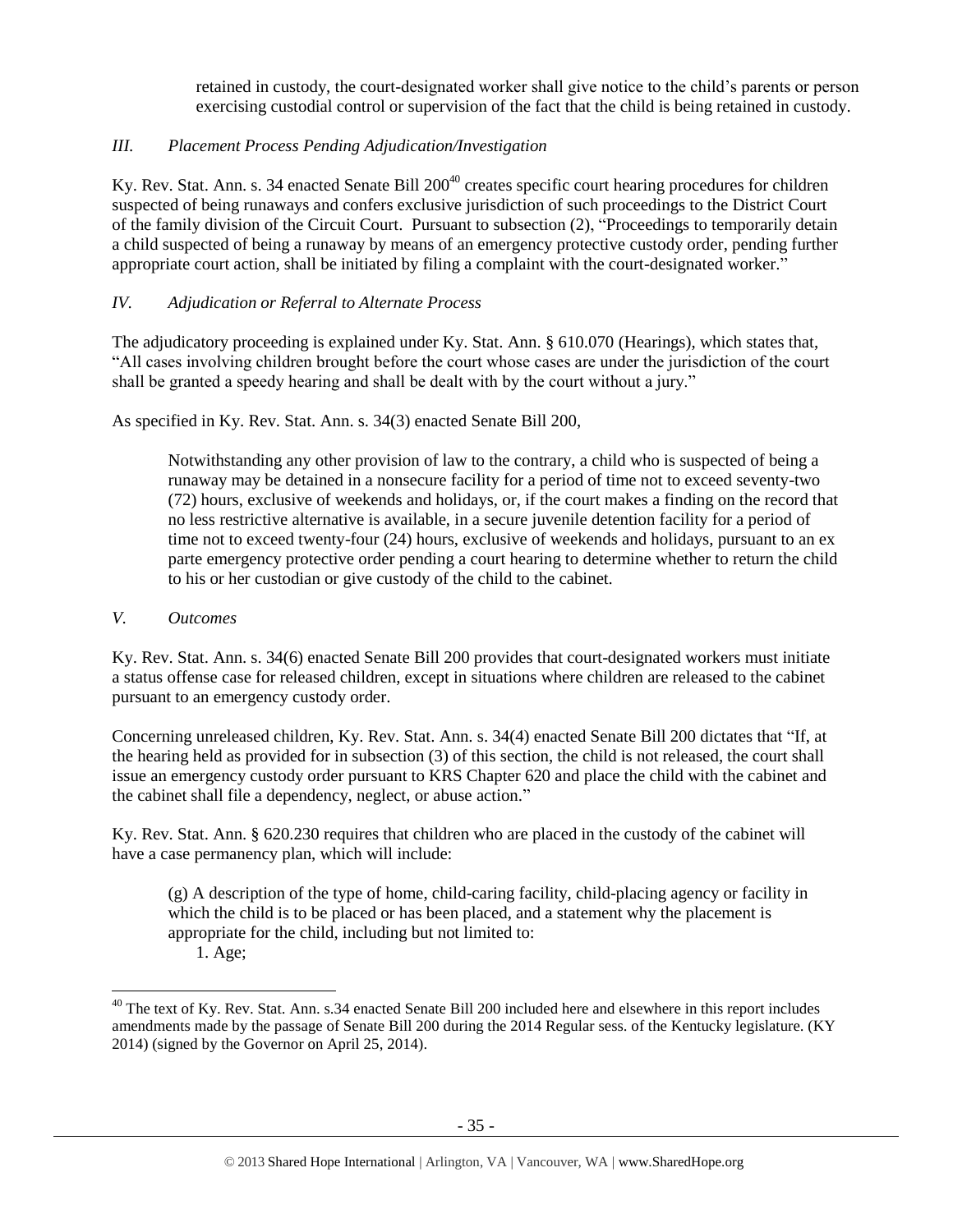- 2. Educational needs;
- 3. Medical needs;
- 4. Emotional needs;
- 5. Relationship with parents; and
- 6. Number of children the home is authorized to care for and the number of children currently residing in the home;
- . . . .
- (ii) A description of the services for the child and his family to be provided or arranged by the cabinet to facilitate the return of the child to his own home or to another permanent placement;

Under 620.029 (Duties of cabinet relating to children who are victims of human trafficking), at least some of the services provided to victims of human trafficking will be set up to address their specific needs:

(2) In order to effectuate the requirements of this section, the cabinet shall:

(a) Consult with agencies serving victims of human trafficking to promulgate administrative regulations for the treatment of children who are reported to be victims of human trafficking as dependent, neglected, or abused children, including providing for appropriate screening, assessment, treatment, services, temporary and long-term placement of these children, training of staff, the designation of specific staff, and collaboration with service providers and law enforcement. . . .

# **Child Identified as Status Offender<sup>41</sup>**

Pursuant to Ky. Rev. Stat. Ann. § 630.020 (Jurisdiction of court), a status offender is defined as a child that "(1) [h]as been an habitual runaway from his parent or person exercising custodial control or supervision of the child, " or, "(2) [i]s beyond the control of the school or beyond the control of parents as defined in KRS  $600.020^{42}$ ...."

# *I. Initial Custody*

a. Authority for initial custody

Domestic minor sex trafficking victims frequently commit status offenses while being trafficked, leading to arrest and a juvenile justice response.<sup>43</sup> Under Chapter 630 (Status offenders), a minor may be taken into

 $\overline{\phantom{a}}$ <sup>41</sup> The system response to status offenses occurs at the intersection of the Cabinet for Health and Family Services and the Department of Juvenile Justice. Under Ky. Rev. Stat. Ann. § of 600.040 (Division of responsibility between cabinet and Department of Juvenile Justice): When KRS 605.090, 605.100, 605.110, 605.115, 610.110, or any other section of this code refer jointly to the operation of a program or service by both the Department of Juvenile Justice and the Cabinet for Health and Family Services, the following divisions are intended:

<sup>(1)</sup> Facilities, programs, and services relating to juveniles under KRS Chapter 635 or 640, or under KRS Chapter 645 as relates to a child who is mentally ill and who also comes within the purview of KRS Chapter 635 or 640, shall be the responsibility of the Department of Juvenile Justice.

<sup>(2)</sup> Facilities, programs, and services relating to juveniles under other chapters of the code, including KRS

Chapter 630, shall be the responsibility of the Cabinet for Health and Family Services.

<sup>42</sup> *See infra* note 63.

 $^{43}$  A "'[s]tatus offense action' is any action brought in the interest of a child who is accused of committing acts, which if committed by an adult, would not be a crime. Such behavior shall not be considered criminal or delinquent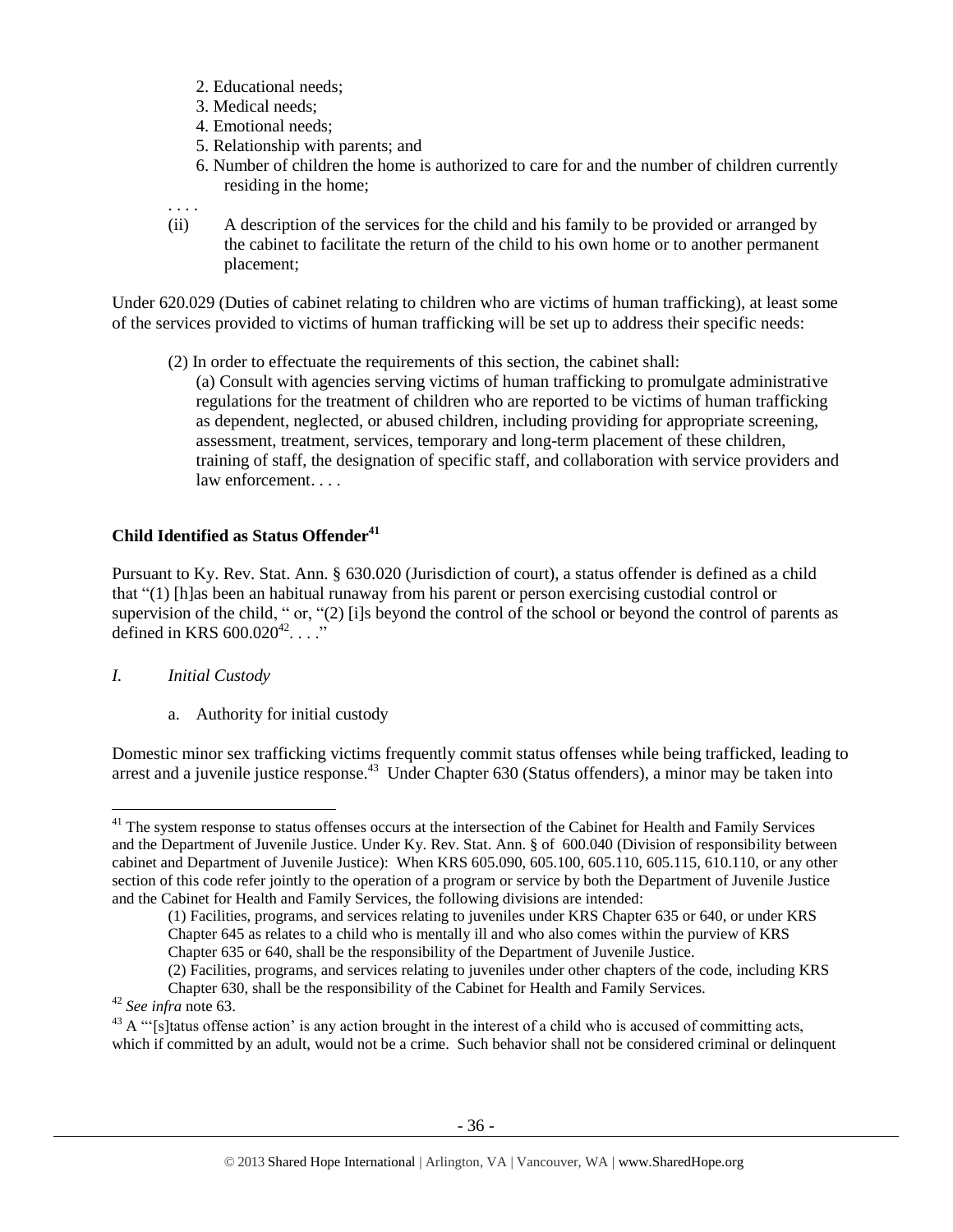custody by law enforcement: "(1) Pursuant to an order of the court for failure to appear before the court for a previous status offense; or (2) If there are reasonable grounds to believe that the child has been an habitual runaway from his parent or person exercising custodial control or supervision of the child." Ky. Rev. Stat. Ann. § 630.030.

Additionally, pursuant to Ky. Rev. Stat. Ann. § 610.050 (Temporary change in custody), a court may also order temporary custody of a child if, "that the child is a danger to himself or the community, or is in such condition or surroundings that his welfare is being harmed or threatened with harm to such a degree that his best interest requires that his custody be immediately changed."

Kentucky law also prevents victims of DMST from prosecution as status offenders. Specifically, pursuant to Ky. Rev. Stat. Ann. § 630.125,

If reasonable cause exists to believe the child is a victim of human trafficking, as defined in [Ky. Rev. Stat. Ann. § 529.010 (Definitions)], the child shall not be charged with or adjudicated guilty of a status offense related to conduct arising from the human trafficking of the child unless it is determined at a later time that the child was not a victim of human trafficking at the time of the offense.

b. Placement

After being taken into custody as a status offender, pursuant to Ky. Rev. Stat. Ann. § 630.040, the law enforcement officer must follow a series of sequential steps. Under subsection (2), the law enforcement officer must "[c]ontact a court designated worker who shall have the responsibility for determining appropriate placement pursuant to" KRS § 610.200(6). Ky. Rev. Stat. Ann. § 610.200(6)<sup>44</sup> (Duties of peace officer) states,

Unless the child is subject to trial as an adult, if the child is not released, the peace officer shall contact the court-designated worker who may:

- (a) Release the child to his parents;
- (b) Release the child to such other persons or organizations as are authorized by law;
- (c) Release the child to either of the above subject to stated conditions; or

(d) Except as provided in subsection (7) of this section, authorize the peace officer to retain custody of the child for an additional period not to exceed twelve (12) hours during which the peace officer may transport the child to a secure juvenile detention facility or a nonsecure facility. If the child is retained in custody, the court-designated worker shall give notice to the child's parents or person exercising custodial control or supervision of the fact that the child is being retained in custody.

However, if a minor is identified as a victim of human trafficking, then Ky. Rev. Stat. Ann. § 431.063 (Human trafficking victim not to be incarcerated pending trial—exceptions) could prohibit the detention of a human trafficking victim for any offenses the victim committed as a result of the trafficking prior to trial. The statute states

A victim of human trafficking shall not be held in a detention center, jail, or other secure facility pending trial for an offense arising from the human trafficking situation, except where the incarceration

<sup>44</sup> *See supra* note [39.](#page-33-0)

 $\overline{\phantom{a}}$ 

and such children shall be termed status offenders. Status offenses shall include: 1. Beyond the control of school or beyond the control of parents; 2. Habitual runaway; 3. Habitual truant; 4. Tobacco offenses as provided in KRS 438.305 to 438.340; and 5. Alcohol offenses as provided in KRS 244.085. (b) Status offenses shall not include violations of state or local ordinances which may apply to children such as a violation of curfew." Ky. Rev. Stat. Ann. § 600.020(62).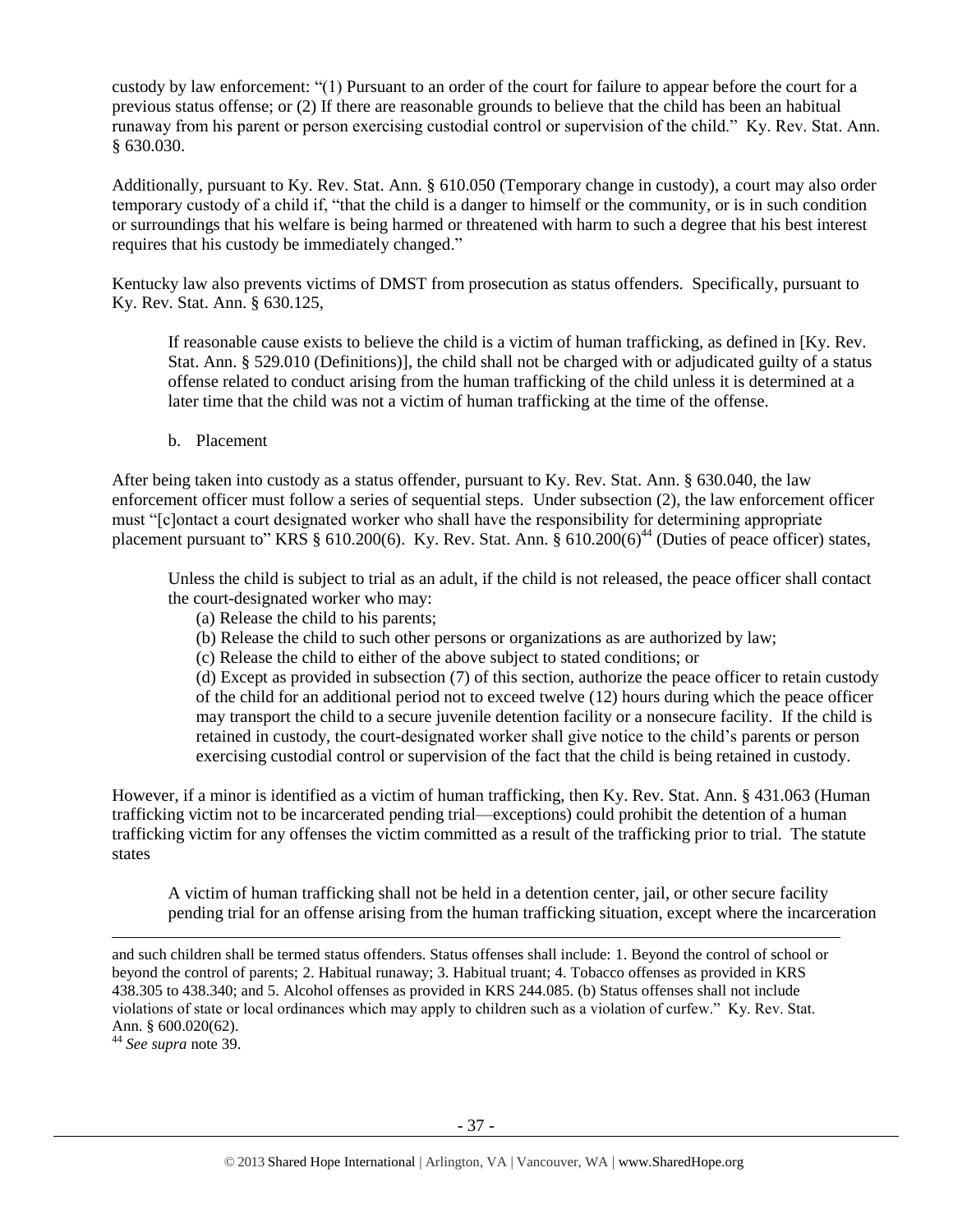is found to be the least restrictive alternative to securing the appearance of that person before the court or the release of the person under any other reasonable condition would be a clear threat to public safety.

# *II. Process Following Initial Custody*

If the child was not released, under Ky. Rev. Stat. Ann. § 630.040, "The peace officer taking the child into custody shall within three (3) hours of taking a child into custody file a complaint with the court, stating the basis for taking the child into custody and the reason why the child was not released to the parent or other adult exercising custodial control or supervision of the child, relative or other responsible adult, a court designated agency, an emergency shelter or medical facility," and could release the status offender to "a responsible adult who can provide adequate care and supervision." Ky. Rev. Stat. Ann. § 630.040(7).

Before an alleged status offender enters any judicial proceedings on the alleged offense, pursuant to Ky. Rev. Stat. Ann. § 630.050,

[T]he party or parties seeking such court action shall meet for a conference with a court-designated worker for the express purpose of determining whether or not:

(1) To refer the matter to the court by assisting in the filing of a petition under KRS 610.020 [Complaints];

(2) To refer the child and his family to a public or private social service agency. . . . ; or

(3) To enter into a diversionary agreement.

Under Ky. Rev. Stat. Ann. § 630.080 (Detention in secure juvenile detention facility or juvenile holding facility -- Limitation on detention of child)

(1) In order for the court to detain a child after the detention hearing, the Commonwealth shall establish probable cause at the detention hearing that the child is a status offender and that further detention of the child is necessary for the protection of the child or the community. . . . If grounds are established that the child is a status offender, and that further detention is necessary, the child may be placed in a nonsecure setting approved by the Department of Juvenile Justice . . . .

Additionally, under Ky. Rev. Stat. Ann. § 15A.068 (Duties of department if child may be victim of human trafficking – administrative regulations), a child may be screened as a potential victim of human trafficking. If that occurs, the Department of Juvenile Justice must:

(a) File a report with the Cabinet for Health and Family Services pursuant to [KRS 620.030 (Duty to report dependency, neglect, abuse, or human trafficking -- husband-wife and professional-client/patient privileges not grounds for refusal to report -- exceptions – penalties)];

(b) Notify the child's attorney that the child may be a victim of human trafficking; and

(c) If the child does not pose a threat to public safety, petition the court to transfer custody from the department to the Cabinet for Health and Family Services.

Under Ky. Rev. Stat. Ann. § 620.029 once a report of suspected human trafficking is made the cabinet is required to:

(a) Investigate a report alleging a child is a victim of human trafficking . . .;

(b) Provide or ensure the provision of appropriate treatment, housing, and services consistent with the status of the child as a victim of human trafficking; and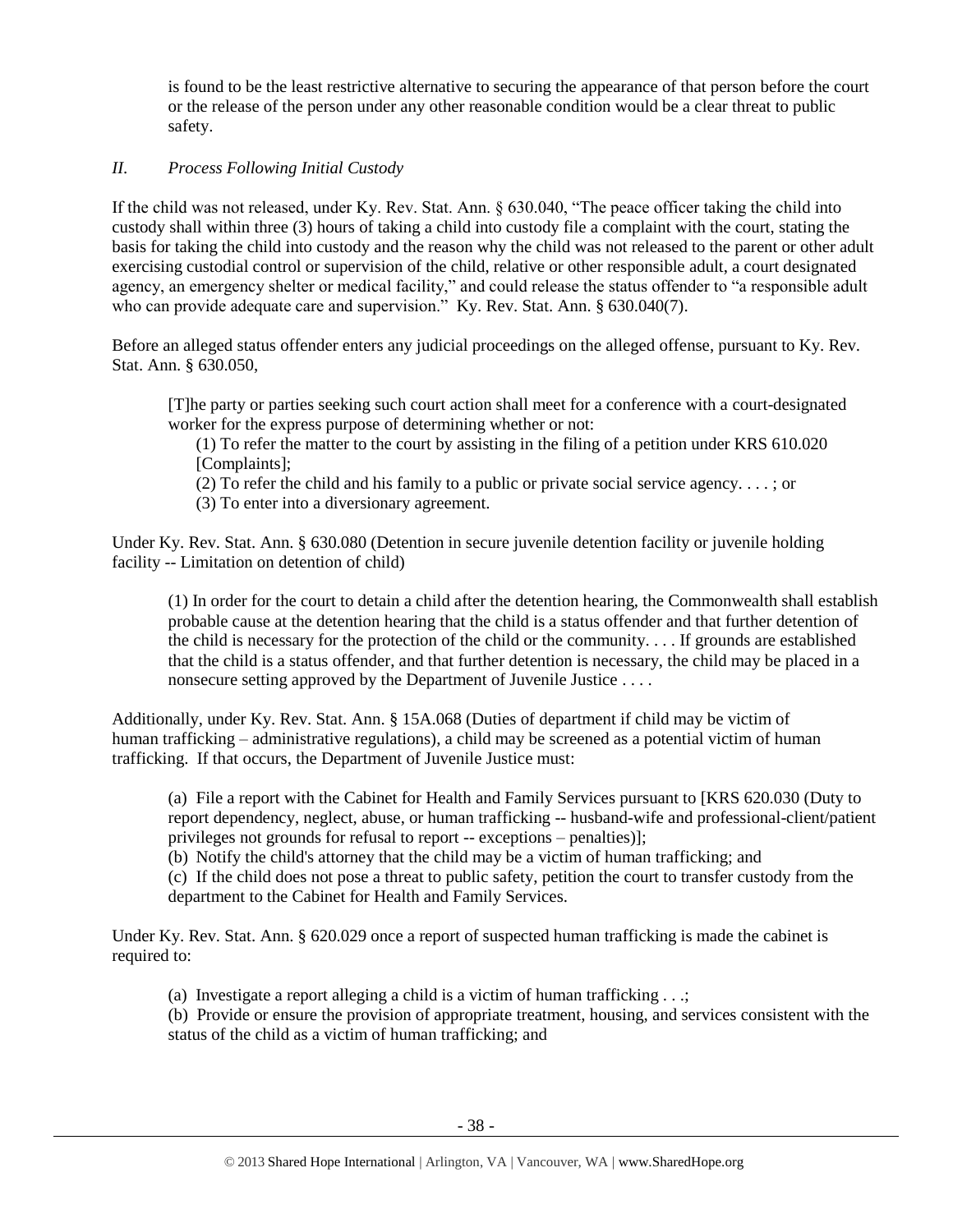(c) Proceed in the case in accordance with applicable statutes governing cases involving dependency, neglect, or abuse regardless of whether the person believed to have caused the human trafficking of the child is a parent, guardian, or person exercising custodial control or supervision.

## *III. Placement Process Pending Adjudication/Investigation*

If the status offender is sent to a detention proceeding, the court could order that the status offender be detained in juvenile detention under Ky. Rev. Stat. Ann. § 630.080, which states that

. . . . (2) A status offender may be securely detained if the cabinet has initiated or intends to initiate transfer of the youth by competent document under the provisions of the interstate compact pursuant to KRS Chapter 615.

. . . .

However, if a minor is identified as a victim of human trafficking, then Ky. Rev. Stat. Ann. § 431.063 (Human trafficking victim not to be incarcerated pending trial—exceptions) could prohibit the detention of a human trafficking victim for any offenses the victim committed as a result of the trafficking prior to trial. The statute states

A victim of human trafficking shall not be held in a detention center, jail, or other secure facility pending trial for an offense arising from the human trafficking situation, except where the incarceration is found to be the least restrictive alternative to securing the appearance of that person before the court or the release of the person under any other reasonable condition would be a clear threat to public safety.

## *IV. Adjudication or Referral to Alternate Process*

The adjudicatory proceeding is explained under Ky. Stat. Ann. § 610.070 (Hearings), which states that, "All cases involving children brought before the court whose cases are under the jurisdiction of the court shall be granted a speedy hearing and shall be dealt with by the court without a jury."

Ky. Rev. Stat. Ann. § 620.140 (Dispositional alternatives) states that the disposition of a case must be, "in the best interest of the child," and such a disposition may include, "an informal adjustment may be made at any time during the proceedings."

Procedures for informal adjustments are provided in Ky. Rev. Stat. Ann. s. 33 enacted Senate Bill 200, which states,

(1) Upon the court's motion or the motion of any party, following notice to the county attorney, an informal adjustment may be made at any time during the proceedings and with the victim and with those persons specified in KRS 610.070 having prior notification of the motion. (2) An informal adjustment does not require adjudication of the case. If an adjudication has occurred, the court shall dismiss the case following successful completion under subsection (3) of this section.

(3) If the court orders an informal adjustment, the order may include any of the following: (a) Referral of the case to diversion, but, if the child does not successfully complete the terms of the diversion, the case shall not be dismissed as a result of the diversion but shall be returned to court; or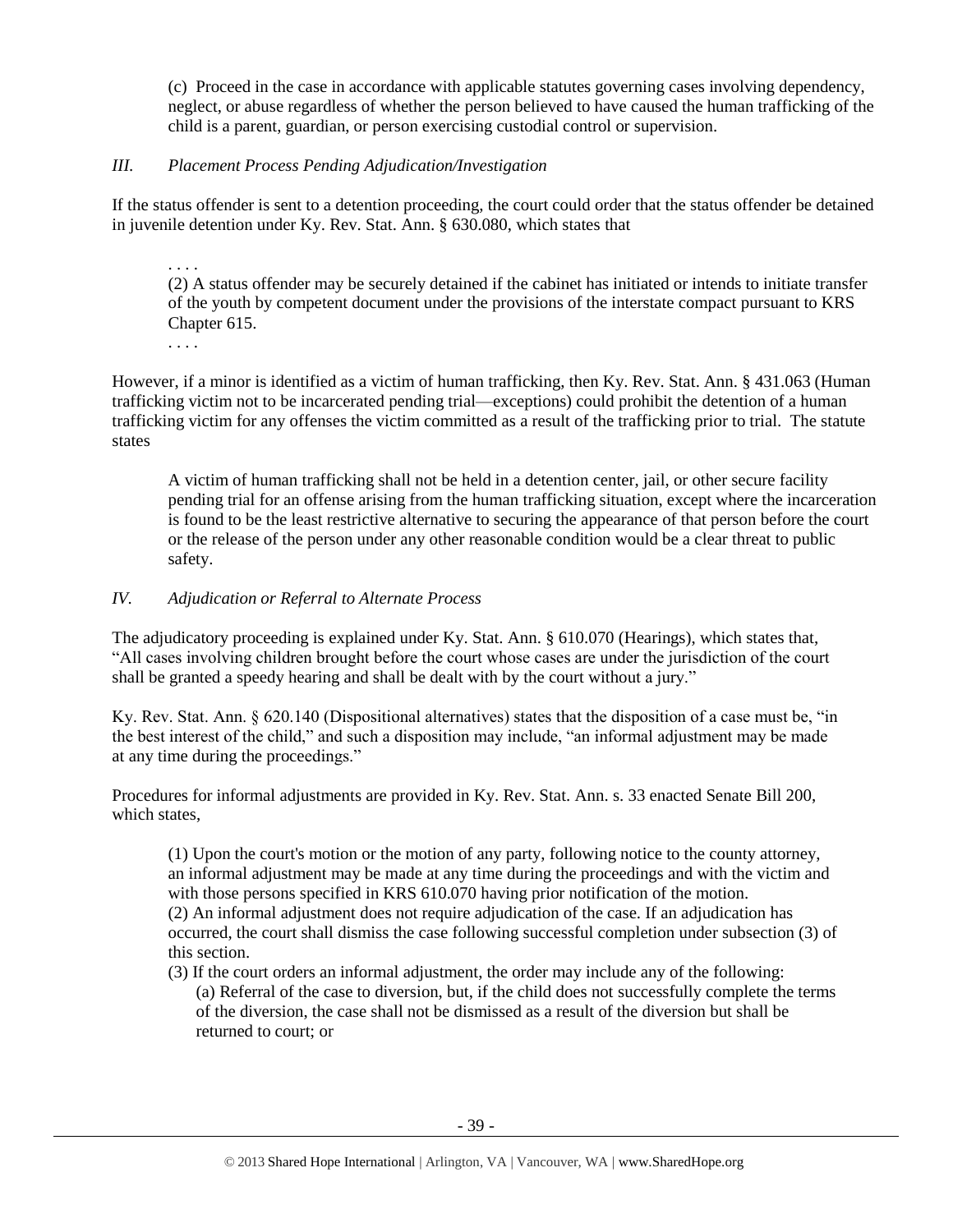(b) Placement of the child on community supervision or monitoring by the court under the informal adjustment with additional conditions as determined appropriate by the court for a period not to exceed six (6) months.

#### *V. Outcomes*

Under Ky. Rev. Stat. Ann.  $\S 610.110^{45}$  (Disposition), a child may be committed to the Department of Juvenile Justice as a disposition of the adjudication hearing or placed, "on probation in a home or boarding home. . . ." Additionally, under subsection (6), "the court may authorize an extension of commitment up to age twenty - one (21) for the purpose of permitting the Department of Juvenile Justice or the cabinet, as appropriate, to assist the child in establishing independent living arrangements if a return to the child's home is not in his or her best interest."

# **Child Identified as a Public Offender**

A public offense is an action ". . . . brought in the interest of a child who is accused of committing an offense under KRS Chapter 527 or a public offense which, if committed by an adult, would be a crime, whether the same is a felony, misdemeanor, or violation . . . ." Ky. Rev. Stat. § 600.020(49)<sup>46</sup> (Definitions for KRS Chapters 600 to 645). However, under Ky. Rev. Stat. § 529.120 (Treatment of minor suspected of prostitution offense), "notwithstanding KRS § 529.020 (Prostitution) or § 529.080 (Loitering for prostitution purposes), if it is determined after a reasonable period of custody for investigative purposes, that the person suspected of prostitution or loitering for prostitution is under the age of eighteen (18), then the minor shall not be prosecuted for an offense under § 529.020 or § 529.080."

- <span id="page-39-0"></span>*I. Initial Custody*
	- a. Authority for initial custody

A law enforcement officer may take a minor into custody under the same rules that allow for any public offender to be taken into custody, which include with a warrant or "without a warrant when a misdemeanor as defined in KRS § 431.060 [Felonies, misdemeanors, and violations defined], has been committed in his presence." Ky. Rev. Stat. Ann. § 610.190(1), § 431.005(1)(a), (d). If the domestic minor sex trafficking victim is taken into custody for a crime, first, the court will determine how the minor will be adjudicated under Ky. Rev. Stat. Ann. § 635.020(1), which provides that if reasonable cause exists to believe a minor committed a felony (with certain exceptions, one of which is related to prior felonies) or a misdemeanor, the court should proceed with the public offender provisions. This custody is only termed an "arrest" when the court decides to try the minor as an adult.

b. Placement

 $\overline{\phantom{a}}$ 

<sup>&</sup>lt;sup>45</sup> Here and elsewhere in this report where Ky. Rev. Stat. Ann. § 610.110 is quoted or cited, it has been updated to reflect the amendments added by the passage of Senate Bill 200. S.B. 200, 2014 Reg. Sess., Leg. Sess. (Ky. 2014) (effective July 14, 2014).

 $^{46}$  Here and elsewhere in this report where Ky. Rev. Stat. Ann. § 600.020 is quoted or cited, it has been updated to reflect the amendments added by the passage of Senate Bill 200. S.B. 200, 2014 Reg. Sess., Leg. Sess. (Ky. 2014) (effective July 14, 2014).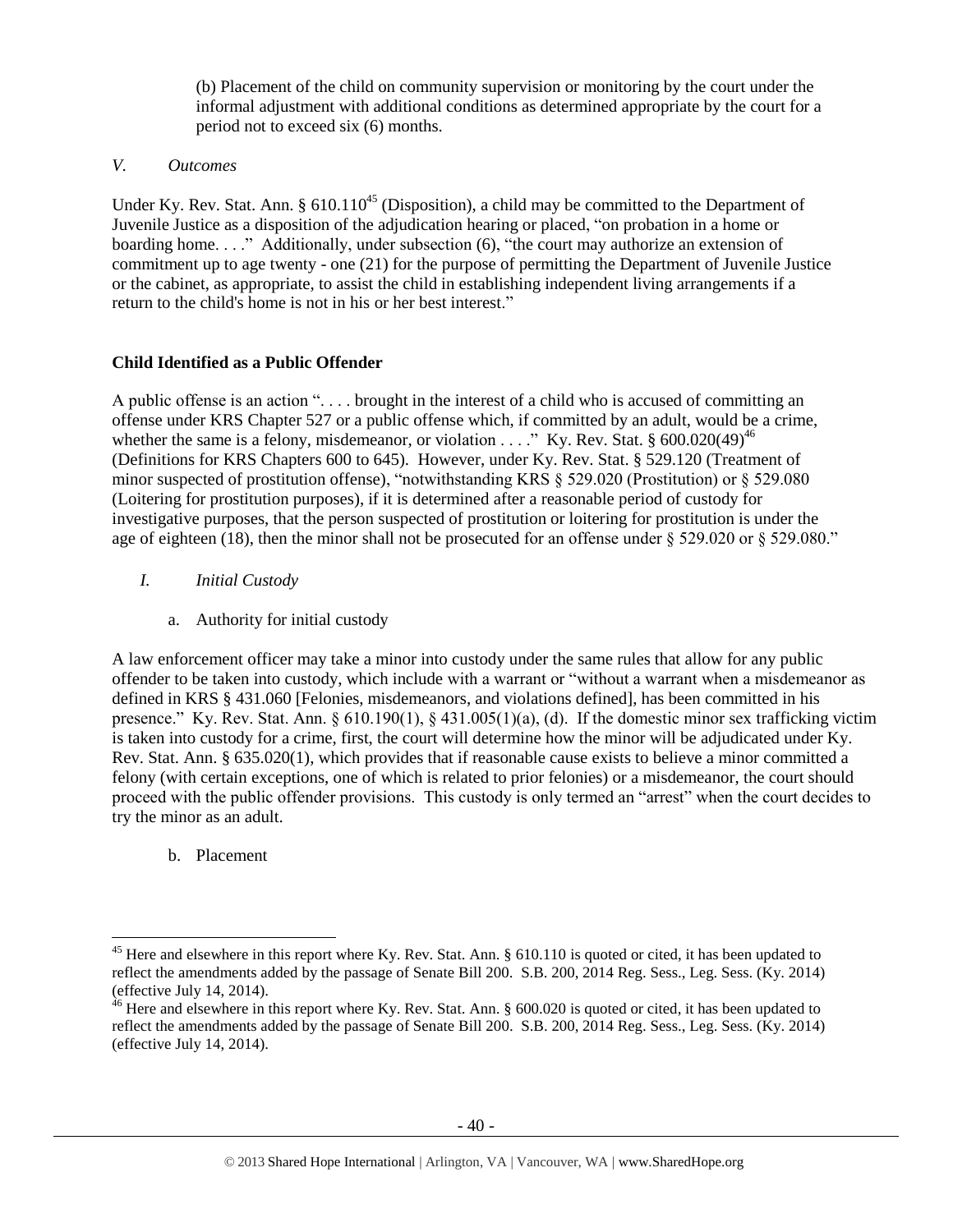The detention of a potential public offender is allowed following adjudication, as well as before disposition if the court finds, "by a preponderance of the evidence that the circumstances surrounding the child are such as to endanger his safety or welfare or that of the community." Ky. Rev. Stat. Ann. § 635.050.

# *II. Process Following Initial Custody*

Where a commercially sexually exploited minor enters the juvenile justice system as a "public offender" for committing a crime other than prostitution or a status offense, the minor may still be able to access a protective response through the Cabinet for Health and Family Services. Ky. Rev. Stat. Ann. § 15A.068(1) (Duties of department if child may be victim of human trafficking—administrative regulations) states,

If, during the course of screening, assessing, or providing services to a child committed to or in the custody of the department, there is reasonable cause to believe that the child is a victim of human trafficking as defined in KRS 529.010, the department shall:

(a) File a report with the Cabinet for Health and Family Services pursuant to KRS 620.030;

(b) Notify the child's attorney that the child may be a victim of human trafficking; and

(c) If the child does not pose a threat to public safety, petition the court to transfer custody from the department to the Cabinet for Health and Family Services

If a child is not identified as a DMST victim, then under Ky. Rev. Stat. Ann. § 610.200 (Duties of peace officer), the peace officer shall inform the child of his rights, and notify the parent, guardian, or custodian of the child of the child's procedural rights as well as the nature of the charges.

Ky. Rev. Stat. Ann. §  $610.030^{47}$  (Preliminary inquiry procedures) provides that once a person has filed a complaint about a juvenile alleged to be a public offender, "the court-designated worker shall refer the complaint to the county attorney for review pursuant to Section 45 of this Act . . . If after review the county attorney elects to proceed, the court-designated worker shall conduct a preliminary intake inquiry to recommend whether the interests of the child or the public require that further action be taken or whether, in the interest of justice, the complaint can be resolved informally without the filing of a petition." Ky. Rev. Stat. Ann. § 610.030(2). If the complaint filed alleges that the juvenile is a status offender, "the court-designated worker shall conduct a preliminary intake inquiry to determine whether the interests of the child or the public require that further action be taken." Ky. Rev. Stat. Ann. § 610.030(3).

Pursuant to Ky. Rev. Stat. Ann.  $\S 610.030(6)$ <sup>48</sup> once the court-designated worker makes the preliminary intake inquiry, then he or she may:

<span id="page-40-0"></span>(a) If the complaint alleges a status offense, determine that no further action be taken subject to review by the family accountability, intervention, and response team;

(b) If the complaint alleges a public offense, refer the complaint to the county attorney;

(c) Refer a public offense complaint for informal adjustment; or

(d) Based upon the results of the preliminary intake inquiry, other information obtained, and a determination that the interests of the child and the public would be better served, and with the written

 $\overline{a}$ 

 $47$  Here and elsewhere in this report where Ky. Rev. Stat. Ann. § 610.030 is quoted or cited, it has been updated to reflect the amendments added by the passage of Senate Bill 200. S.B. 200, 2014 Reg. Sess., Leg. Sess. (Ky. 2014) (effective July 14, 2014).

<sup>48</sup> *See supra* note [48.](#page-40-0)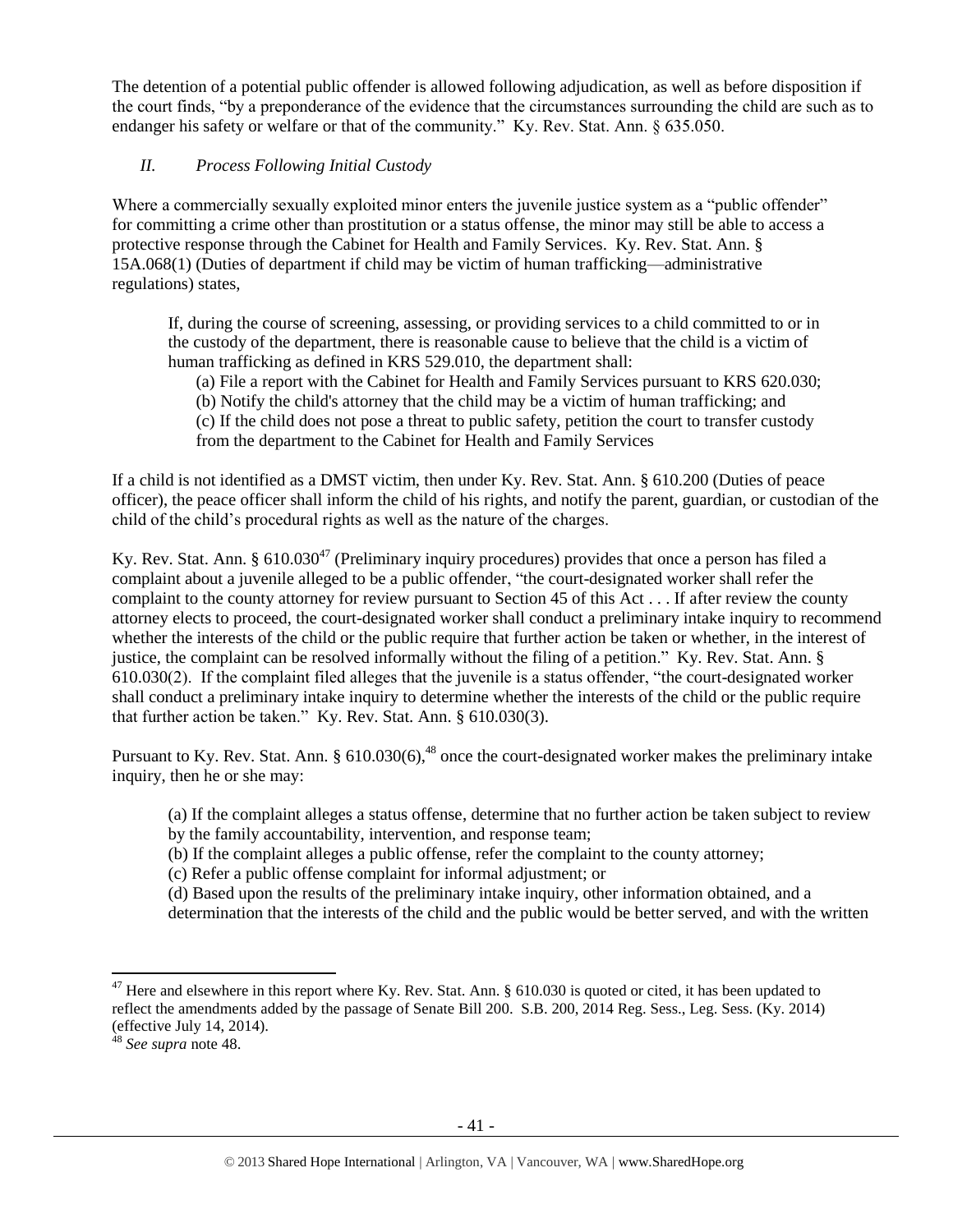approval of the county attorney for a public offense complaint, if necessary, conduct a formal conference and enter into a diversion agreement;

The authority to proceed does not lie solely with the court worker, however: "At any stage in the proceedings described in this section, the court or the county attorney may review any decision of the court-designated worker. The court upon its own motion or upon written request of the county attorney may refer any complaint for a formal hearing." Ky. Rev. Stat. Ann. § 610.030(11).

# *III. Placement Process Pending Adjudication/Investigation*

Under circumstances where a child continues in the juvenile justice process, under most circumstances the child will initially be released. Ky. Rev. Stat. Ann.  $\S 610.200^{49}$  (Duties of peace officer) requires:

(3) Unless the child is subject to trial as an adult or unless the nature of the offense or other circumstances are such as to indicate the necessity of retaining the child in custody, the officer shall release the child to the custody of his parent or if the child is committed, the Department of Juvenile Justice or the cabinet, as appropriate; or if the parent is not available, then a relative, guardian, or person exercising custodial control or supervision or other responsible person or agency approved by the court upon the written promise, signed by such person or agency, to bring the child to the court at a stated time or at such time as the court may order. . . .

(6) Unless the child is subject to trial as an adult, if the child is not released, the peace officer shall contact the court-designated worker who may:

- (a) Release the child to his parents;
- (b) Release the child to such other persons or organizations as are authorized by law;
- (c) Release the child to either of the above subject to stated conditions; or

(d) Except as provided in subsection (7) of this section, authorize the peace officer to retain custody of the child for an additional period not to exceed twelve (12) hours during which the peace officer may transport the child to a secure juvenile detention facility or a nonsecure facility. If the child is retained in custody, the court-designated worker shall give notice to the child's parents or person exercising custodial control or supervision of the fact that the child is being retained in custody.

(7)(a) Except as provided in paragraph (b) of this subsection, no child ten (10) years of age or under shall be taken to or placed in a juvenile detention facility. (b) Any child ten (10) years of age or under who has been charged with the commission of a capital offense or with an offense designated as a Class A or Class B felony may be taken to or placed in a secure juvenile detention facility or youth alternative center when there is no available less restrictive alternative.

## *IV. Adjudication or Referral to Alternate Process*

At the hearing phase, Ky. Rev. Stat. Ann. § 610.070 (Hearings) requires that hearings be speedy, and are conducted without a jury, in a formal procedure. Only immediate family, necessary witnesses, representatives of government agencies, or those approved by the child and his lawyer may be present.

Ky. Rev. Stat. Ann. § 620.140 (Dispositional alternatives) states that the disposition of a case must be, "in the best interest of the child," and such a disposition may include, "an informal adjustment may be made at any time during the proceedings."

 $\overline{a}$ 

. . . .

<sup>49</sup> *See supra* note [39.](#page-33-0)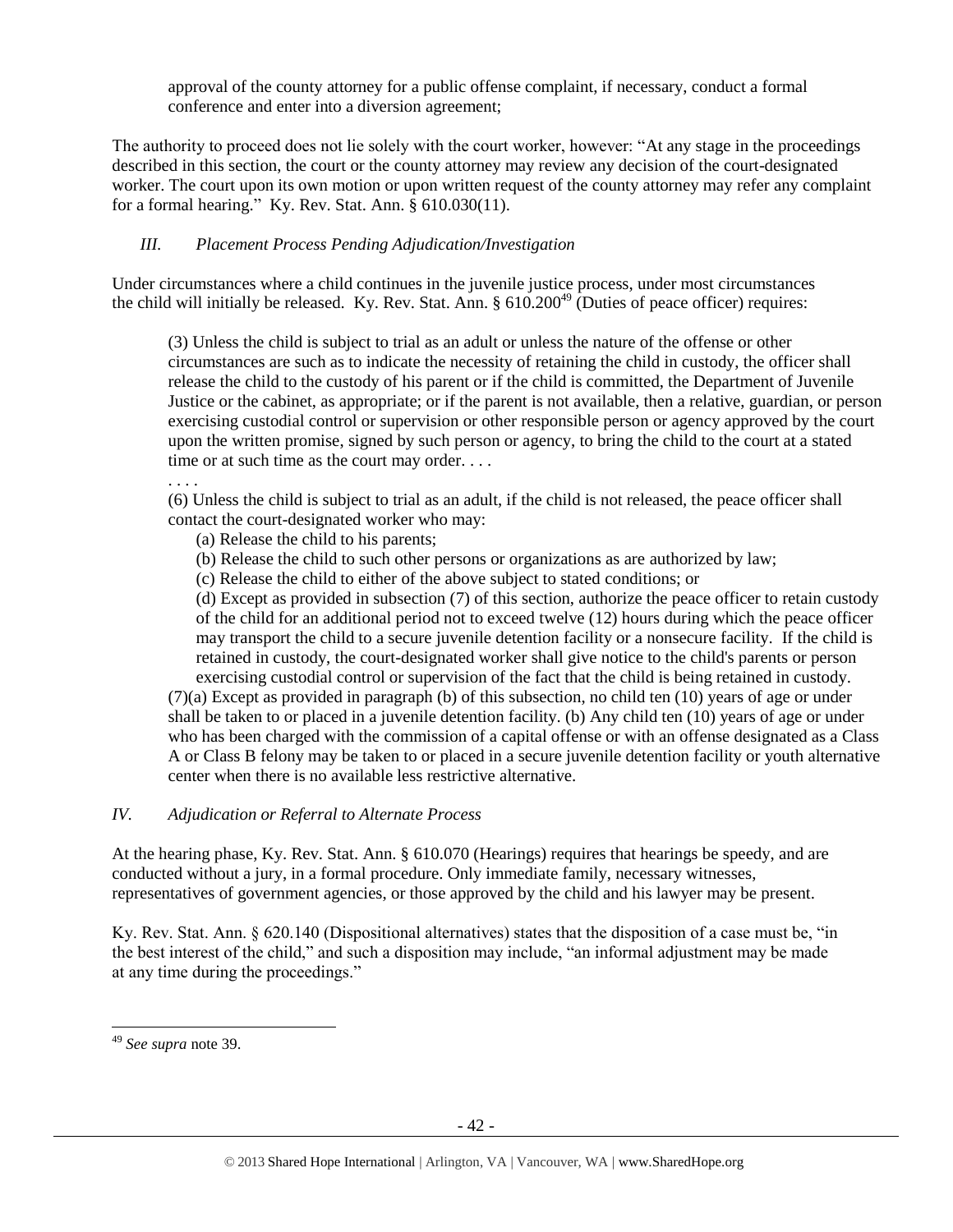Procedures for informal adjustments are provided in Ky. Rev. Stat. Ann. s. 33 enacted Senate Bill 200, which states,

(1) Upon the court's motion or the motion of any party, following notice to the county attorney, an informal adjustment may be made at any time during the proceedings and with the victim and with those persons specified in KRS 610.070 having prior notification of the motion. (2) An informal adjustment does not require adjudication of the case. If an adjudication has occurred, the court shall dismiss the case following successful completion under subsection (3) of this section.

(3) If the court orders an informal adjustment, the order may include any of the following: (a) Referral of the case to diversion, but, if the child does not successfully complete the terms of the diversion, the case shall not be dismissed as a result of the diversion but shall be returned to court; or

(b) Placement of the child on community supervision or monitoring by the court under the informal adjustment with additional conditions as determined appropriate by the court for a period not to exceed six (6) months.

#### *V. Outcomes*

 $\overline{\phantom{a}}$ 

When the dispositional hearing occurs for a public offender, the court has several options available and may "impose any combination of the following, except that the court shall, if a validated risk and needs assessment tool is available, consider the validated risk and needs assessment submitted to the court and parties by the Department of Juvenile Justice or other agency before imposing any disposition" pursuant to Ky. Rev. Stat. Ann. § 635.060.<sup>50</sup> These options are available if the court finds that the minor is a public offender, including:

(2)(a) Place the child:

1. Under parental supervision in the child's own home or in a suitable home or boarding home, upon the conditions that the court shall determine, or

2. On probation under conditions that the court shall determine. . . . ; or

(3)(a) If the child was adjudicated for an offense other than an offense that would be a violation if committed by an adult, order the child confined in an approved secure detention facility or detention program, as authorized by KRS Chapter 15A, as follows:

1. If the child is fourteen (14) years of age but less than sixteen (16) years of age, the child may be confined for a period of time not to exceed forty-five (45) days; or

2. If the child is sixteen (16) years of age or older, the child may be confined for a period of time not to exceed ninety (90) days.

(b) The Department of Juvenile Justice shall pay for the confinement of children confined pursuant to this subsection in accordance with the statewide detention plan and administrative regulations implementing the plan;

(4)(a) Order the child to be committed or recommitted to the custody of the Department of Juvenile Justice, grant guardianship to a child-caring facility or a child-placing agency authorized to care for the child, or place the child under the custody and supervision of a suitable person if:

1. The child was adjudicated for an offense that would be a misdemeanor or Class D felony if committed by an adult and the child has at least three (3) prior adjudications, excluding prior

<sup>&</sup>lt;sup>50</sup> Here and elsewhere in this report where Ky. Rev. Stat. Ann. § 635.060 is quoted or cited, it has been updated to reflect the amendments added by the passage of Senate Bill 200. S.B. 200, 2014 Reg. Sess., Leg. Sess. (Ky. 2014) (effective July 14, 2014).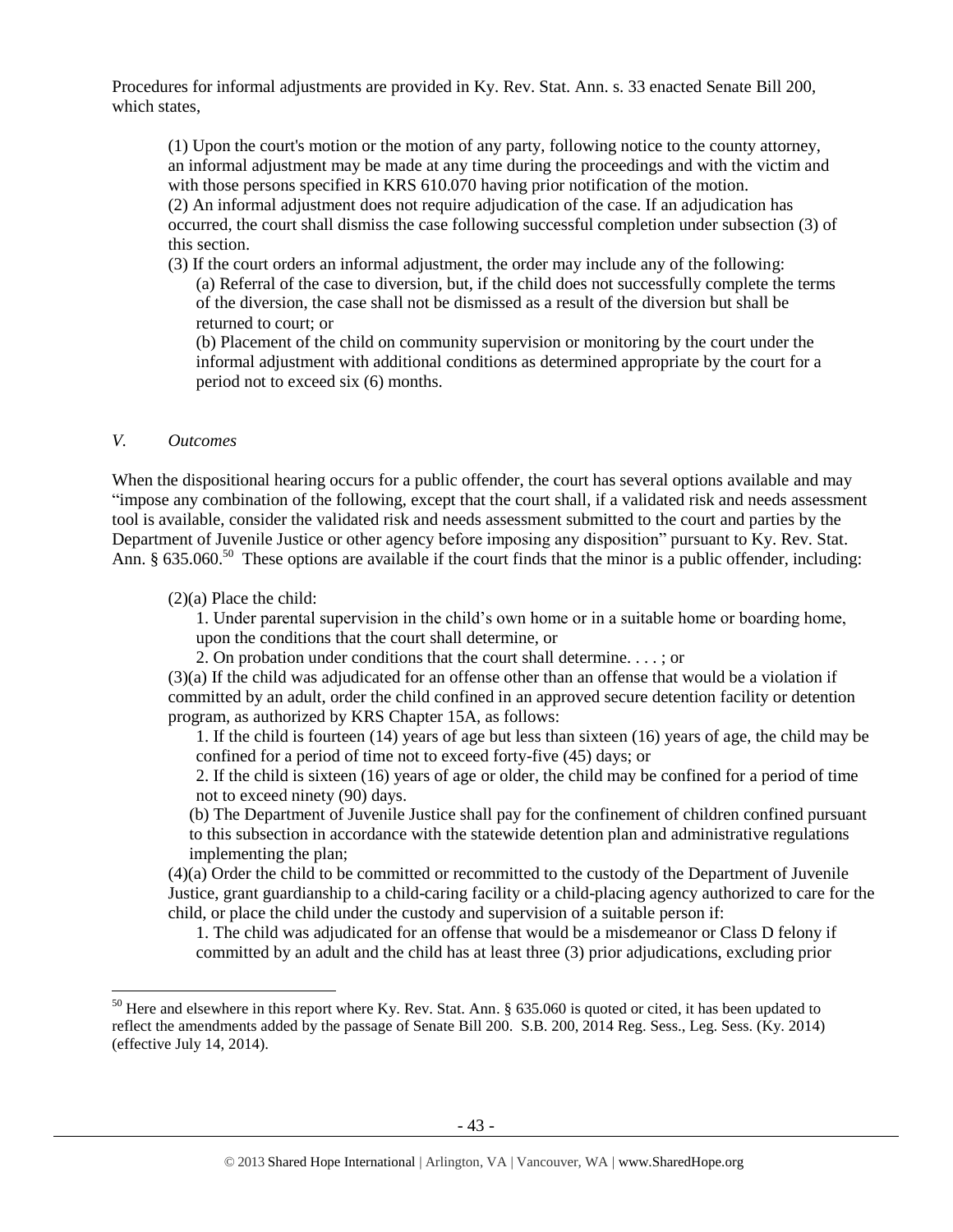adjudications of offenses designated as a violation, or at least four (4) prior adjudications of violations, which do not arise from the same course of conduct; or

2. The child was adjudicated for an offense involving a deadly weapon, an offense in which the child has been declared a juvenile sexual offender under KRS 635.510, or an offense that would be a felony offense if committed by an adult, other than a Class D felony*.*

(b) The commitment shall be for the following term, subject to KRS 635.070 and the power of the court to terminate the order and discharge the child prior thereto:

1. If the child was adjudicated for an offense that would be a misdemeanor if committed by an adult, other than an offense for which a child has been declared a juvenile sex offender under KRS 635.510 or an offense involving a deadly weapon, the child may be committed for a period not to exceed twelve (12) months, including all time spent in the treatment plan established pursuant to Section 5 of this Act;

2. If the child was adjudicated for an offense that would be a Class D felony if committed by an adult, other than an offense for which a child has been declared a juvenile sex offender under KRS 635.510 or an offense involving a deadly weapon, the child may be committed for a period not to exceed eighteen (18) months, including all time spent in the treatment plan established pursuant to Section 5 of this Act;

3. If the child was adjudicated for an offense that would be a felony offense if committed by an adult, other than a Class D felony offense, or an offense involving a deadly weapon, the child may be committed up to age eighteen (18);

4. If the child was adjudicated for an offense that results in the child being declared a juvenile sexual offender, the commitment shall be as provided in KRS 635.515;

5. The court, in its discretion, upon motion by the child and with the concurrence of the Department of Juvenile Justice, may authorize an extension of commitment up to age twenty-one (21) to permit the Department of Juvenile Justice to assist the child in establishing independent living arrangements; and

6. If a child is committed after the child reaches the age of seventeen (17) years and six (6) months, and except as provided in subparagraph 4. of this paragraph, the commitment shall be for a period not to exceed one (1) year.

(c) The Department of Juvenile Justice shall:

1. Accept physical custody of a child who is detained in an approved secure juvenile detention facility in accordance with KRS 15A.200 to 15A.240 at the time the child is committed or recommitted to the custody of the Department of Juvenile Justice*.* The Department of Juvenile Justice shall remove the child from the approved secure juvenile detention facility and secure appropriate placement as soon as possible but not to exceed thirty-five (35) days of the time of commitment or recommitment; and

2. Pay for the cost of detention from the date of commitment or recommitment, on the current charge, until the child is removed from the detention facility and placed.

(d) All orders of commitment may include advisory recommendations the court may deem proper in the best interests of the child and of the public or

(5)(a) The court may probate or suspend a commitment ordered pursuant to subsection (4) of this section, except that if a court probates or suspends a commitment in conjunction with any other dispositional alternative, that fact shall be explained to the juvenile and contained in a written order.

(b) Any probation or suspension imposed shall not exceed the time limitations established under subsection (2) of this section.

(c) If the child successfully completes the conditions of probation, the court shall terminate the case. (d)

1. The court may, for violations of the conditions of probation, revoke the probation or suspension ordered under this section and order the child committed.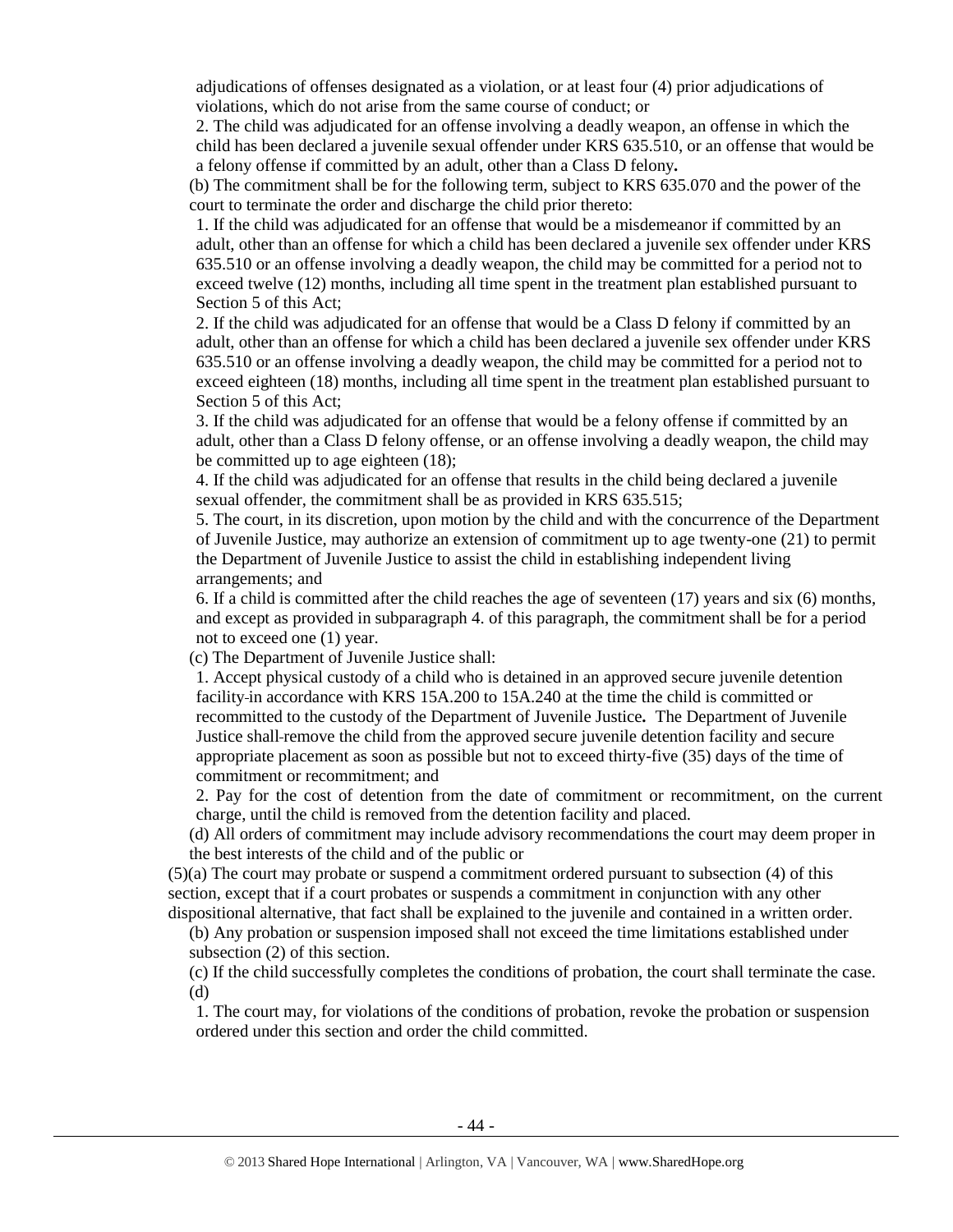2. The period of the commitment shall not exceed the terms established under subsection (4) of this section.

3. Any time a child has spent in out-of-home placement as a result of a violation of a condition of probation or suspension under this section shall be credited toward the period of commitment. 4. If a commitment is probated or suspended after a child reaches the age of seventeen (17) years and six (6) months, the period of the suspension, and commitment if revoked, shall be for a period not to exceed one (1) year, but not to exceed age nineteen (19)

. . . .

As a public offender, a minor could potentially receive imposition of a fine up to \$250 for committing a misdemeanor. Ky. Rev. Stat. Ann.  $\frac{8}{9}$  635.085(1)(b).<sup>51</sup>

#### *5.5 Commercial sexual exploitation or sex trafficking is identified as a type of abuse and neglect within child protection statutes.*

Commercial sexual exploitation is a type of abuse and neglect in the Juvenile Code. An "abused or neglected child" includes "a child whose health or welfare is harmed or threatened with harm when . . . [a] person twentyone (21) years of age or older commits or allows to be committed an act of sexual abuse,<sup>52</sup> sexual exploitation, or prostitution upon a child less than sixteen (16) years of age." Ky. Rev. Stat. Ann.  $\S 600.020(1)(b)$ . The definition of an "abused or neglected child" also covers a child whose "parent, guardian, or other person exercising custodial control or supervision of the child: . . . ; (e) Commits or allows to be committed an act of sexual abuse, sexual exploitation, or prostitution upon the child; (f) Creates or allows to be created a risk that an act of sexual abuse, sexual exploitation, or prostitution will be committed upon the child; . . . ." Ky. Rev. Stat. Ann. § 600.020(1)(a)(5)(6). "Sexual exploitation" is further defined as behavior that

includes, but is not limited to, a situation in which a parent, guardian, person in a position of authority or special trust, as defined in KRS 532.045,<sup>53</sup> or other person having custodial control or supervision of a child or responsible for his welfare, allows, permits, or encourages the child to engage in an act which constitutes prostitution under Kentucky law; or a parent, guardian, or other person having custodial control or supervision of a child or responsible for his or her welfare, allows, permits, or encourages the child to engage in an act of obscene or pornographic photographing, filming, or depicting of a child as provided for under Kentucky law. Ky. Rev. Stat. Ann.  $§$  600.020(59).<sup>54</sup>

Additionally, Kentucky law specifically allows for protective services intervention in domestic minor sex trafficking cases. Pursuant to Ky. Rev. Stat. § 620.029 (Duties of cabinet relating to children who are victims of human trafficking),

(1) In order to provide the most effective treatment for children who are victims of human trafficking, as defined in KRS 529.010, the cabinet shall:

 $52$  "Sexual abuse" includes, but is not necessarily limited to, any contacts or interactions in which the parent, guardian, person in a position of authority or special trust…or other person having custodial control or supervision of the child or responsibility for his or her welfare, uses or allows, permits, or encourages the use of the child for the purposes of the sexual stimulation of the perpetrator or another person. Ky. Rev. Stat. Ann. § 600.020(58). <sup>53</sup> *See supra* note [3.](#page-3-0)

<sup>54</sup> *See supra* note [46.](#page-39-0)

 $\overline{\phantom{a}}$ 

<sup>&</sup>lt;sup>51</sup> Here and elsewhere in this report where Ky. Rev. Stat. Ann. § 635.085 is quoted or cited, it has been updated to reflect the amendments added by the passage of Senate Bill 200. S.B. 200, 2014 Reg. Sess., Leg. Sess. (Ky. 2014) (effective July 14, 2014).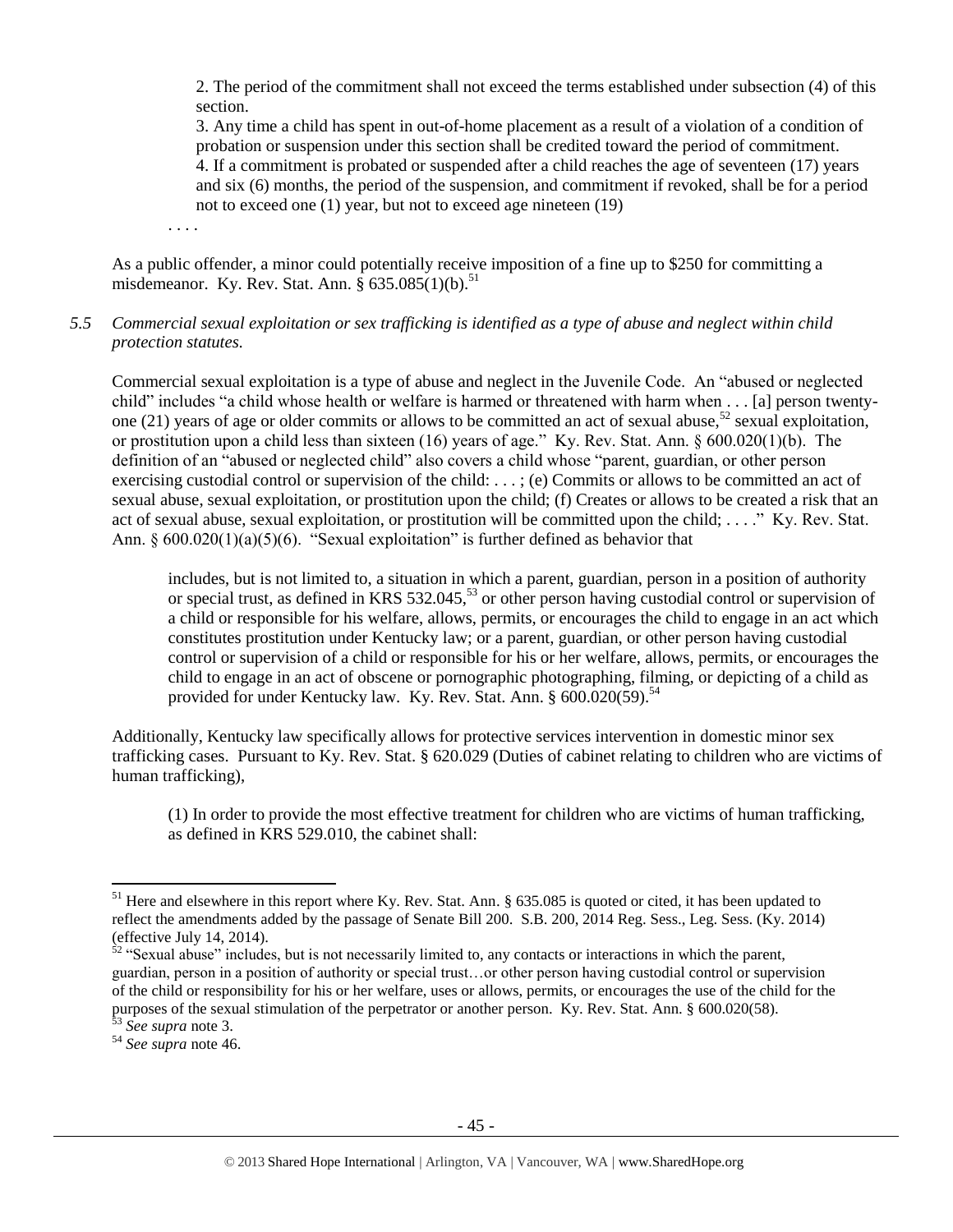(a) Investigate a report alleging a child is a victim of human trafficking pursuant to KRS 620.030(3);

(b) Provide or ensure the provision of appropriate treatment, housing, and services consistent with the status of the child as a victim of human trafficking; and

(c) Proceed in the case in accordance with applicable statutes governing cases involving dependency,<sup>55</sup> neglect, or abuse<sup>56</sup> regardless of whether the person believed to have caused the human trafficking of the child is a parent, guardian, or person exercising custodial control or supervision.

Ky. Rev. Stat. Ann. § 620.040 (1)(a) authorizes intervention "Upon receipt of a report alleging abuse or neglect by a parent, guardian, or person exercising custodial control or supervision, pursuant to KRS 620.030(1) or (2), or a report alleging a child is a victim of human trafficking." "Victim of human trafficking," is defined to mean, "a person who has been subjected to human trafficking." Ky. Rev. Stat. Ann. § 529.010(13).

## *5.6 The definition of "caregiver" (or similar term) in the child welfare statutes is broad enough to include a trafficker who has custody or control of a child in order to bring a trafficked child into the protection of child protective services.*

When the Cabinet for Health and Family Services receives a report that a child is a victim of human trafficking, the child's case must proceed as abused, neglected or dependent regardless of whether the abuser is a parent or guardian of the child. Pursuant to Ky. Rev. Stat. § 620.029(1)(c) (Duties of cabinet relating to children who are victims of human trafficking), "the cabinet shall . . . [p]roceed in the case in accordance with applicable statutes governing cases involving dependency, neglect, or abuse regardless of whether the person believed to have caused the human trafficking of the child is a parent, guardian, or person exercising custodial control or supervision."

Even if not identified a victim of human trafficking, a victim of trafficking is likely to receive assistance from the Cabinet for Health and Family Services. In defining "abused or neglected child," Ky. Rev. Stat. Ann. §

 $\overline{a}$ 

. . . [I]ncludes, but is not limited to, a situation in which a parent, guardian, person in a position of authority or special trust, as defined in KRS 532.045 [Persons prohibited from probation or post incarceration supervision -- Procedure when probation or post incarceration supervision not prohibited], or other person having custodial control or supervision of a child or responsible for his welfare, allows, permits, or encourages the child to engage in an act which constitutes prostitution under Kentucky law; or a parent, guardian, or other person having custodial control or supervision of a child or responsible for his or her welfare, allows, permits, or encourages the child to engage in an act of obscene or pornographic photographing, filming, or depicting of a child as provided for under Kentucky law. Ky. Rev. Stat. Ann. § 600.020(59).

<sup>&</sup>lt;sup>55</sup> Under Ky. Rev. Stat. Ann. § 600.020(19), "dependent child" is defined as "any child, other than an abused or neglected child, who is under improper care, custody, control, or guardianship that is not due to an intentional act of the parent, guardian, or person exercising custodial control or supervision of the child."

<sup>&</sup>lt;sup>56</sup> An "abused or neglected child" includes "a child whose health or welfare is harmed or threatened with harm when . . . [a] person twenty-one (21) years of age or older commits or allows to be committed an act of sexual abuse, sexual exploitation, or prostitution upon a child less than sixteen (16) years of age." Ky. Rev. Stat. Ann. § 600.020(1)(b) (Definitions for KRS Chapters 600 to 645). The definition of an "abused or neglected child" also covers a child whose "parent, guardian, or other person exercising custodial control or supervision of the child: . . . ; (e) Commits or allows to be committed an act of sexual abuse, sexual exploitation, or prostitution upon the child; (f) Creates or allows to be created a risk that an act of sexual abuse, sexual exploitation, or prostitution will be committed upon the child; ...." Ky. Rev. Stat. Ann. § 600.020(1)(a)(5)(6). "Sexual exploitation" is further defined as behavior that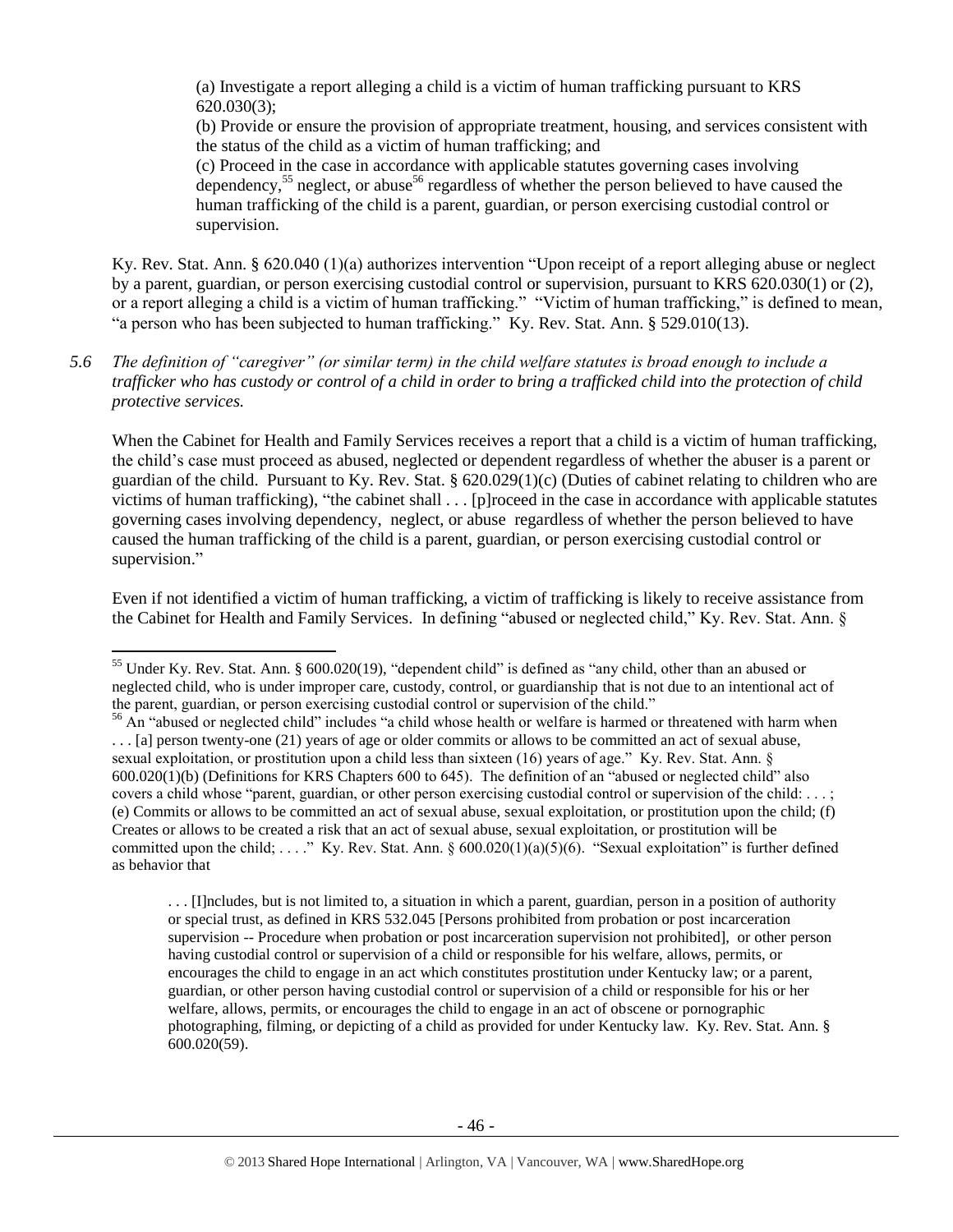600.020(1)(a) (Definitions for KRS Chapters 600 to 645) refers to a "person in a position of authority or special trust, as defined in KRS 532.045 [Persons prohibited from probation or post incarceration supervision procedure when probation or post incarceration supervision not prohibited]." Ky. Rev. Stat. Ann. § 532.045(a) defines "position of authority" to include "the position occupied by  $\ldots$  a household member" and § 532.045(b) defines "position of special trust" as "a position occupied by a person in a position of authority who by reason of that position is able to exercise undue influence over the minor." The state code also uses the term "person exercising custodial control or supervision" over the child, which is defined for purposes of the Unified Juvenile Code (chapters 600 to 645) as meaning "a person or agency that has assumed the role and responsibility of a parent or guardian for the child, but that does not necessarily have legal custody of the child." Ky. Rev. Stat. Ann. §  $600.020(45)$ .<sup>57</sup> These definitions are likely broad enough to include a trafficker. Since the definition of abuse under Ky. Rev. Stat. Ann. § 600.020(1)(b) also includes "[a] person twenty-one (21) years of age or older [who] commits or allows to be committed an act of sexual abuse, sexual exploitation, or prostitution upon a child less than sixteen (16) years of age," this broadens the jurisdictional scope of abuse cases even further and would include most cases involving non-family traffickers.

# *5.7 Crime victims' compensation is specifically available to a child victim of sex trafficking or commercial sexual exploitation of children (CSEC) without regard to ineligibility factors.*

For the purposes of crime victims' compensation, "victim" is defined as "a needy person who suffers personal physical or psychological injury or death from a criminal act in Kentucky as a result of: 1. Criminally injurious conduct; . . . ." Ky. Rev. Stat. Ann. § 346.020(6)(a). "Criminally injurious conduct" has a broad definition and includes "conduct that occurs or is attempted in this jurisdiction, poses a substantial threat of personal physical, psychological injury, or death, and is punishable by fine, imprisonment, or death." Ky. Rev. Stat. Ann. § 346.020(4). As all crimes related to commercial sexual exploitation of children have some form of fine or imprisonment, these crimes are "criminally injurious conduct," and a victim of these crimes is a victim for the purpose of victims' compensation funds.

Few barriers to recovery by domestic minor sex trafficking victims are evident in the crime victims' compensation statutes. Ky. Rev. Stat. Ann. § 346.020, et seq. Even if the commercially sexually exploited minor was living with the trafficker, she is still eligible for recovery because "[n]o victim or dependent shall be denied compensation solely because he is a relative of the offender or was living with the offender as a family or household member at the time of the injury or death. However, the board may award compensation to a victim or dependent who is a relative, family or household member of the offender only if the board can reasonably determine the offender will not receive significant economic benefit or unjust enrichment from the compensation." Ky. Rev. Stat. Ann. § 346.050(2). A crime victim has five years from the date of the injurious criminal conduct to file a claim for victim compensation, except "that upon good cause shown, the board may extend the time for filing if, in a particular case, the interest of justice so requires." Ky. Rev. Stat. Ann.  $$346.060(2)$ .

One potential barrier to recovery of victim compensation for victims of domestic minor sex trafficking lies in the potential ineligibility of a victim who "because of his or her conduct, . . . contributed to the infliction of the victim's injury." Ky. Rev. Stat. Ann. § 346.140(2). If the victim is found to have contributed to the injury, then the claim may be reduced or rejected. Ky. Rev. Stat. Ann. § 346.140(2). Furthermore, if it is found that the claimant will not "suffer serious financial hardship if not granted financial assistance," then the victim will be denied compensation. Ky. Rev. Stat. Ann. § 346.140(3). Another potential ineligibility can stem from a delay in reporting the injury to police. Ky. Rev. Stat. Ann.  $\S$  346.130(1)(c) states, in part, "in no case may an award be made where the police or court records show that such report was made more than forty-eight (48) hours

 $\overline{a}$ 

<sup>57</sup> *See supra* note [46.](#page-39-0)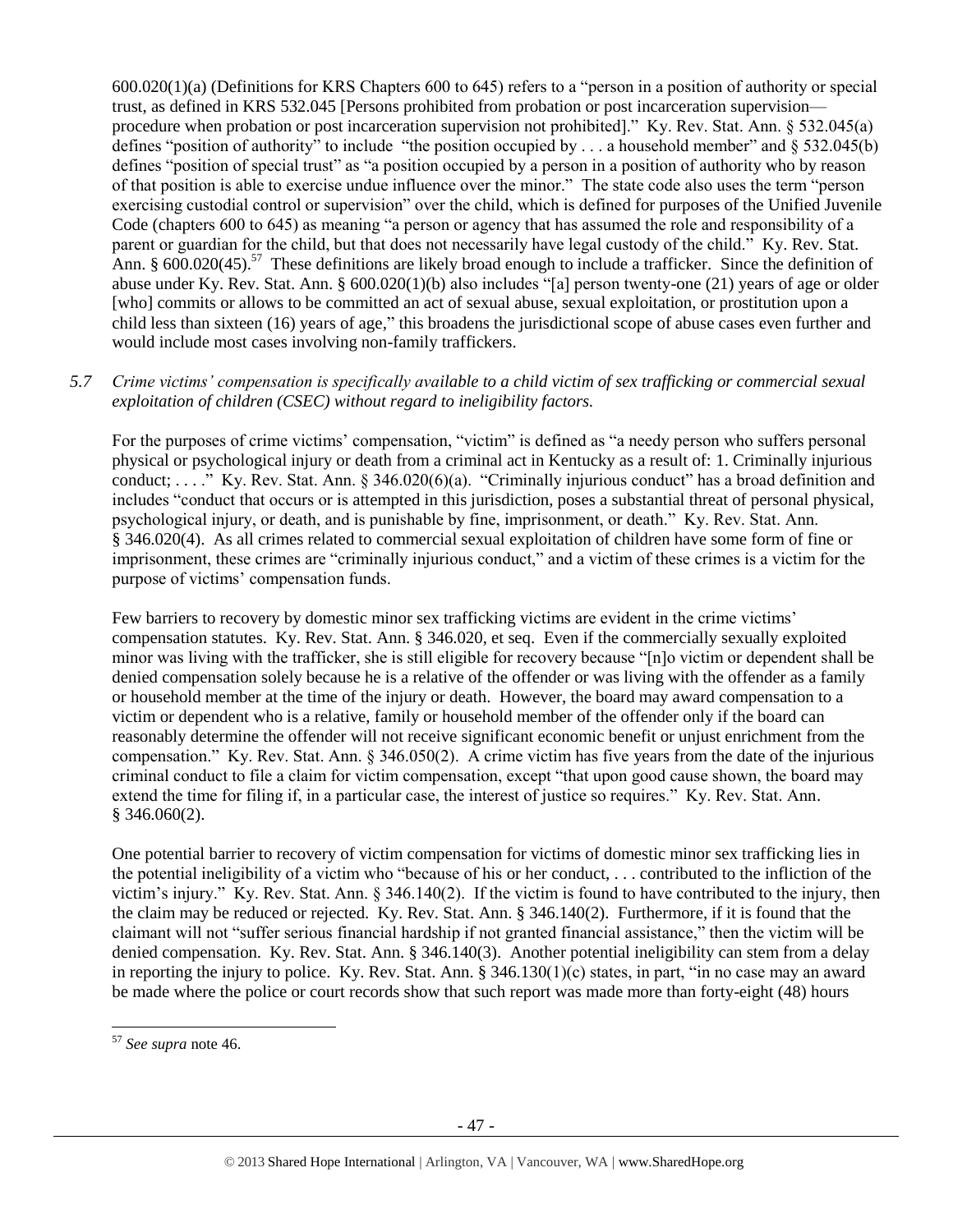after the occurrence of such crime unless the board, for good cause shown, finds the delay to have been justified." Lastly, "[e]xcept for claims related to sexual assault or domestic violence, the board upon finding that the claimant or victim has not fully cooperated with appropriate law enforcement agencies shall deny, reconsider, or reduce an award." Ky. Rev. Stat. Ann. § 346.130(2).

- 5.7.1 Recommendation: Amend Ky. Rev. Stat. Ann. § 346.060(2) to stipulate an exception for child victims of Ky. Rev. Stat. Ann. § 529.100 (Human trafficking), § 529.110 (Promoting human trafficking), § 529.040 (Promoting prostitution), § 531.310 (Use of a minor in a sexual performance), § 531.320 (Promoting a sexual performance by a minor), and § 530.070 (Unlawful transaction with minor in the third degree) (in which prostitution is the transaction) in recognition of the challenges these victims face through trauma-bonding, denial, and delayed disclosure.
- 5.7.2 Recommendation: Amend Ky. Rev. Stat. Ann. § 346.130(2) to explicitly include victims of human trafficking along with victims of sexual assault and domestic violence.

# *5.8 Victim-friendly procedures and protections are provided in the trial process for minors under 18.*

Kentucky Rules of Evidence (KRE)  $\S$  412, which applies to "any civil or criminal proceeding involving alleged sexual misconduct." KRE  $\S 412(a)$ . Under this statute, in both civil and criminal proceedings generally, "Evidence offered to prove that any alleged victim engaged in other sexual behavior" and "[e]vidence offered to prove any alleged victim's sexual predisposition" is inadmissible with certain exceptions. KRE § 412. However, in the case of a prosecution of a trafficker for promoting prostitution under Ky. Rev. Stat. Ann. § 529.040, one may not be convicted of promoting prostitution "solely on the uncorroborated testimony of a person whose prostitution activity he is alleged to have advanced or from whose prostitution activity he is alleged to have profited," making a child victim's testimony potentially insufficient to convict her trafficker. Ky. Rev. Stat. Ann. § 529.060(2).

Pursuant to Ky. Rev. Stat. Ann. § 421.350(1), certain protections are given to child victim-witnesses under the age of 12 in prosecutorial proceedings:

under KRS 510.040 [Rape in the first degree] to 510.155 [including all degrees of rape, sodomy, sexual abuse, indecent exposure, and unlawful use of electronic means], 529.030 [Promoting prostitution in the first degree] to 529.050 [Promoting prostitution],<sup>58</sup>529.070 [Permitting prostitution], 529.100 [Human] trafficking], 529.110 [Promoting human trafficking], 530.020 [Incest], 530.060 [Endangering welfare of a minor], 530.064(1)(a) [Unlawful transaction with a minor in the first degree], 531.310 [Use of a minor in a sexual performance], 531.320 [Promoting a sexual performance by a minor], 531.370 [Using minors to distribute material portraying a sexual performance], or any specified in KRS 439.3401 [includes human trafficking] and all dependency proceedings pursuant to KRS Chapter 620, when the act is alleged to have been committed against a child twelve (12) years of age or younger, and applies to the statements or testimony of that child or another child who is twelve (12) years of age or younger who witnesses one of the offenses included in this subsection.

 $\overline{\phantom{a}}$ 

<sup>&</sup>lt;sup>58</sup> Ky. Rev. Stat. Ann. § 529.030 (Promoting prostitution in the first degree) and 529.050 (Promoting prostitution in the second and third degree) were repealed on June 26, 2007. Ky. Rev. Stat. § 529.040 (Promoting prostitution) is the one offense included in this provision range.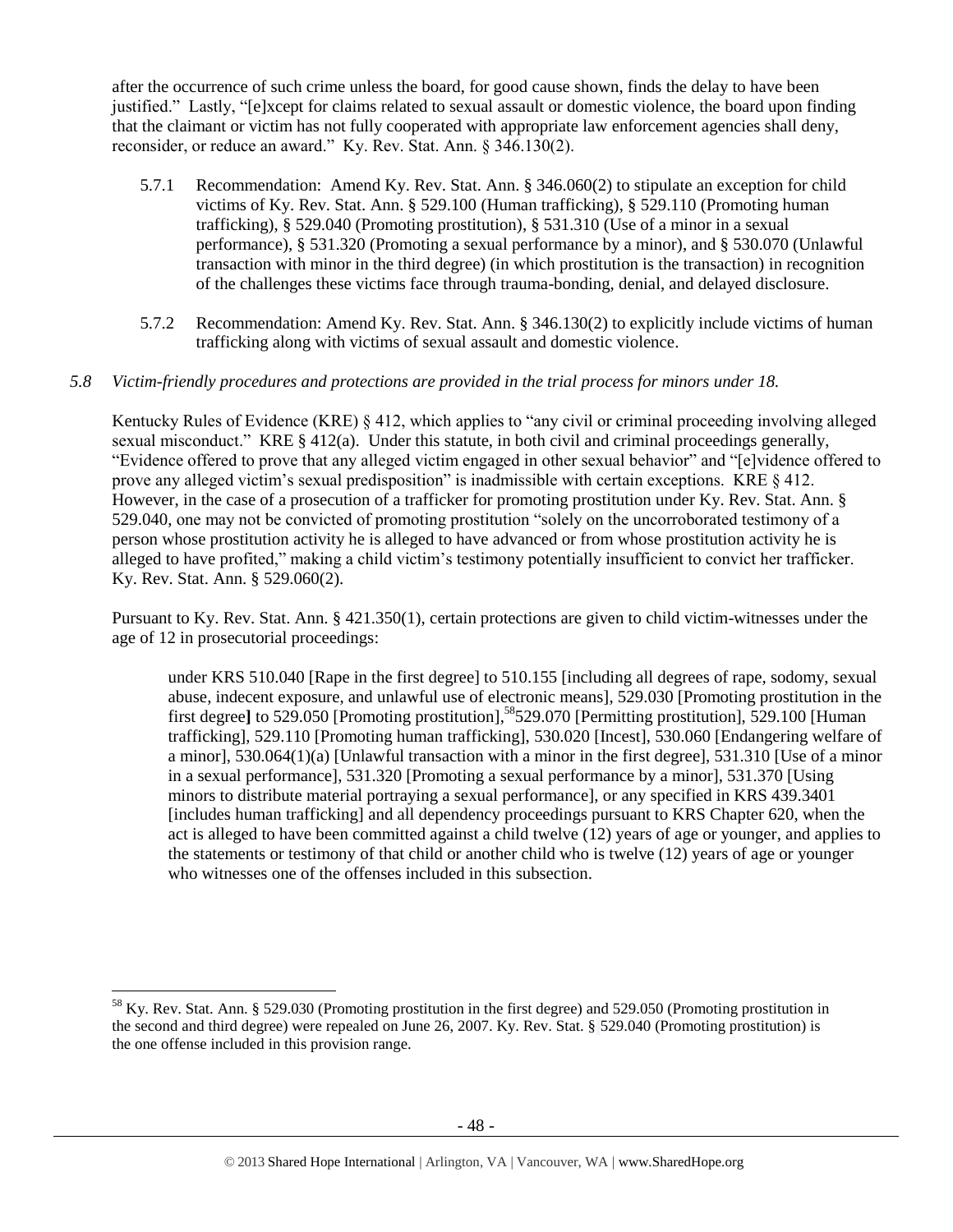These protections include, under particular circumstances and showing of compelling need,<sup>59</sup> closed circuit testimony that allows the defendant to "observe and hear the testimony of the child in person, but shall ensure that the child cannot hear or see the defendant." Ky. Rev. Stat. Ann. § 421.350(2). The court may also order that a child's testimony be recorded out of court for use in trial with the defendant able to listen and observe but not be seen or heard by the child. Ky. Rev. Stat. Ann. § 421.350(3). The recording must be "both visual and oral" and the defendant must be "afforded an opportunity to view the recording before it is shown in the courtroom." Ky. Rev. Stat. Ann. § 421.350(3)(a), (d).

#### *5.9 Expungement or sealing of juvenile delinquency records resulting from arrests or adjudications for prostitution-related offenses committed as a result of, or in the course of, the commercial sexual exploitation of a minor is available within a reasonable time after turning 18.*

While victims of domestic minor sex trafficking can avoid adjudication for prostitution offenses, $60$  if previously adjudicated delinquent for prostitution or other offenses related to their victimization, those records may be expunged. Ky. Rev. Stat. Ann. § 610.330(1) states in part, "Any child who has been adjudicated as coming within the purview of KRS Chapters 630, 635 (with regard to status offenses, misdemeanors, or violations only), or 645, but not KRS Chapters 620 or 640, may petition the court for the expungement of his or her juvenile court record, except for adjudications involving guilt of an offense which would have been a felony if the offense was committed by an adult." The minor must petition no sooner than "two (2) years after the date of termination of the court's jurisdiction over the person, or two (2) years after his or her unconditional release from commitment to the Department of Juvenile Justice . . . ." Ky. Rev. Stat. Ann. § 610.330(1). However, "the two (2) year period may be waived if the court finds that such extraordinary circumstances exist with regard to the petitioner as to make the waiver advisable." Ky. Rev. Stat. Ann. § 610.330(1).

Moreover, Ky. Rev. Stat. Ann. s. 1 enacted Senate Bill 184<sup>61</sup> allows expungement of non-violent offenses resulting from being a human trafficking victim. Motions to the court may be made in the court in which the charges were originally filed to expunge all records of offenses charged and convicted under chapter 529 (Prostitution offenses) "or with an offense which is not a violent crime as defined in KRS 17.165," provided that, "the person's participation in the offense is determined to be the direct result of being a victim of human trafficking . . . ."

Ky. Rev. Stat. Ann. s. 1 enacted Senate Bill 184 further proscribes

(2) The motion shall be filed no sooner than sixty (60) days following the date the final judgment was entered by the court in which the charges were filed.

(3)(a) A motion filed under this section, any hearing conducted on the motion, and any relief granted, are governed by KRS 431.076, 431.078, and 431.079 unless otherwise provided in this section.

(b) For the purposes of expungement under KRS 431.076, a finding by the court that the person's participation in the offense was a direct result of being a victim of human trafficking shall deem the charges as dismissed with prejudice.

(c) No official determination or documentation is required to find that the person's participation in the offense was a direct result of being a victim of human trafficking, but documentation from a

<sup>61</sup> *See supra* note [46.](#page-39-0) 

 $\overline{\phantom{a}}$ 

 $59$  "[C]ompelling need' is defined as the substantial probability that the child would be unable to reasonably communicate because of serious emotional distress produced by the defendant's presence." Ky. Rev. Stat. Ann. § 421.350(5).

<sup>60</sup> Ky. Rev. Stat. Ann. § 529.120 , provides that "if it is determined after a reasonable period of custody for investigative purposes, that the person suspected of prostitution or loitering for prostitution is under the age of eighteen (18) then the minor shall not be prosecuted for § 529.020 or § 529.080."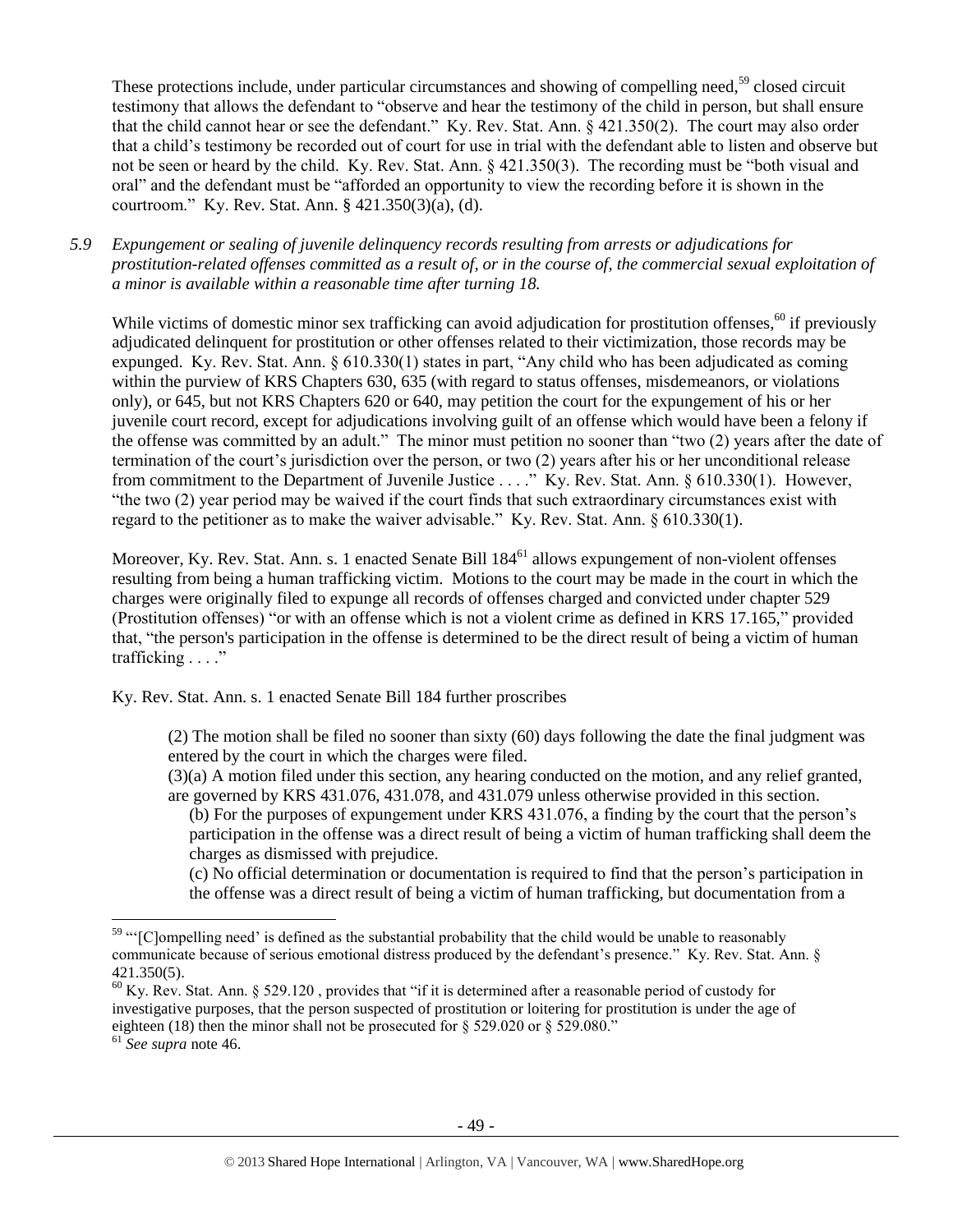federal, state, local, or tribal governmental agency indicating that the defendant was a victim at the time of the offense shall create a presumption that the defendant's participation in the offense was a direct result of being a victim.

## *5.10 Victim restitution and civil remedies for victims of domestic minor sex trafficking or commercial sexual exploitation of children (CSEC) are authorized by law.*

Ky. Rev. Stat. Ann. § 532.032 generally allows restitution to victims by stating that "[r]estitution to a named victim, if there is a named victim, shall be ordered in a manner consistent, insofar as possible, with the provisions of this section . . . ." *Fields v. Commonwealth*, 123 S.W.3d 914, 916 (Ky. Ct. App. 2003) also confirms that "under this statute restitution must now be considered during sentencing in all appropriate cases, and therefore that the General Assembly contemplated ordinary sentencing procedures as the foundation for restitutionary sentences . . . ." Ky. Rev. Stat. Ann. § 532.356(1) states in part, "Upon a person's conviction and sentencing for any nonstatus juvenile offense, moving traffic violation, criminal violation, misdemeanor, or Class D felony offense, and, for the purposes of paragraph (b) of this subsection, any Class C felony offense listed in subsection  $(3)^{62}$  of this section, the court shall impose the following sanctions in addition to any imprisonment, fine, court cost, or community service  $\ldots$ ." The provision goes on to list in paragraph (a) "[r]eimbursement to the state or local government" of certain incarceration and medical expenses and, in paragraph (b), "[r]estitution to the crime victim as set out in KRS 439.563, 532.032, and 532.033." Therefore, for certain crimes related to domestic minor sex trafficking that are misdemeanors or Class D felonies, including Ky. Rev. Stat. Ann. § 529.040 (Promoting prostitution), § 530.070 (Unlawful transaction with a minor in the third degree), § 531.340 (Distribution of matter portraying a sexual performance by a minor), and § 531.350 (Promoting the sale of material portraying a sexual performance by a minor), the victim can receive restitution.

In the event a defendant is sentenced to only probation or conditional discharge, restitution is also set out pursuant to Ky. Rev. Stat. Ann. § 533.030(3):

[W]here the victim suffered actual medical expenses, direct out-of-pocket losses, or loss of earning as a direct result of the crime, or where the victim incurred expenses in relocating for the purpose of the victim's safety or the safety of a member of the victim's household . . . the court shall order the defendant to make restitution . . . . Restitution shall be ordered in the full amount of the damages, unless the damages exceed one hundred thousand dollars (\$100,000) or twice the amount of the gain from the commission of the offense, whichever is greater, in which case the higher of these two (2) amounts shall be awarded. The court may, in lieu of ordering monetary restitution, order the defendant to make restitution by working for or on behalf of the victim. Ky. Rev. Stat. Ann. § 533.030(3).

l

 $^{62}$  Ky. Rev. Stat. Ann. § 532.356(3) lists fraud, theft, and organized crime offenses: "1. KRS 434.650 [Fraudulent use -- Presumption as to knowledge of revocation]; 2. KRS 434.655 [Fraudulent use of credit or debit card after reporting it lost, as stolen, or not received]; 3. KRS 434.660 [Fraud by authorized persons, business organization, or financial institution].; 4. KRS 434.670 [Failure to furnish goods, services, etc., represented in writing as furnished]; 5. KRS 434.690 [Receiving goods, services, etc., obtained by fraud -- presumption as to possession of transportation tickets fraudulently obtained]; 6. KRS 514.030 [Theft by unlawful taking or disposition – Penalties]; 7. KRS 514.040 [Theft by deception]; 8. KRS 514.050 [Theft of property lost, mislaid, or delivered by mistake]; 9. KRS 514.060 [060 Theft of services]; 10. KRS 514.070 [070 Theft by failure to make required disposition of property]; 11. KRS 514.080 [Theft by extortion]; 12. KRS 514.090 [Theft of labor already rendered];13. KRS 514.110 [Receiving stolen property]; 14. KRS 514.120 [Obscuring identity of machine or other property]; or 15. KRS 506.120 [Engaging in organized crime].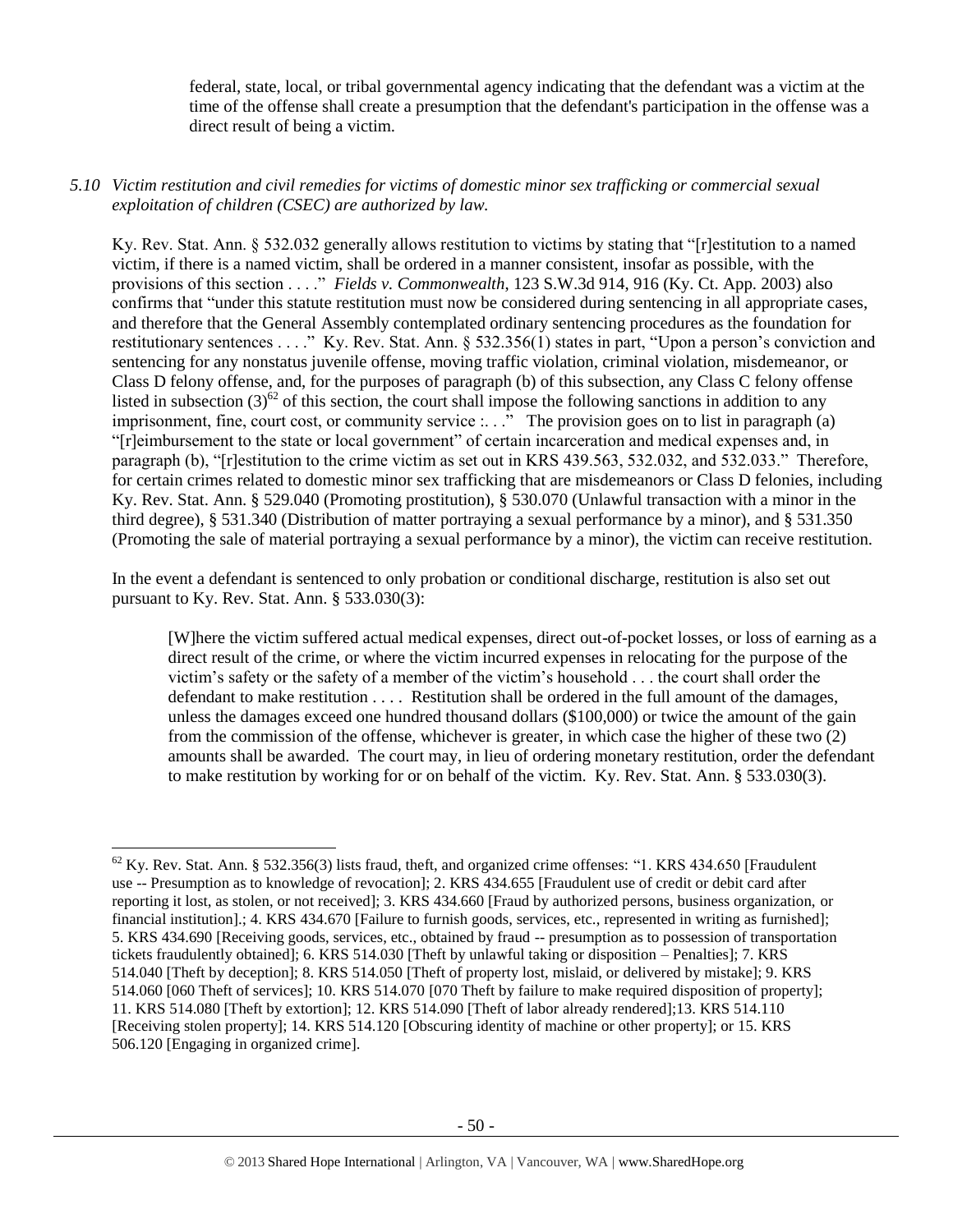Under Ky. Rev. Stat. Ann. § 413.249(1)(a), domestic minor sex trafficking victims may also bring civil cases for "childhood sexual assault," which includes Ky. Rev. Stat. Ann. § 529.100 (Human trafficking). Specifically, "childhood sexual assault" for which civil cases may occur means "an act or series of acts against a person less than eighteen (18) years old and which meets the criteria defining a felony in KRS 510.040 [Rape in the first degree], 510.050 [Rape in the second degree], 510.060 [Rape in the third degree], 510.070 [Sodomy in the first degree], 510.080 [Sodomy in the second degree], 510.090 [Sodomy in the third degree], 510.110 [Sexual abuse in the first degree], 529.100 [Human trafficking] where the offense involves commercial sexual activity, 529.110 [Promoting human trafficking] where the offense involved commercial sexual activity, 530.020 [Incest], 530.064 [Unlawful transaction with a minor in the first degree], 531.310 [Use of a minor in a sexual performance], or 531.320 [Promoting a sexual performance by a minor]." Ky. Rev. Stat. Ann. § 413.249(1)(a).

*5.11 Statutes of limitations for civil and criminal actions for child sex trafficking or commercial sexual exploitation of children (CSEC) offenses are eliminated or lengthened sufficiently to allow prosecutors and victims a realistic opportunity to pursue criminal action and legal remedies.*

Ky. Rev. Stat. Ann. § 500.050(1) states, "Except as otherwise expressly provided, the prosecution of a felony is not subject to a period of limitation and may be commenced at any time." If the crime charged is a misdemeanor, such as Ky. Rev. Stat. Ann. § 530.070 (Unlawful transaction with a minor in the third degree), § 529.040(2) (Promoting prostitution of only one victim), § 529.070 (Permitting prostitution), and a first time offense of § 531.350 (Promoting sale of material portraying a sexual performance by a minor), the case must be brought within one year of the offense. Ky. Rev. Stat. Ann. § 500.050(2).

The statute of limitations to bring a civil case under Ky. Rev. Stat. Ann. § 413.249(2)(a) (Action relating to childhood sexual abuse or childhood sexual assault) expires within the longest of the following periods "(a) Within five (5) years of the commission of the act or the last of a series of acts by the same perpetrator; (b) Within five (5) years of the date the victim knew, or should have known, of the act; or (c) Within five (5) years after the victim attains the age of eighteen (18) years."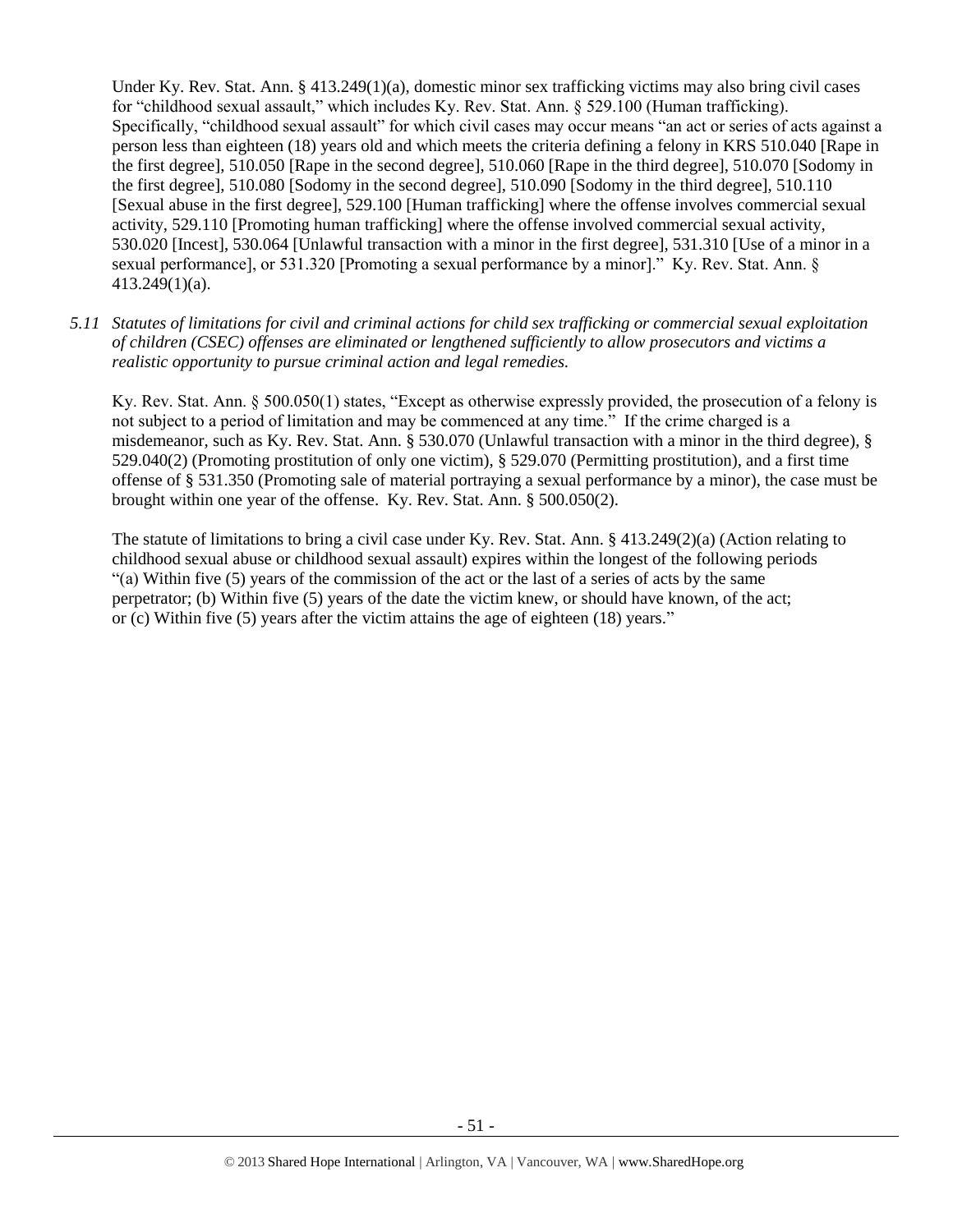#### FRAMEWORK ISSUE 6: CRIMINAL JUSTICE TOOLS FOR INVESTIGATION AND PROSECUTIONS

# *Legal Components:*

- *6.1 Training on human trafficking and domestic minor sex trafficking for law enforcement is statutorily mandated or authorized.*
- *6.2 Single party consent to audiotaping is permitted in law enforcement investigations.*
- *6.3 Wiretapping is an available tool to investigate domestic minor sex trafficking.*
- *6.4 Using a law enforcement decoy posing as a minor to investigate buying or selling of commercial sex acts is not a defense to soliciting, purchasing, or selling sex with a minor.*
- *6.5 Using the Internet to investigate buyers and traffickers is a permissible investigative technique.*
- *6.6 Law enforcement and child welfare agencies are mandated to promptly report missing and recovered children. \_\_\_\_\_\_\_\_\_\_\_\_\_\_\_\_\_\_\_\_\_\_\_\_\_\_\_\_\_\_\_\_\_\_\_\_\_\_\_\_\_\_\_\_\_\_\_\_\_\_\_\_\_\_\_\_\_\_\_\_\_\_\_\_\_\_\_\_\_\_\_\_\_\_\_\_\_\_\_\_\_\_\_\_\_\_\_\_\_\_\_\_\_\_*

# *Legal Analysis:*

*6.1 Training on human trafficking and domestic minor sex trafficking for law enforcement is statutorily mandated or authorized.*

Under KRS 15.334, the Kentucky Law Enforcement Council "shall approve mandatory training subjects to be taught to all students attending a law enforcement basic training course that include but are not limited to:

- (a) Abuse, neglect, and exploitation;
- (b) Dynamics of domestic violence, pediatric abusive head trauma, child physical and sexual abuse, and rape . . . .

. . . . (e) Characteristics and dynamics of human trafficking, state and federal laws relating to human trafficking, the investigation of cases involving human trafficking, including but not limited to screening for human trafficking, and resources for assistance to the victims of human trafficking.

In addition to this human trafficking specific training, under Ky. Rev. Stat. Ann. § 15.946 (In-service training for peace officers on child sexual abuse), "The Kentucky Law Enforcement Council shall provide an in-service training program for peace officers in child development, the dynamics of physical and sexual abuse, the impact of violence on child development, the treatment of offenders, and related issues. Each peace officer desiring to participate in the Kentucky Law Enforcement Foundation Fund program, if eligible to participate, shall successfully complete the in-service training."

Also, certain other training related to child sexual abuse and victim protections is provided for law enforcement. Ky. Rev. Stat. Ann. § 15.942 (Training plan for investigation of child sexual abuse and protection of victims) states, "The Justice and Public Safety Cabinet, the Attorney General, the Administrative Office of the Courts, and the Cabinet for Health and Family Services shall develop a training plan for investigation of child sexual abuse cases and protection of child sexual abuse victims within the Commonwealth. They may seek assistance from any educational, legal, and mental and physical health-care professionals needed for implementation of training programs."

Ky. Rev. Stat. Ann. § 15.900, which provides the definitions for Ky. Rev. Stat. Ann. §§ 15.910-15.940, defines "child sexual abuse and exploitation" for this section related to training as "harm to a child's health or welfare by any person, responsible or not for the child's health or welfare, which harm occurs or is threatened through nonaccidental sexual contact which includes violations of KRS 510.040 [Rape in the first degree] to 510.150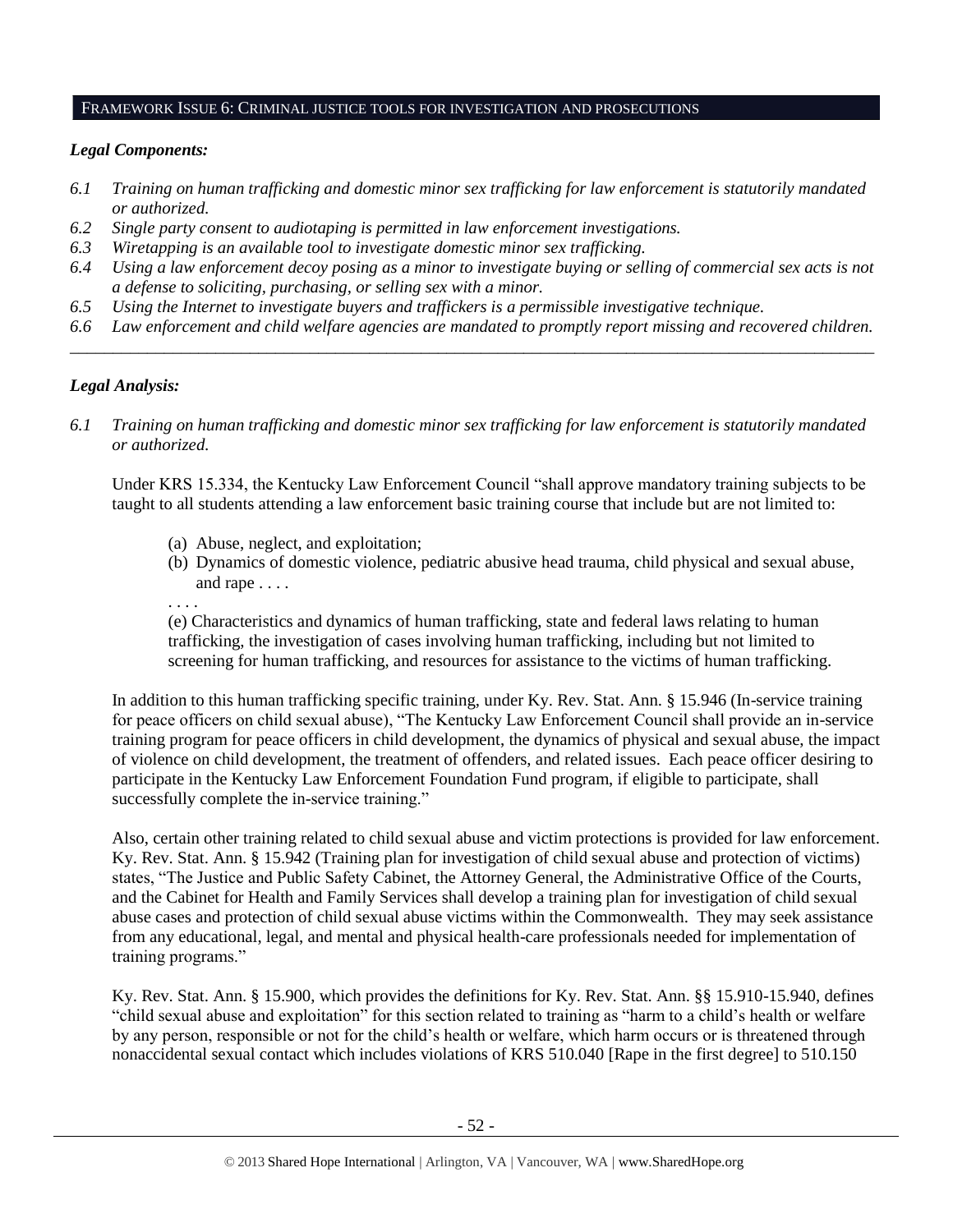[Indecent exposure in the second degree], 530.020 [Incest], 530.070 [Unlawful transaction with a minor in the third degree], 531.310 [Use of a minor in a sexual performance], 531.320 [Promoting a sexual performance by a minor], and 531.370 [Using minors to distribute material portraying a sexual performance by a minor]." Ky. Rev. Stat. Ann. § 15.900(2). These CSEC crimes and domestic minor sex trafficking-related crimes are included therefore in the training parameters.

# *6.2 Single party consent to audiotaping is permitted in law enforcement investigations.*

Kentucky allows for single party consent to audiotaping. Eavesdropping is a crime defined as "to overhear, record, amplify or transmit any part of a wire or oral communication of others without the consent of at least one (1) party thereto by means of any electronic, mechanical or other device." Ky. Rev. Stat. Ann. §§ 526.010, 526.020.

## *6.3 Wiretapping is an available tool to investigate domestic minor sex trafficking.*

 $\overline{\phantom{a}}$ 

Kentucky law prohibits wiretaps without exception. *Basham v. Commonwealth*, 675 S.W.2d 376, 379 (Ky. 1984), reemphasizes, "Kentucky has not enacted legislation authorizing electronic surveillance by state law enforcement officials. Such an operation by the Kentucky State Police, just as with any other person, is unlawful under the Kentucky statute prohibiting eavesdropping." *Id. Basham* notes that the legislature has the prerogative "to exclude all use of evidence obtained by electronic surveillance or eavesdropping, wheresoever and however obtained. But we must resist the impulse to legislate an evidentiary exclusion that the legislation does not itself provide." *Id.* at 381. The only way information from a wiretap may enter a state prosecution is if the prosecution uses information "obtained by federal officers conducting electronic surveillance in Kentucky pursuant to a federal wiretap order."<sup>63</sup> *Id.*

- 6.3.1 Recommendation: Introduce an exception to the state wiretap prohibition to allow wiretaps and make resulting evidence admissible in investigations of domestic minor sex trafficking as a lifesaving and harm prevention tool for law enforcement investigating these dangerous crimes.
- *6.4 Using a law enforcement decoy posing as a minor to investigate buying or selling of commercial sex acts is not a defense to soliciting, purchasing, or selling sex with a minor.*

There is no specific statutory authority for law enforcement to use a decoy in investigating domestic minor sex trafficking.

6.4.1 Recommendation: Enact a law explicitly permitting the use of a decoy to investigate domestic minor sex trafficking related crimes. Alternatively, amend Ky. Rev. Stat. Ann. § 531.310 (Use of a minor in a sexual performance), § 531.320 (Promoting a sexual performance by a minor), § 530.070 (Unlawful transaction with a minor in the third degree), § 529.100 (Human trafficking), § 529.110 (Promoting human trafficking), and § 529.040 (Promoting prostitution) when a minor is the victim to add a provision preventing a defense based on the supposed minor in the interaction actually being law enforcement or someone acting on behalf of law enforcement.

<sup>63</sup> *See also Howard v. Commonwealth,* 787 S.W.2d 264, 265 (Ky. App. Ct. 1989), which states, "In *Basham v. Commonwealth*, Ky., 675 S.W.2d 376 (1984), the Supreme Court ruled evidence obtained in a wiretap operation conducted by federal law enforcement officers in accordance with federal law and pursuant to a federal court order is admissible in state court proceedings absent collusion between the state and federal authorities to circumvent the state statute prohibiting wiretaps."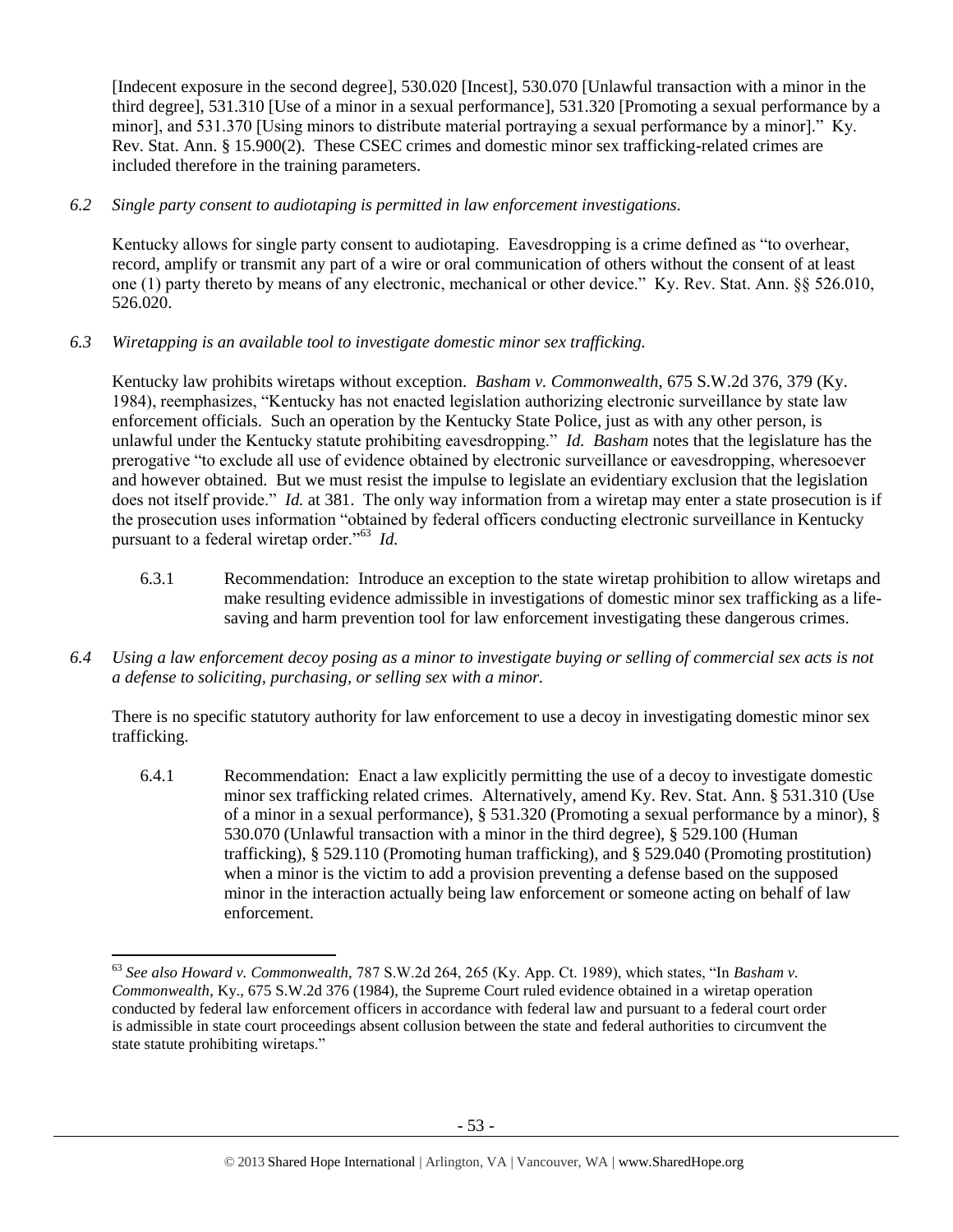#### *6.5 Using the Internet to investigate buyers and traffickers is a permissible investigative technique.*

Law enforcement officers may use the Internet to investigate buyers and traffickers of domestic minor sex trafficking. Ky. Rev. Stat. Ann. § 510.155(1) (Unlawful use of electronic means originating or received within the Commonwealth to induce a minor to engage in sexual or other prohibited activities) states,

It shall be unlawful for any person to knowingly use a communications system, including computers, computer networks, computer bulletin boards, cellular telephones, or any other electronic means, for the purpose of procuring or promoting the use of a minor, or a peace officer posing as a minor if the person believes that the peace officer is a minor or is wanton or reckless in that belief, for any activity in violation of KRS 510.040 [Rape in the first degree], 510.050 [Rape in the second degree], 510.060 [Rape in the third degree], 510.070 [Sodomy in the first degree], 510.080 [Sodomy in the second degree], 510.090 [Sodomy in the third degree], 510.110 [Sexual abuse in the first degree], 529.100 [Human trafficking] where that offense involves commercial sexual activity, or 530.064(1)(a) [Unlawful transaction with a minor in the first degree], or KRS Chapter 531 [Pornography].

#### *6.6 Law enforcement and child welfare agencies are mandated to promptly report missing and recovered children.*

Ky. Rev. Stat. Ann. § 17.450(1) establishes the "Kentucky Missing Child Information Center" in order to create a "central repository of and clearinghouse for information about Kentucky children believed to be missing and children from other states believed to be missing in Kentucky." When law enforcement receives a report of a missing child, Ky. Rev. Stat. Ann. § 17.460 requires the following:

1. Upon notification by a parent, guardian, person exercising custodial control or supervision, or the authorized representative of the Department for Community Based Services of the Cabinet for Health and Family Services if the child is a ward of the state, that a child is missing, the law enforcement agency receiving notification shall immediately complete a missing person's report in a form prescribed by the Justice and Public Safety Cabinet which shall include information the Justice and Public Safety Cabinet deems necessary for the identification of the missing child, including the child's physical description, last known location, and known associates.

2. Within twenty-four (24) hours after completion of the missing person's report form, the law enforcement agency shall transmit the report for inclusion within the Kentucky Missing Child Information Center computer and shall cause the report to be entered into the National Crime Information Center computer.

. . . .

3. Within twenty-four (24) hours thereafter, the law enforcement agency shall investigate the report, shall inform all appropriate law enforcement officers of the existence of the missing child report, and shall communicate the report to every other law enforcement agency having jurisdiction in the area.

5. Within twenty-four (24) hours after a missing child is located and returned to the appropriate caretaker pursuant to subsection (4) of this section, the law enforcement agency which transported, found, or returned the missing child shall notify both the Missing Child Information Center and the National Crime Information Center of that fact.